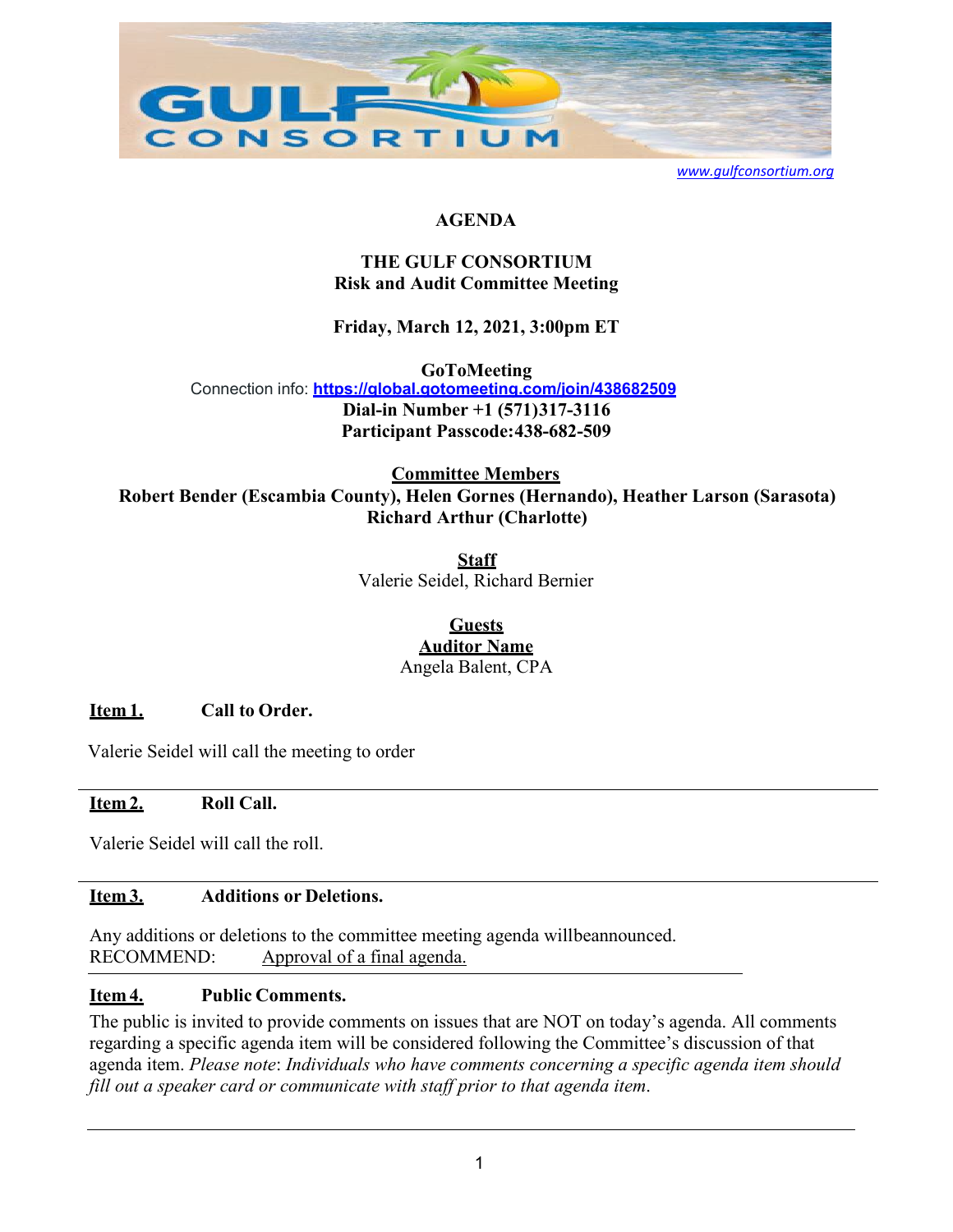

*[www.gulfconsortium.org](http://www.gulfconsortium.org/)*

# **Item5. Verbal update on the Audit by Reviewer**

Valerie Seidel will introduce Angela Balent, who will give a verbal update on the audit. Please see backup attachments

(Pgs. 6-47)

RECOMMEND: None, informational only.

# **Item6. Next Meeting**

The Audit Committee will meet before the June Board of Directors meeting to approve the final audit report.

**Item6. Adjourn**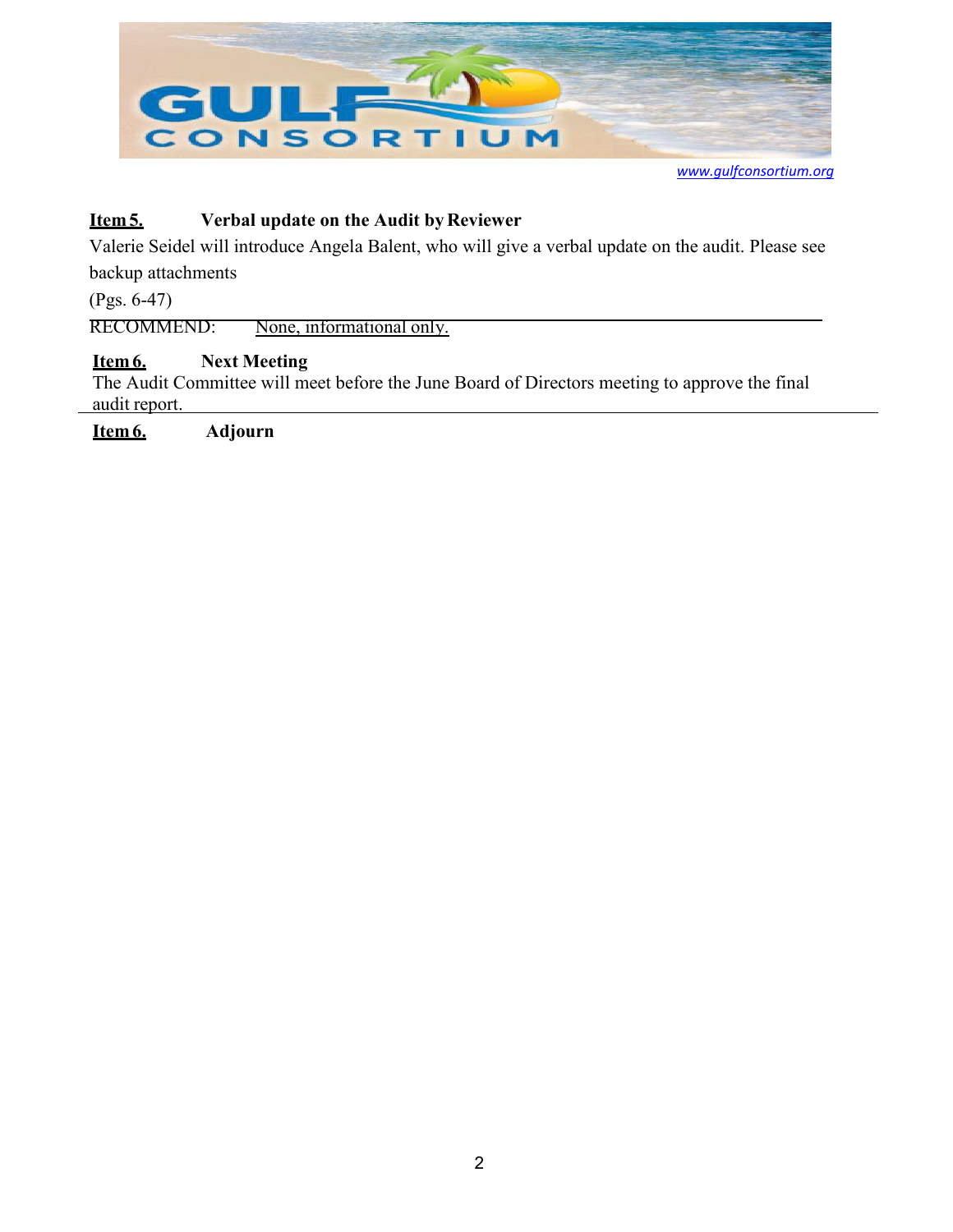**Gulf Consortium Audit Committee Meeting March 12, 2021, 3:00 p.m., Eastern The Balmoral Group Office - Conference Call**



| County    | <b>Executive Committee Member</b> | <b>Present</b> |
|-----------|-----------------------------------|----------------|
| Escambia  | Robert Bender                     |                |
| Sarasota  | <b>Heather Larson</b>             |                |
| Charlotte | <b>Richard Arthur</b>             |                |
| Hernando  | <b>Helen Gornes</b>               |                |

Gulf Consortium/Sign in Sheet/ Executive Committee Meeting/ March 12, 2021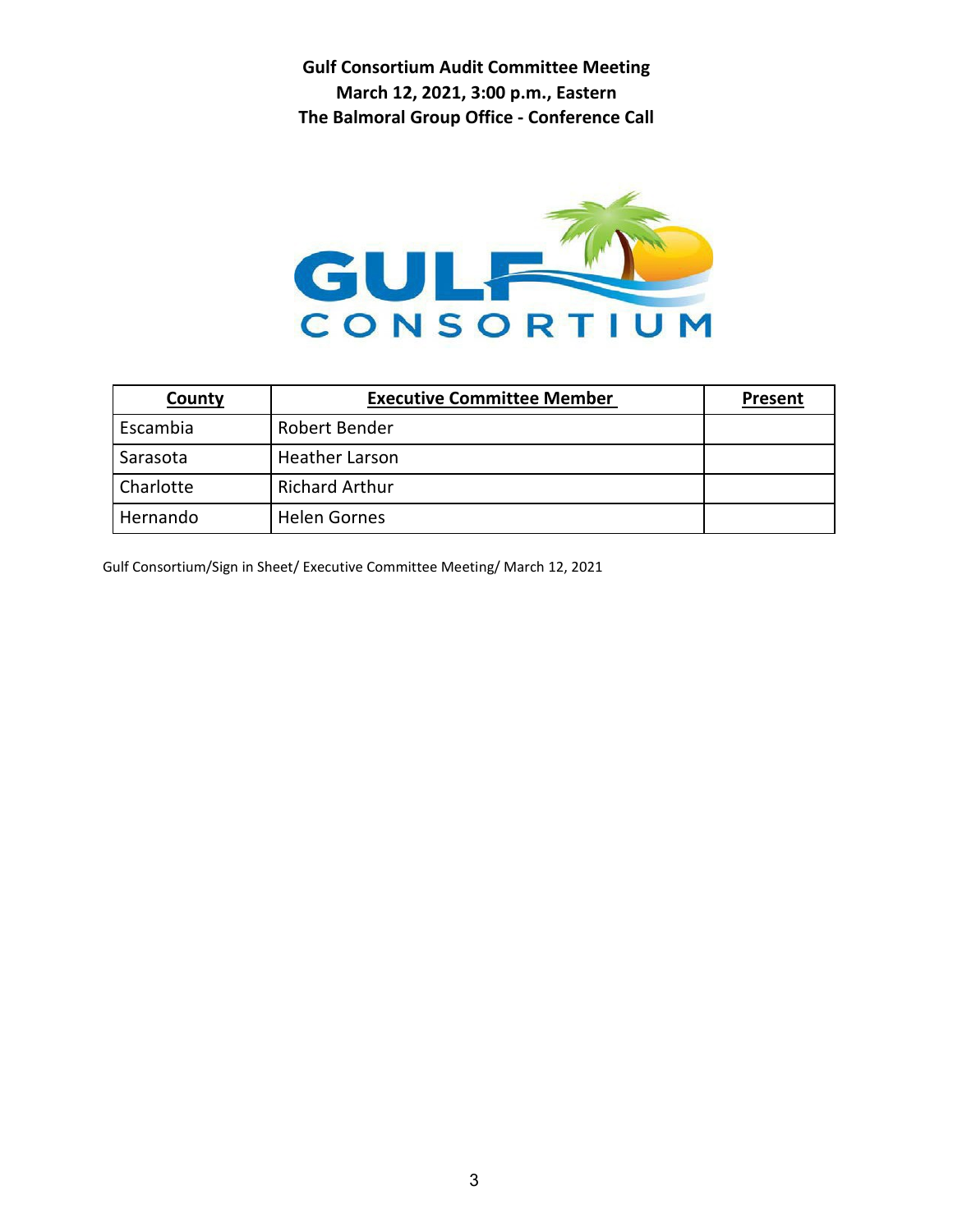# **AGENDA ITEM 4**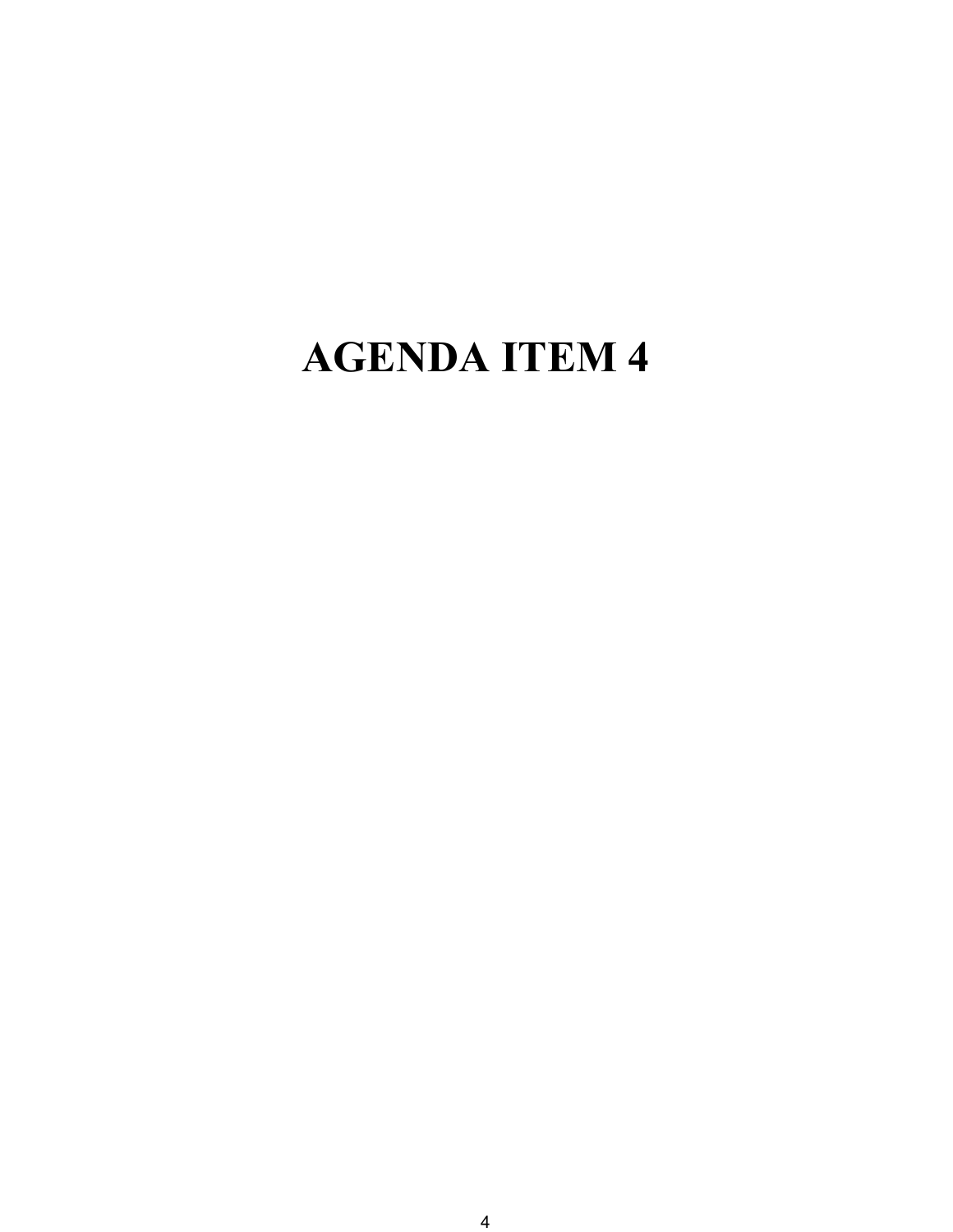# **Gulf Consortium Audit Committee Meeting March 12, 2021**

# **Agenda Item 4 Public Comments**

# **Statement of Issue:**

The public is invited to provide comments on issues that are not on today's agenda.

# **Attachments:**

None

# **Prepared by:**

Amanda Jorjorian The Balmoral Group General Manager On: March 10, 2021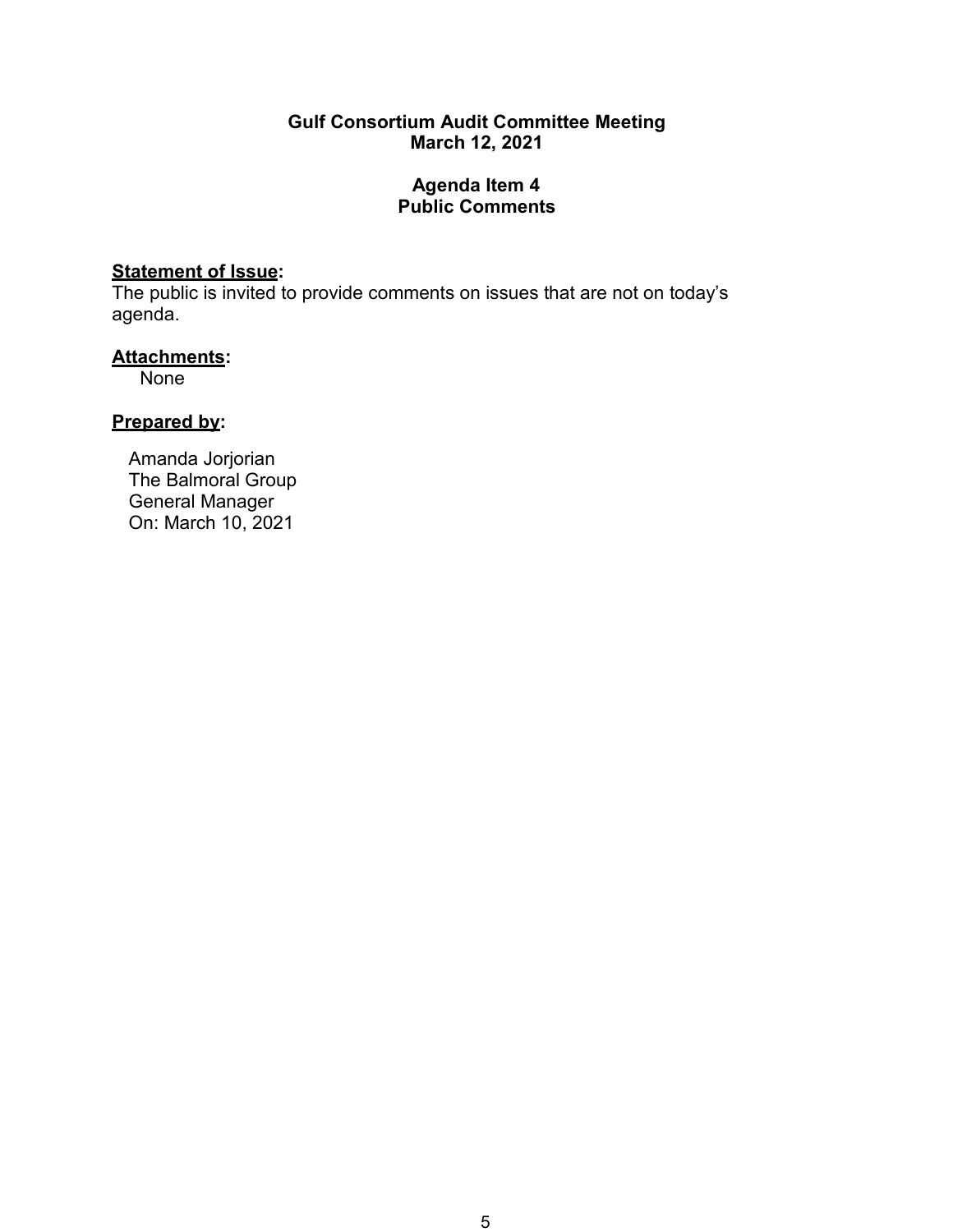# **AGENDA ITEM 5**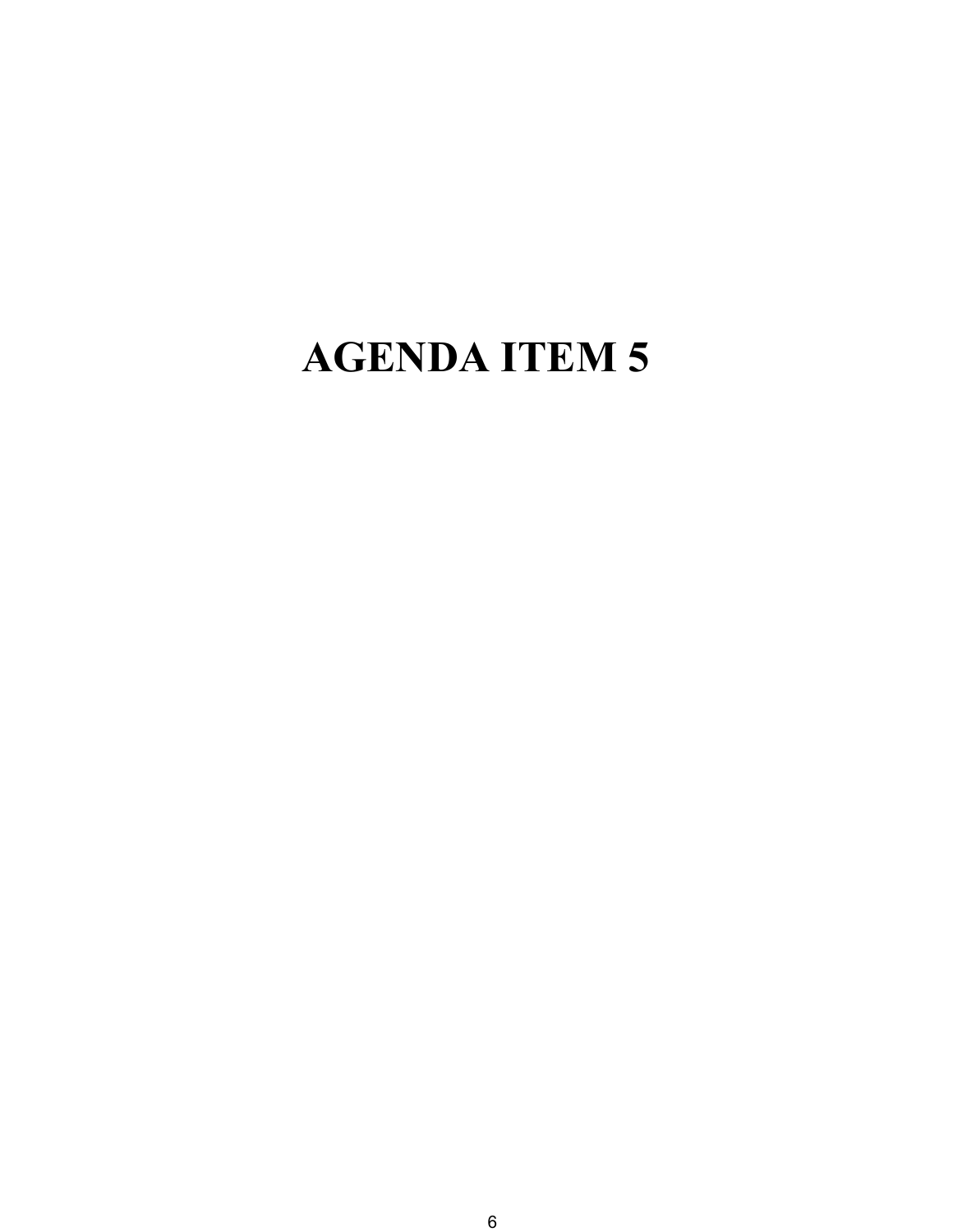# **GULF CONSORTIUM**

# **FINANCIAL STATEMENTS**

**SEPTEMBER 30, 2020**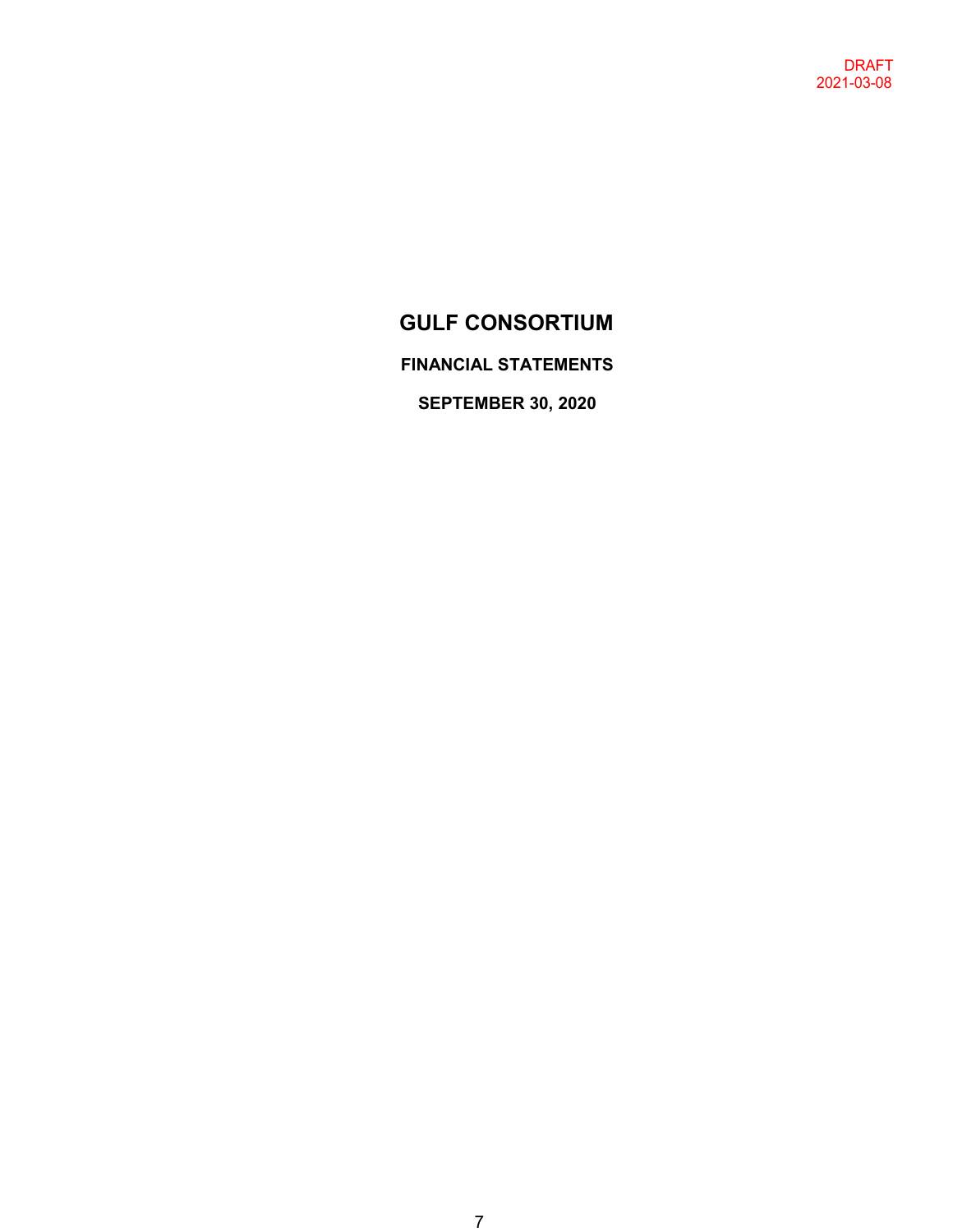**Page Intentionally Left Blank**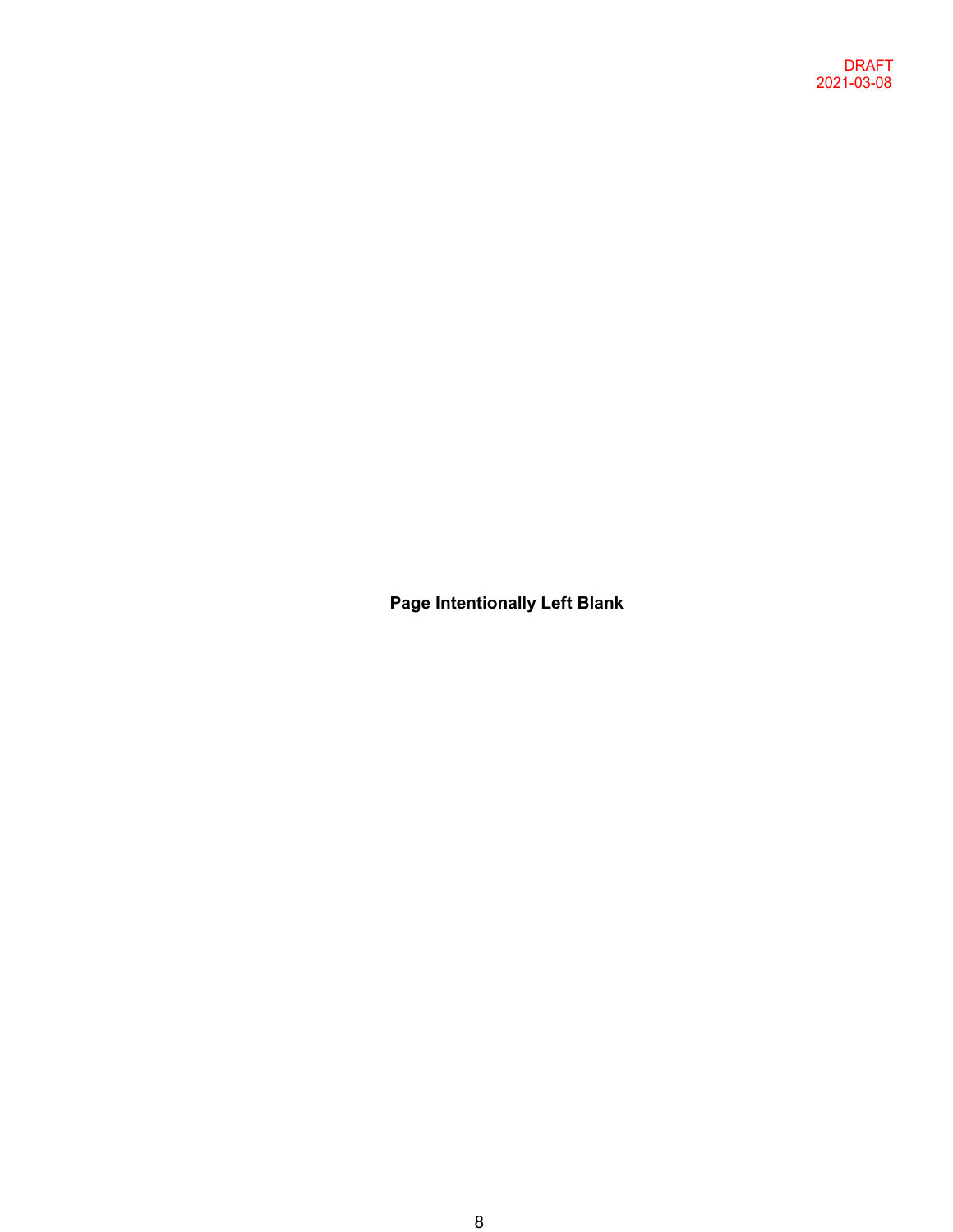# 2021-03-08 **GULF CONSORTIUM TABLE OF CONTENTS SEPTEMBER 30, 2019**

| <b>INDEPENDENT AUDITORS' REPORT</b>                                                                                                                                                                                      | 1  |
|--------------------------------------------------------------------------------------------------------------------------------------------------------------------------------------------------------------------------|----|
| <b>MANAGEMENT'S DISCUSSION AND ANALYSIS</b>                                                                                                                                                                              | 3  |
| <b>BASIC FINANCIAL STATEMENTS</b>                                                                                                                                                                                        |    |
| <b>Government-Wide Financial Statements</b>                                                                                                                                                                              |    |
| <b>Statement of Net Position</b>                                                                                                                                                                                         | 8  |
| <b>Statement of Activities</b>                                                                                                                                                                                           | 9  |
| <b>Fund Financial Statements</b>                                                                                                                                                                                         |    |
| <b>Governmental Fund - General Fund</b>                                                                                                                                                                                  |    |
| <b>Balance Sheet</b>                                                                                                                                                                                                     | 10 |
| Reconciliation of the Balance Sheet to the Statement of Net Position                                                                                                                                                     | 11 |
| Statement of Revenues, Expenditures and Changes in Fund Balance                                                                                                                                                          | 12 |
| Reconciliation of the Statement of Revenues, Expenditures, and                                                                                                                                                           |    |
| Changes in Fund Balance to the Statement of Activities                                                                                                                                                                   | 13 |
| Statement of Revenues, Expenditures and Changes in                                                                                                                                                                       |    |
| Fund Balance - Budget to Actual                                                                                                                                                                                          | 14 |
| Notes to the Financial Statements                                                                                                                                                                                        | 15 |
| <b>COMPLIANCE SECTION</b>                                                                                                                                                                                                |    |
| Schedule of Expenditures of Federal Awards                                                                                                                                                                               | 20 |
| Notes to the Schedule of Expenditures of Federal Awards                                                                                                                                                                  | 21 |
| Independent Accountants' Report on an Examination of Compliance<br>Requirements in Accordance with Chapter 10.550, Rules of the Auditor General                                                                          | 22 |
| Independent Auditors' Report on Internal Control Over Financial Reporting<br>and on Compliance and Other Matters Based on an Audit of Financial<br>Statements Performed in Accordance with Government Auditing Standards | 23 |
| Independent Auditors' Report on Compliance for a Federal Program and on Internal<br>Control Over Compliance Required by the Uniform Guidance                                                                             | 25 |
| Schedule of Findings and Questioned Costs                                                                                                                                                                                | 27 |
| <b>Summary Schedule of Prior Audit Findings</b>                                                                                                                                                                          | 29 |
| <b>Management Letter</b>                                                                                                                                                                                                 | 30 |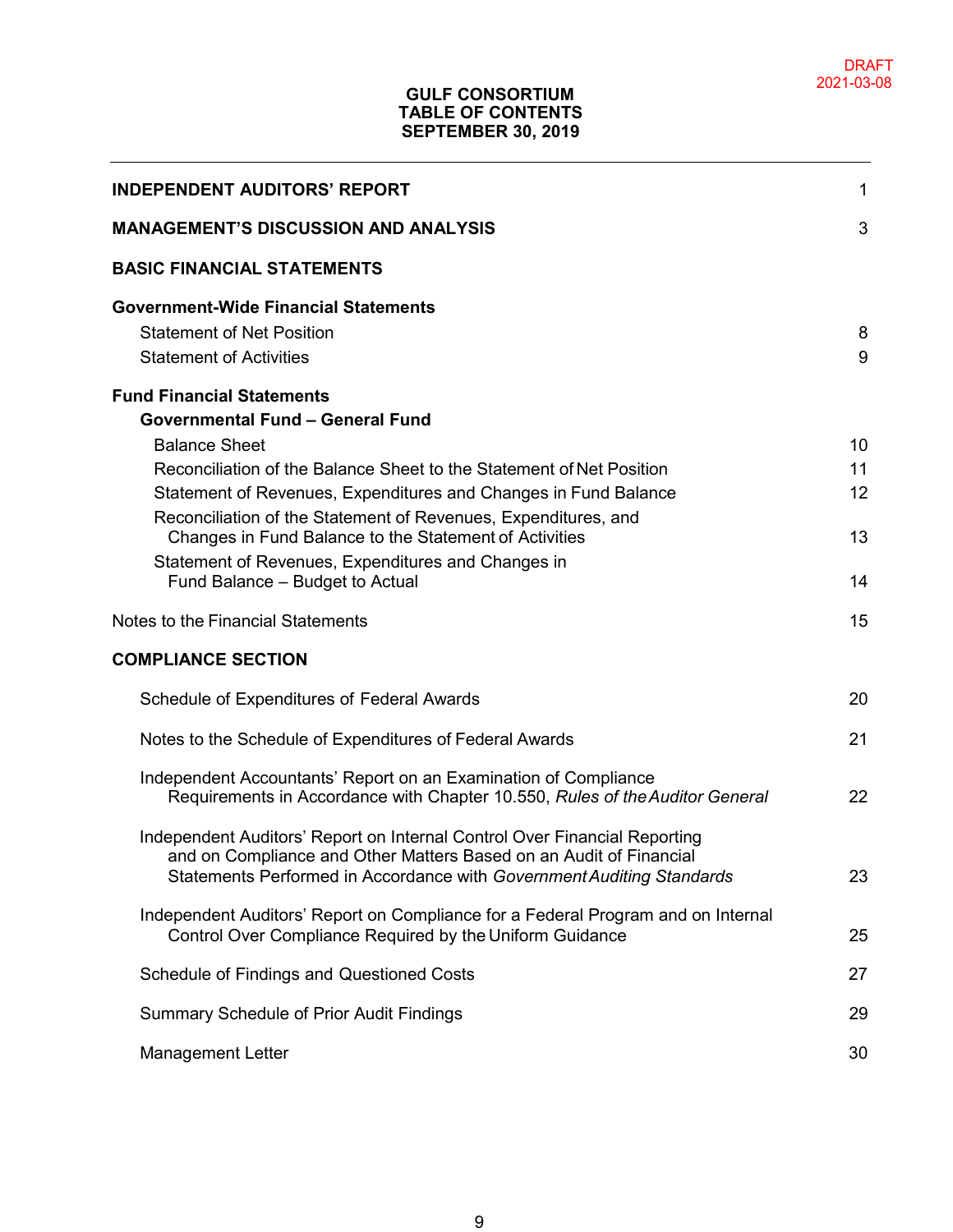### **INDEPENDENT AUDITORS' REPORT**

<span id="page-9-0"></span>To the Honorable Members of Gulf Consortium

#### **Report on the Financial Statements**

We have audited the accompanying financial statements of the governmental activities and the general fund of the Gulf Consortium (the Consortium), as of and for the year ended September 30, 2020, and the related notes to the financial statements, which collectively comprise the Consortium's basic financial statements, as listed in the table of contents.

#### **Management's Responsibility for the Financial Statements**

Management is responsible for the preparation and fair presentation of these financial statements in accordance with accounting principles generally accepted in the United States of America; this includes the design, implementation and maintenance of internal control relevant to the preparation and fair presentation of financial statements that are free from material misstatement, whether due to fraud or error.

#### **Auditors' Responsibility**

Our responsibility is to express an opinion on these financial statements based on our audit. We conducted our audit in accordance with auditing standards generally accepted in the United States of America and the standards applicable to financial audits contained in *Government Auditing Standards*, issued by the Comptroller General of the United States. Those standards require that we plan and perform the audit to obtain reasonable assurance about whether the financial statements are free from material misstatement.

An audit involves performing procedures to obtain audit evidence about the amounts and disclosures in the financial statements. The procedures selected depend on the auditors' judgment, including the assessment of the risks of material misstatement of the financial statements, whether due to fraud or error. In making those risk assessments, the auditor considers internal control relevant to the entity's preparation and fair presentation of the financial statements in order to design audit procedures that are appropriate in the circumstances, but not for the purpose of expressing an opinion on the effectiveness of the entity's internal control. Accordingly, we express no such opinion. An audit also includes evaluating the appropriateness of accounting policies used and the reasonableness of significant accounting estimates made by management, as well as evaluating the overall presentation of the financial statements.

We believe that the audit evidence we have obtained is sufficient and appropriate to provide a basis for our audit opinion.

#### **Opinion**

In our opinion, the financial statements referred to above present fairly, in all material respects, the respective financial position of the governmental activities and the general fund of the Gulf Consortium as of September 30, 2020, and the respective changes in financial position, and the respective budgetary comparison information for the general fund thereof for the year then ended in conformity with accounting principles generally accepted in the United States of America.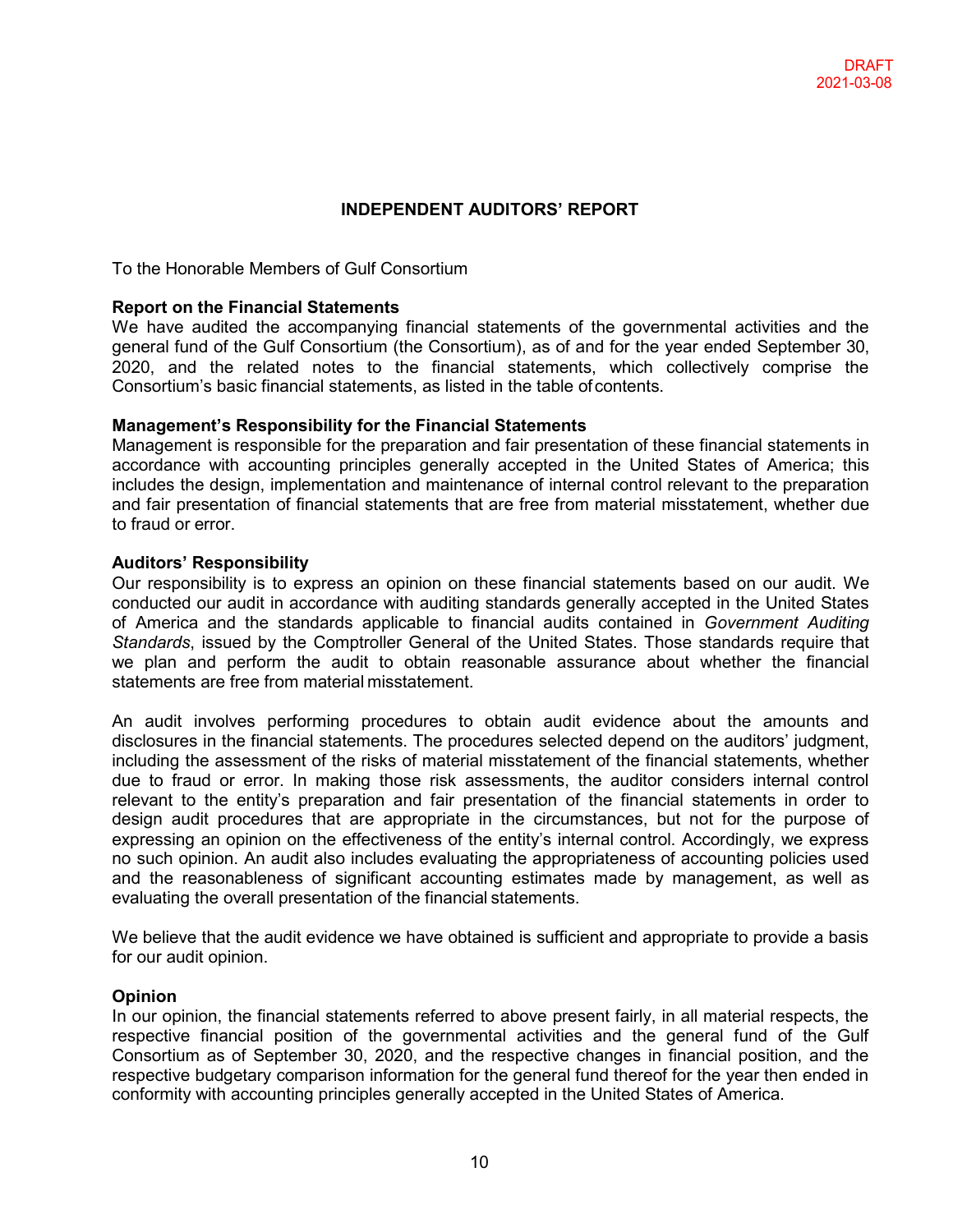#### **Other Matters**

#### *Required Supplementary Information*

Accounting principles generally accepted in the United States of America require that the management's discussion and analysis be presented to supplement the basic financial statements. Such information, although not a part of the basic financial statements, is required by the Governmental Accounting Standards Board, who considers it to be an essential part of financial reporting for placing the basic financial statements in an appropriate operational, economic or historical context. We have applied certain limited procedures to the required supplementary information in accordance with auditing standards generally accepted in the United States of America, which consisted of inquiries of management about the methods of preparing the information and comparing the information for consistency with management's responses to our inquiries, the basic financial statements, and other knowledge we obtained during our audit of the basic financial statements. We do not express an opinion or provide any assurance on the information because the limited procedures do not provide us with sufficient evidence to express an opinion or provide any assurance.

#### *Other Information*

Our audit was conducted for the purpose of forming opinions on the financial statements that collectively comprise the basic financial statements. The accompanying Schedule of Expenditures of Federal Awards is presented for the purposes of additional analysis as required by Title 2 U.S. *Code of Federal Regulations* Part 200, *Uniform Administrative Requirements, Cost Principles, and Audit Requirements for Federal Awards*, and is not a required part of the basic financial statements. Such information is the responsibility of management and was derived from and relates directly to the underlying accounting and other records used to prepare the basic financial statements. The information has been subjected to the auditing procedures applied in the audit of the financial statements and certain additional procedures, including comparing and reconciling such information directly to the underlying accounting and other records used to prepare the basic financial statements or to the basic financial statements themselves, and other additional procedures in accordance with auditing standards generally accepted in the United States of America. In our opinion, the Schedule of Expenditures of Federal Awards is fairly stated in all material respects in relation to the basic financial statements as awhole.

#### **Other Reporting Required by** *Government Auditing Standards*

In accordance with *Government Auditing Standards*, we have also issued our report dated March 10, 2021, on our consideration of the Consortium's internal control over financial reporting and on our tests of its compliance with certain provisions of laws, regulations, contracts and grant agreements and other matters. The purpose of that report is to describe the scope of our testing of internal control over financial reporting and compliance and the results of that testing and not to provide an opinion on internal control over financial reporting or on compliance. That report is an integral part of an audit performed in accordance with *Government Auditing Standards* in considering the Consortium's internal control over financial reporting and compliance.

Fort Walton Beach, Florida March 10, 2021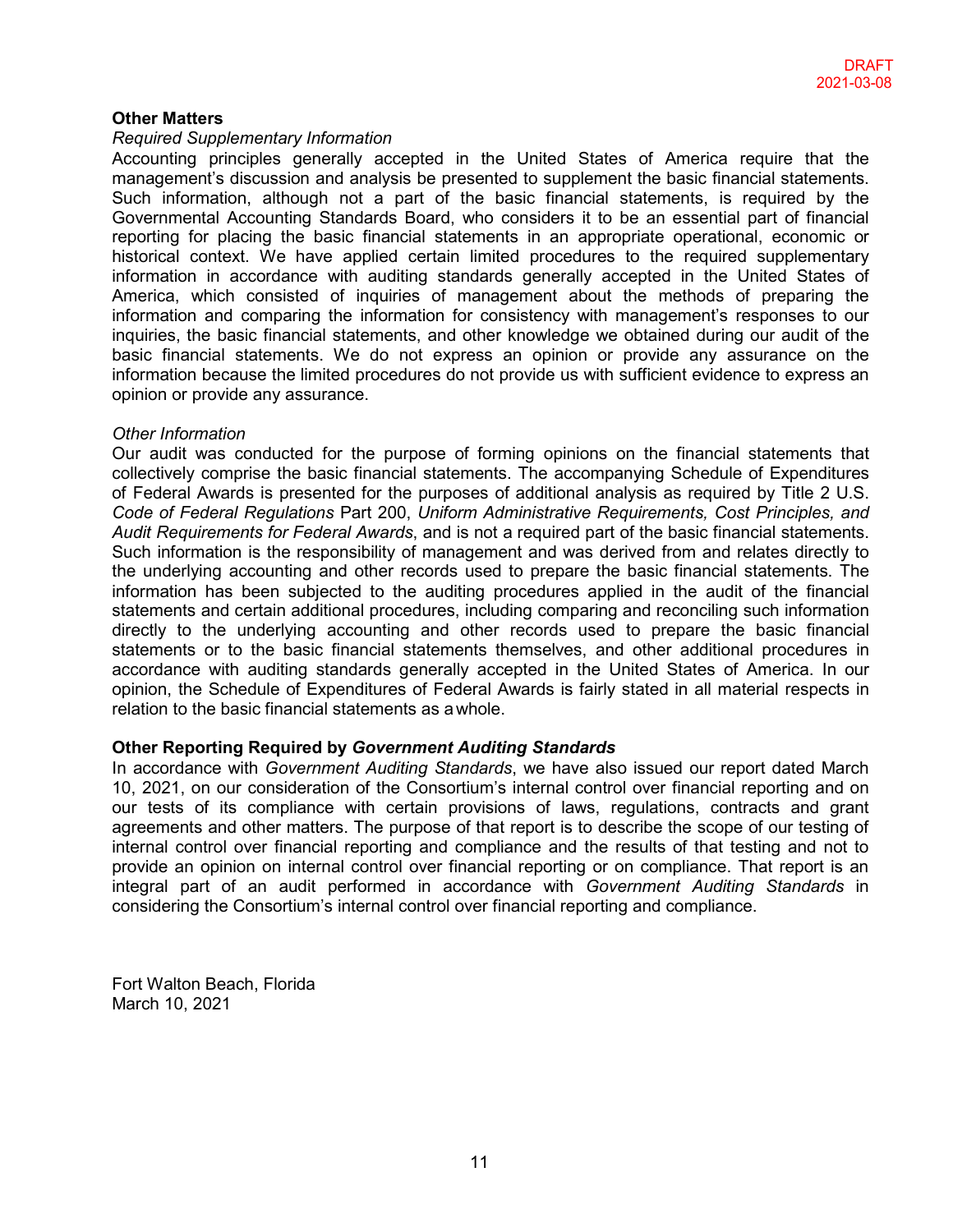As management of the Gulf Consortium (the Consortium), our discussion and analysis of the Consortium's financial performance provides an overview of the Consortium's financial activities for the fiscal year ended September 30, 2020. It should be read in conjunction with the Consortium's financial statements, which follow this section.

#### **FINANCIAL HIGHLIGHTS**

- The Consortium's assets exceeded its liabilities by \$22,883 (net position) and represents a decrease of \$29,769 from the prior year. The total net position of the Consortium isunrestricted.
- Operating revenues consist of membership dues paid by each of the 23 participating counties and grant funds earned from the Oil Spill Impact Program. Total revenues earned during the year ended September 30, 2020, were \$1,421,732, of which 89% was generated from a federal grant award and 11% from membership dues.
- Grant-funded expenses of \$1,314,946 consisted of services approved under task orders to provide grant management services and compilation of Florida's State Expenditure Plan and direct project costs.
- Other operating expense of \$136,555, which was paid from membership dues and prior year unrestricted resources related to Consortium management, legal, audit, meeting and travel and other operating expenses. The Consortium budgeted to use excess fund balance derived from membership dues from prior years to fund a portion of membership expenses inFY20.

### **OVERVIEW OF THE FINANCIAL STATEMENTS**

The Consortium is a public entity created in 2012 by Inter-local Agreement among Florida's 23 Gulf Coast counties, from Escambia County in the western panhandle of Florida to Monroe County on the southern tip of Florida and the United States.

Florida's 23 Gulf Coast counties formed the Consortium to meet requirements of the RESTORE Act to develop a State Expenditure Plan for economic and environmental recovery of the Gulf Coast in Florida following the Deepwater Horizon oil spill. The RESTORE Act was passed by the Congress and signed into law in 2012, by the President.

The Consortium's Board of Directors consists of one representative from each of the 23 counties. As a public entity, the Consortium must meet all government transparency requirements in Florida, including open public records and meetings, ethics, and state auditing obligations. Since its inception, the Consortium has held several committee meetings to begin developing Florida's State Expenditure Plan.

The Consortium entered into a Memorandum of Understanding (MOU) with Florida Governor Rick Scott in 2013 to foster the development of the State Expenditure Plan, to enhance coordination and also to ensure consistency with the goals and objectives of the Gulf Coast Ecosystem Restoration Council's Draft Initial Comprehensive Plan: Restoring the Gulf Coast's Ecosystem and Economy. The MOU outlines cooperation elements between the Governor's office and the Consortium and identifies the Consortium as the responsible party for the creation of the State Expenditure Plan.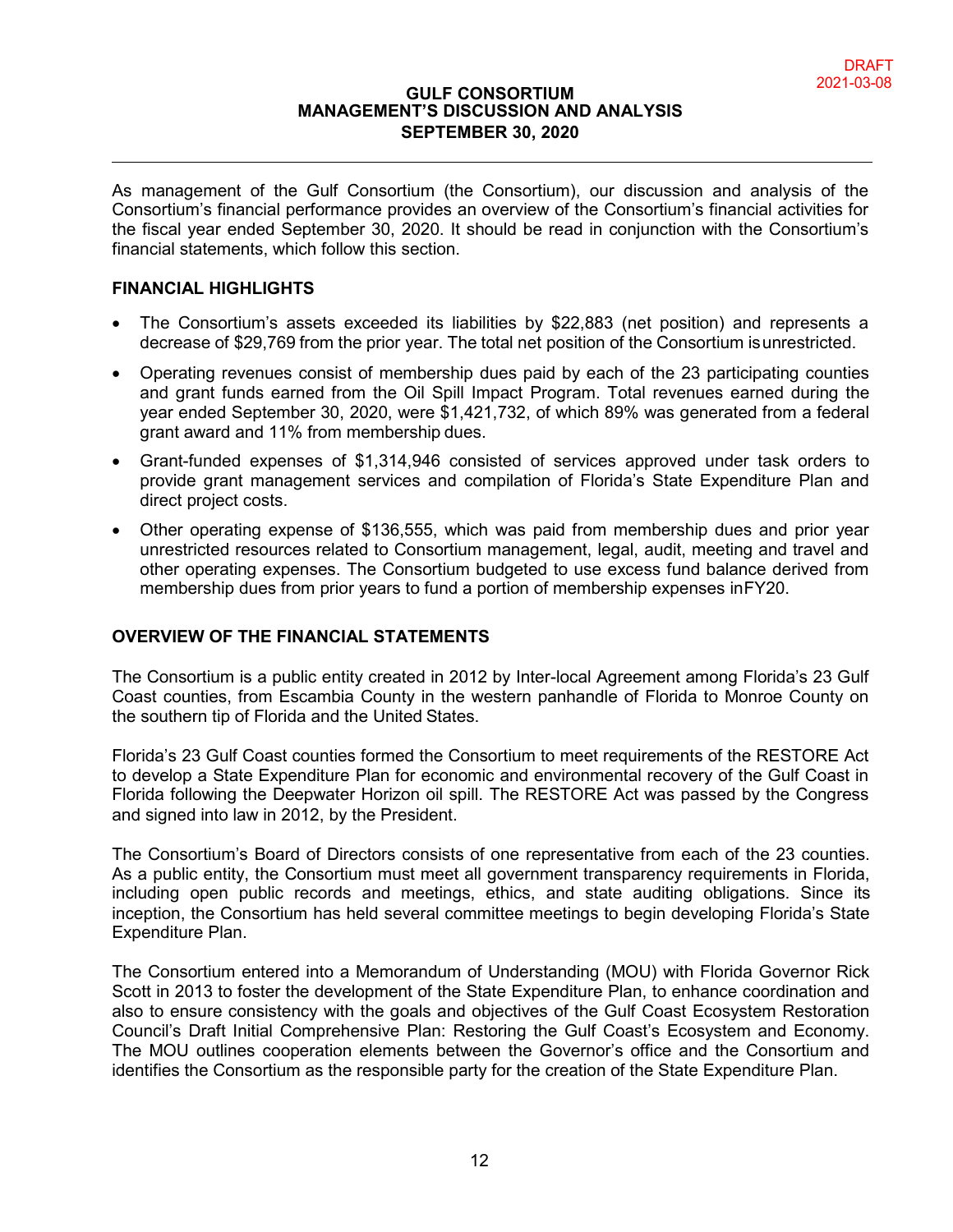# **OVERVIEW OF THE FINANCIAL STATEMENTS – CONTINUED**

*Governmental financial statements* – The governmental financial statements are designed to provide readers with a broad overview of the Consortium's finances.

#### *Government-wide and Fund Financial Statements*

The basic financial statements of the Consortium are composed of the following:

- Government-wide Financial Statements
- Fund Financial Statements
- Notes to Financial Statements

Government-wide Financial Statements (the Statement of Net Position and the Statement of Activities) report information on the reporting entity as a whole. The Consortium only has governmental activity and does not engage in any business-type activities.

The *government-wide financial statements* are designed to provide readers with a broad overview of the Consortium's finances, in a manner similar to a private-sector business. The *statement of net position* presents information on all of the Consortium's assets, deferred outflows (if any), liabilities, and deferred inflows (if any), with the difference between the two reported as net position. Over time, increases or decreases in net position may serve as a useful indicator of whether the financial position of the Consortium is improving or deteriorating. The *statement of activities* presents information showing how the Consortium's net position changed during the most recent fiscal year. All changes in net position are reported as soon as the underlying event giving rise to the change occurs, regardless of the timing of the cash flows. Thus, revenues and expenses are reported in this statement for some items that will result in cash flows in future fiscalperiods.

The accounts of the Consortium are organized on the basis of funds, each of which is considered a separate accounting entity. The operations of each fund are accounted for with a separate set of self-balancing accounts that comprise its assets, liabilities, fund balance, revenues and expenditures. The Consortium only maintains a general fund and is presented in separate fund financial statements. Governmental fund financial statements are prepared on a modified basis using current financial resources measurement focus. Under the modified accrual basis, revenues are recognized when they become measurable and available as net current assets.

The Consortium adopts and annual budget for the general fund. A budgetary comparison has been presented for the general fund as part of the basic financial statements, which compares not only the actual results to budget but also the original adopted budget to final budget.

*Notes to financial statements –* The notes provide additional information that is essential to a full understanding of the data provided in the basic financial statements.

The Management's Discussion and Analysis is the only required supplementary information applicable to the Consortium's form of government and related activities.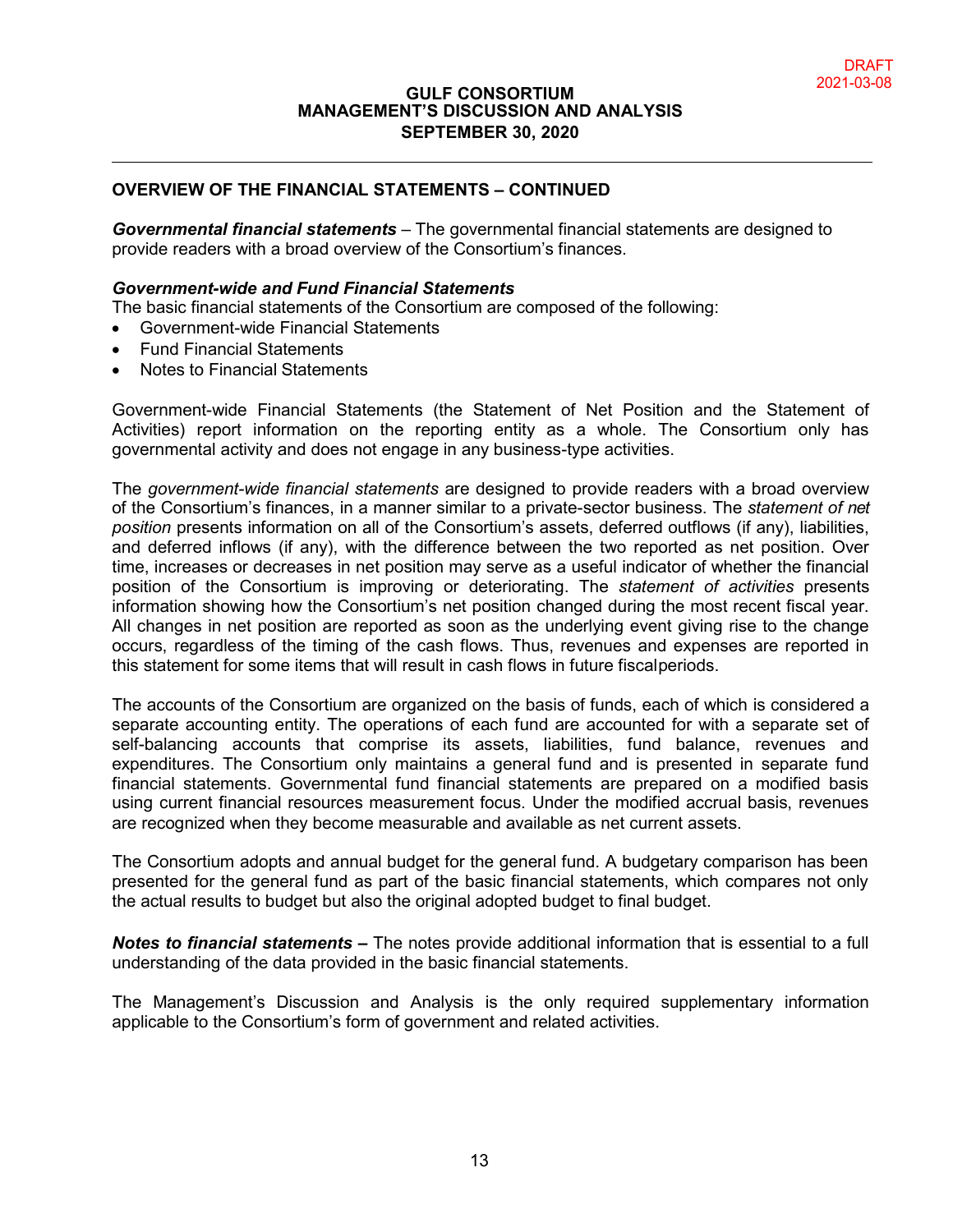#### **FINANCIAL ANALYSIS**

Table 1 focuses on net position. The Consortium's net position was \$22,883 as of September 30, 2020. Unrestricted net position is intended to cover the Consortium's on-going operating expenses. During the year ended September 30, 2020, the state grant funds were available to the Consortium to pay for any grant-related costs.

Table 2 focuses on the change in net position. Operating revenues consist of membership dues paid by each of the 23 participating counties and grant funds earned from the Oil Spill Impact Program. Grant-funded expenses of \$1,314,946, consisted of services approved under task orders to provide grant management services and compilation of Florida's State Expenditure Plan and direct project costs. Other operating expenses of \$136,555, which were paid from membership dues and prior year unrestricted resources related to the Consortium's management, legal, audit, meeting and travel and other operating expenses.

# **TABLE 1 GULF CONSORTIUM STATEMENTS OF NET POSITION AS OF SEPTEMBER 30, 2020 AND 2019**

|                            | 2020 |        | 2019 |         |
|----------------------------|------|--------|------|---------|
| <b>ASSETS</b>              |      |        |      |         |
| Cash and cash equivalents  | \$   | 42,053 | S    | 78,666  |
| Due from other governments |      | 31,482 |      | 47,304  |
| <b>TOTAL ASSETS</b>        |      | 73,535 |      | 125,970 |
| <b>LIABILITIES</b>         |      |        |      |         |
| Accounts payable           |      | 50,652 |      | 73,318  |
| <b>TOTAL LIABILITIES</b>   |      | 50,652 |      | 73,318  |
| <b>NET POSITION</b>        |      |        |      |         |
| Unrestricted               |      | 22,883 |      | 52,652  |
| <b>TOTAL NET POSITION</b>  | \$   | 22,883 | \$   | 52,652  |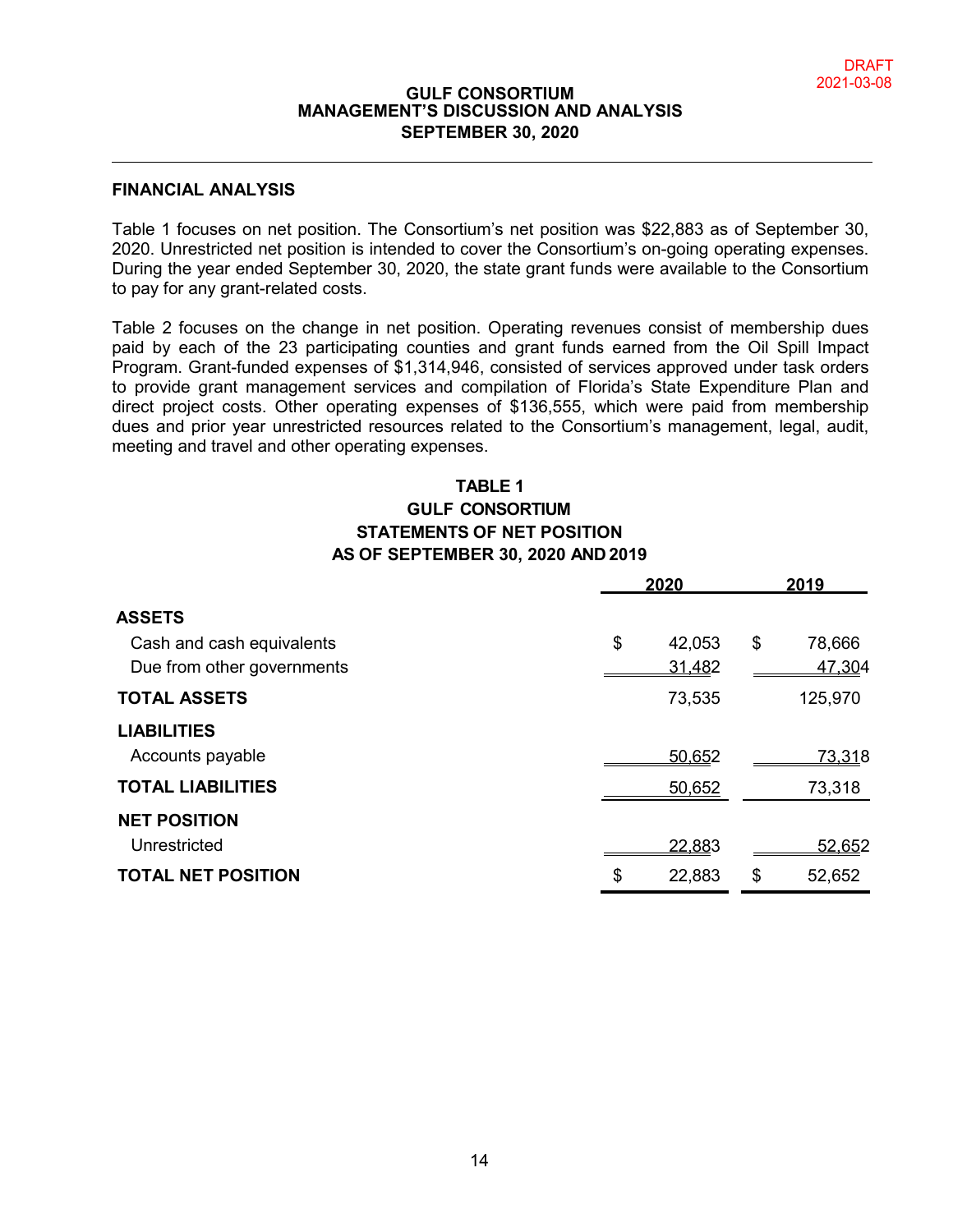# **TABLE 2 GULF CONSORTIUM STATEMENTS OF ACTIVITIES FOR THE YEAR ENDED SEPTEMBER 30, 2020 AND 2019**

|                                        | 2020              | 2019                      |
|----------------------------------------|-------------------|---------------------------|
| <b>REVENUES</b>                        |                   |                           |
| Operating grants and contributions     | 1,421,732         | 264,872<br>$\mathfrak{S}$ |
| <b>TOTAL REVENUES</b>                  | 1,421,732         | 264,872                   |
| <b>EXPENSES</b>                        |                   |                           |
| Governmental activities                |                   |                           |
| General government                     |                   |                           |
| Grant-funded expenses                  | 1,314,946         | 194,847                   |
| Not-grant funded expenses              | 136,555           | <u>149,71</u> 9           |
| <b>TOTAL EXPENSES</b>                  | <u>1,451,50</u> 1 | 344,566                   |
| <b>CHANGE IN NET POSITION</b>          | (29, 769)         | (79, 694)                 |
| <b>NET POSITION, BEGINNING OF YEAR</b> | 52,652            | 132,346                   |
| <b>NET POSITION, END OF YEAR</b>       | 22,883<br>\$      | \$<br>52,652              |

### **ECONOMIC FACTORS AND NEXT YEAR'S BUDGETS AND RATES**

The fiscal year 2020 budget included the expectation to receive grant revenues relating to the Planning State Expenditure Plan, Stand-up State Expenditure Plan, Adaptive Planning Grant and Florida State Expenditure Plan. During fiscal year 2020 approximately 14 grant awards were made to 12 Florida counties totaling \$16.2 million. The projects are intended to substantially improve water resources across the Gulf and restore areas of habitat. An additional 12 grants for \$27.1 million are pending approval at September 30, 2020.

The Consortium's budgeted expenses for fiscal year 2021 total approximately \$40.2 million. The 2021 budget includes approximately \$117,000 of general operating expenses to be funded with membership dues and carry over funds from the previous year, \$64,000 of grant compliance related expenses, and \$40 million in expenses for economic and environmental recovery projects in the Gulf Coast of Florida.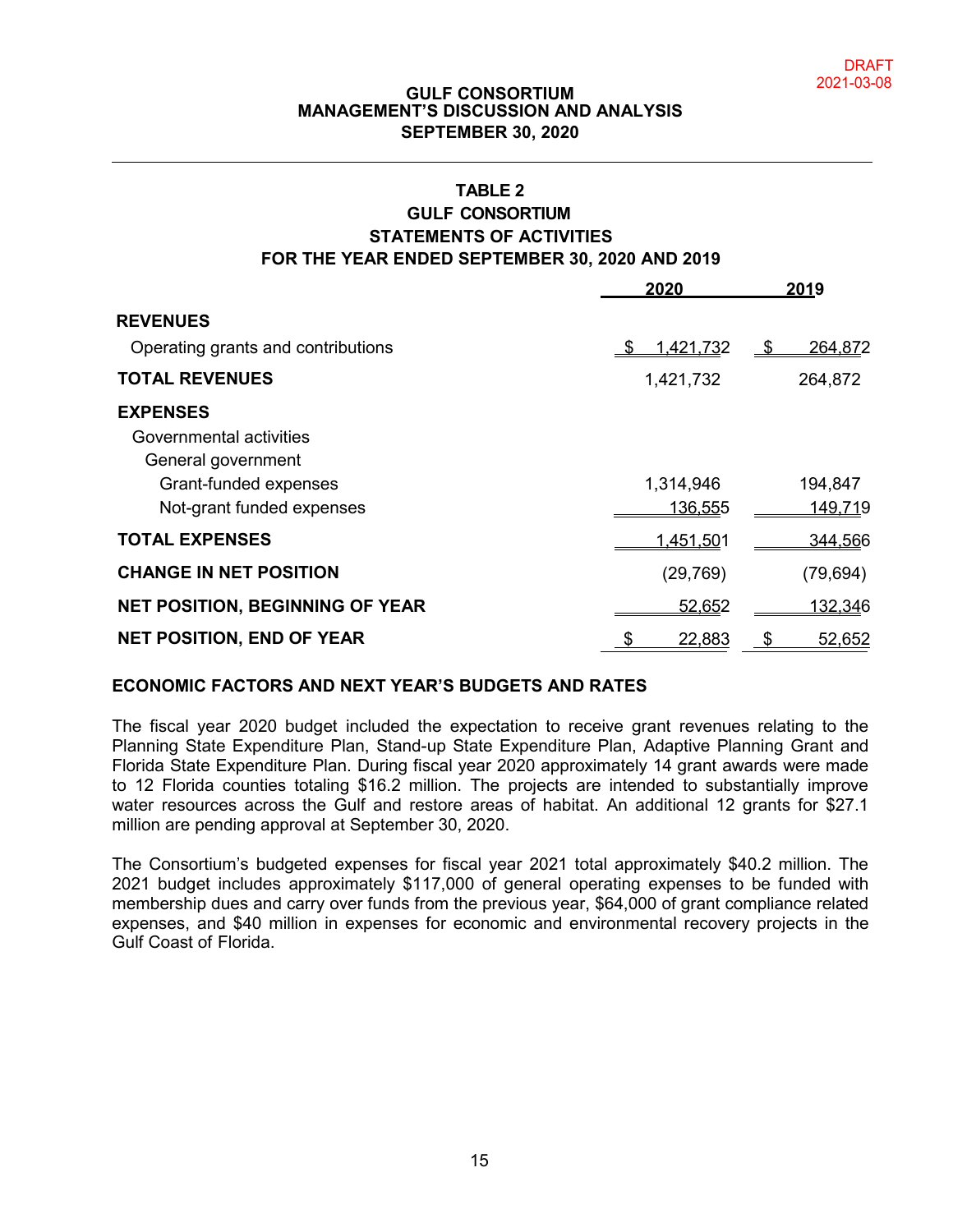#### **REQUESTS FOR INFORMATION**

This financial report is designed to provide a narrative overview and analysis of the financial activities of the Consortium for the fiscal year ended September 30, 2020. Management's Discussion and Analysis is designed to: (a) assist the reader in focusing on significant financial issues, (b) provide an overview of the Consortium's financial activities, (c) identify changes in the Consortium's financial position, and (d) identify individual fund issues or concerns of the Consortium's financial activity. Questions concerning any of the information provided in the report or requests for additional information should be addressed to the President, The Balmoral Group, LLC, 165 Lincoln Avenue, Winter Park, Florida 32789.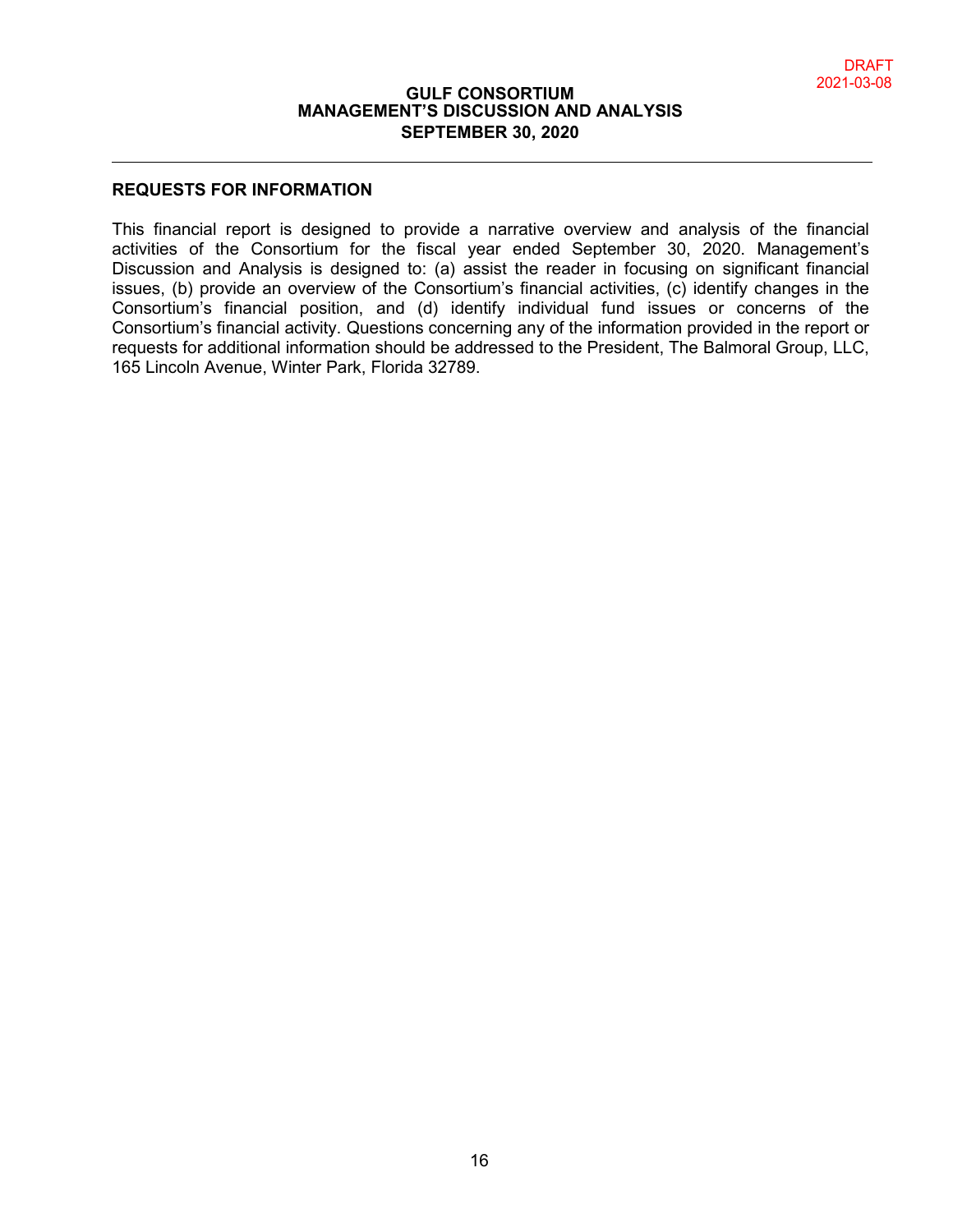**Page Intentionally Left Blank**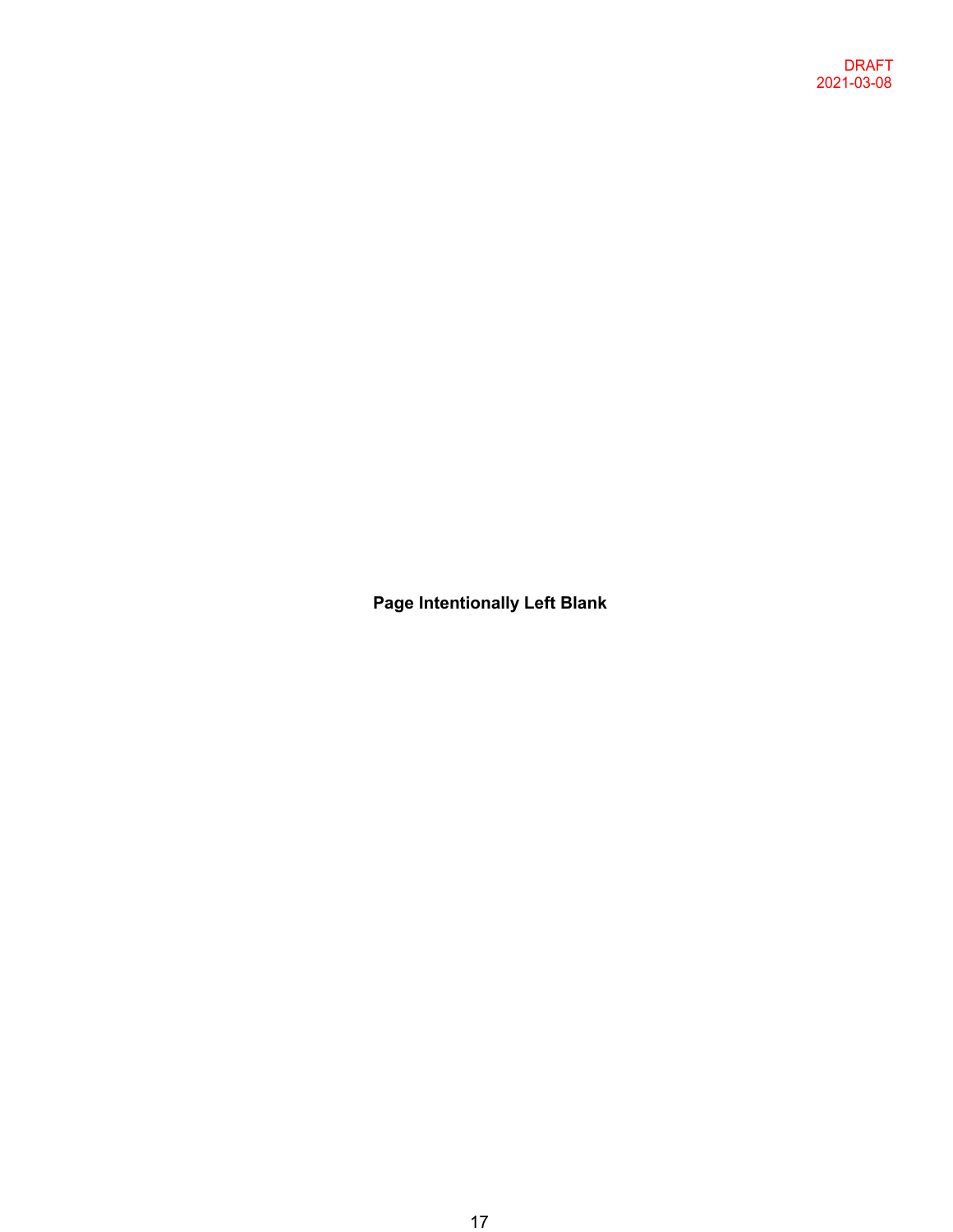DRAFT 2021-03-08

# <span id="page-17-0"></span>**BASIC FINANCIAL STATEMENTS**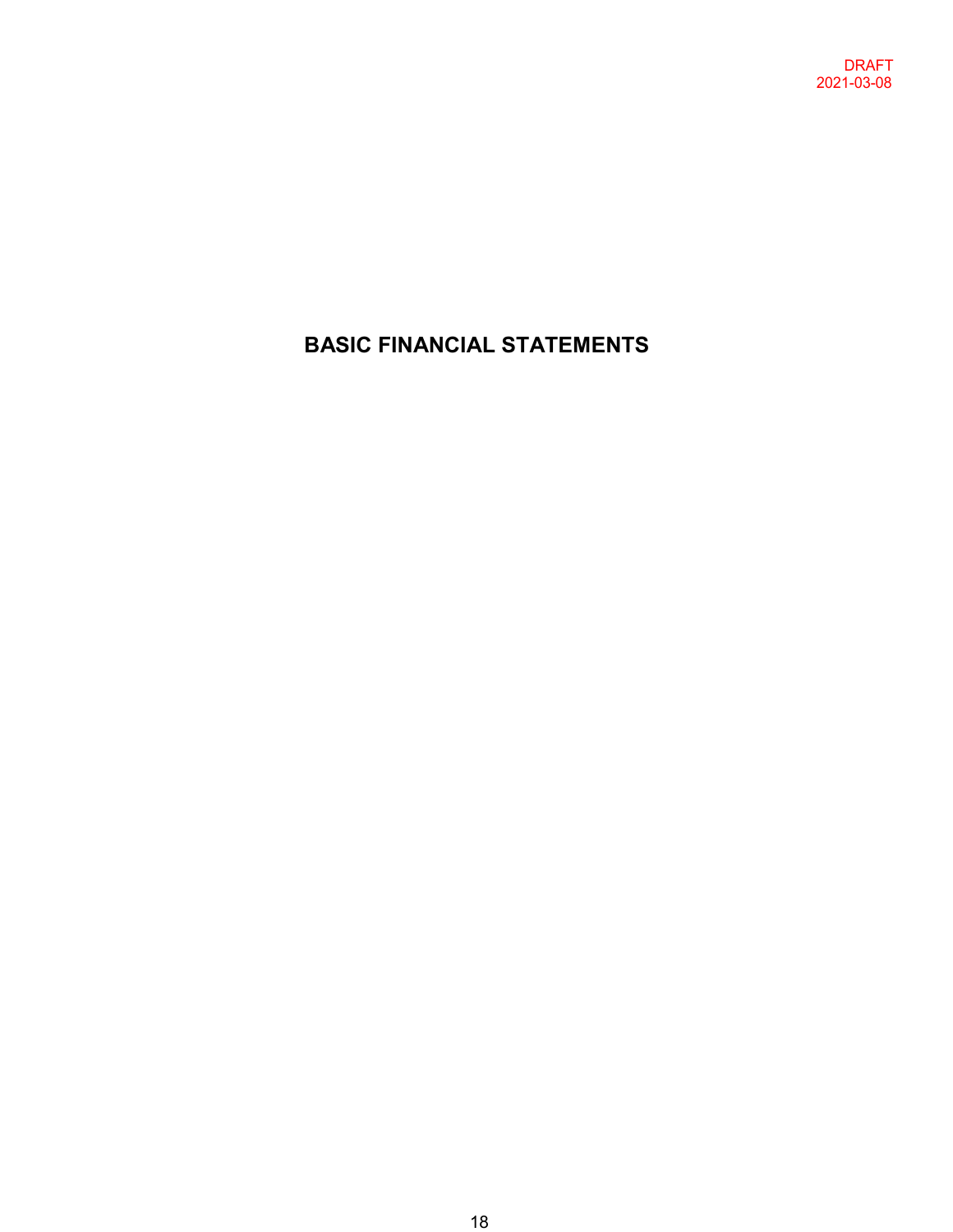# 2021-03-08 **GULF CONSORTIUM STATEMENT OF NET POSITION SEPTEMBER 30, 2020**

|                                          | Governmental<br><b>Activities</b> |  |  |
|------------------------------------------|-----------------------------------|--|--|
| <b>ASSETS</b>                            |                                   |  |  |
| Cash and cash equivalents                | \$<br>42,053                      |  |  |
| Due from other governments               | 31,482                            |  |  |
| <b>TOTAL ASSETS</b>                      | 73,535                            |  |  |
| <b>LIABILITIES</b>                       |                                   |  |  |
| Accounts payable and accrued liabilities | 50,652                            |  |  |
| <b>NET POSITION</b>                      |                                   |  |  |
| Unrestricted                             | 22,883                            |  |  |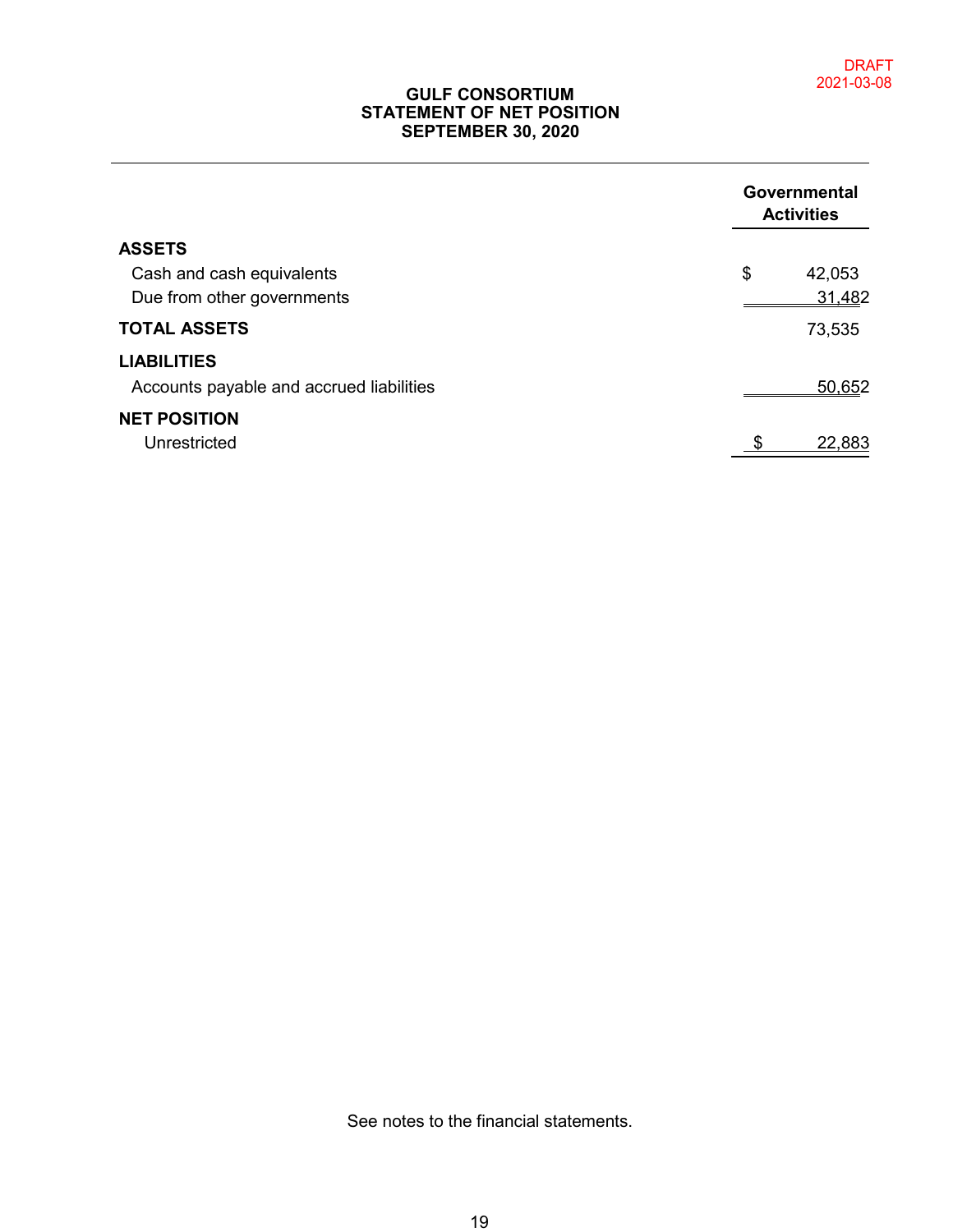#### **GULF CONSORTIUM STATEMENT OF ACTIVITIES FOR THE YEAR ENDED SEPTEMBER 30, 2020**

|                                                      |                 | <b>Program Revenues</b>               |                                                        | Net (Expense)<br><b>Revenue and</b><br><b>Change in Net</b><br><b>Position</b> |    |                                   |
|------------------------------------------------------|-----------------|---------------------------------------|--------------------------------------------------------|--------------------------------------------------------------------------------|----|-----------------------------------|
|                                                      | <b>Expenses</b> | <b>Charges for</b><br><b>Services</b> | Operating<br><b>Grants and</b><br><b>Contributions</b> | <b>Capital Grants</b><br>and<br><b>Contributions</b>                           |    | Governmental<br><b>Activities</b> |
| <b>Governmental activities</b><br>General government | 1,451,501       | \$                                    | 1,421,732                                              |                                                                                | \$ | (29, 769)                         |
|                                                      |                 |                                       | <b>NET POSITION AT BEGINNING OF YEAR</b>               |                                                                                |    | 52,652                            |
|                                                      |                 |                                       | <b>NET POSITION AT END OF YEAR</b>                     |                                                                                | £. | 22,883                            |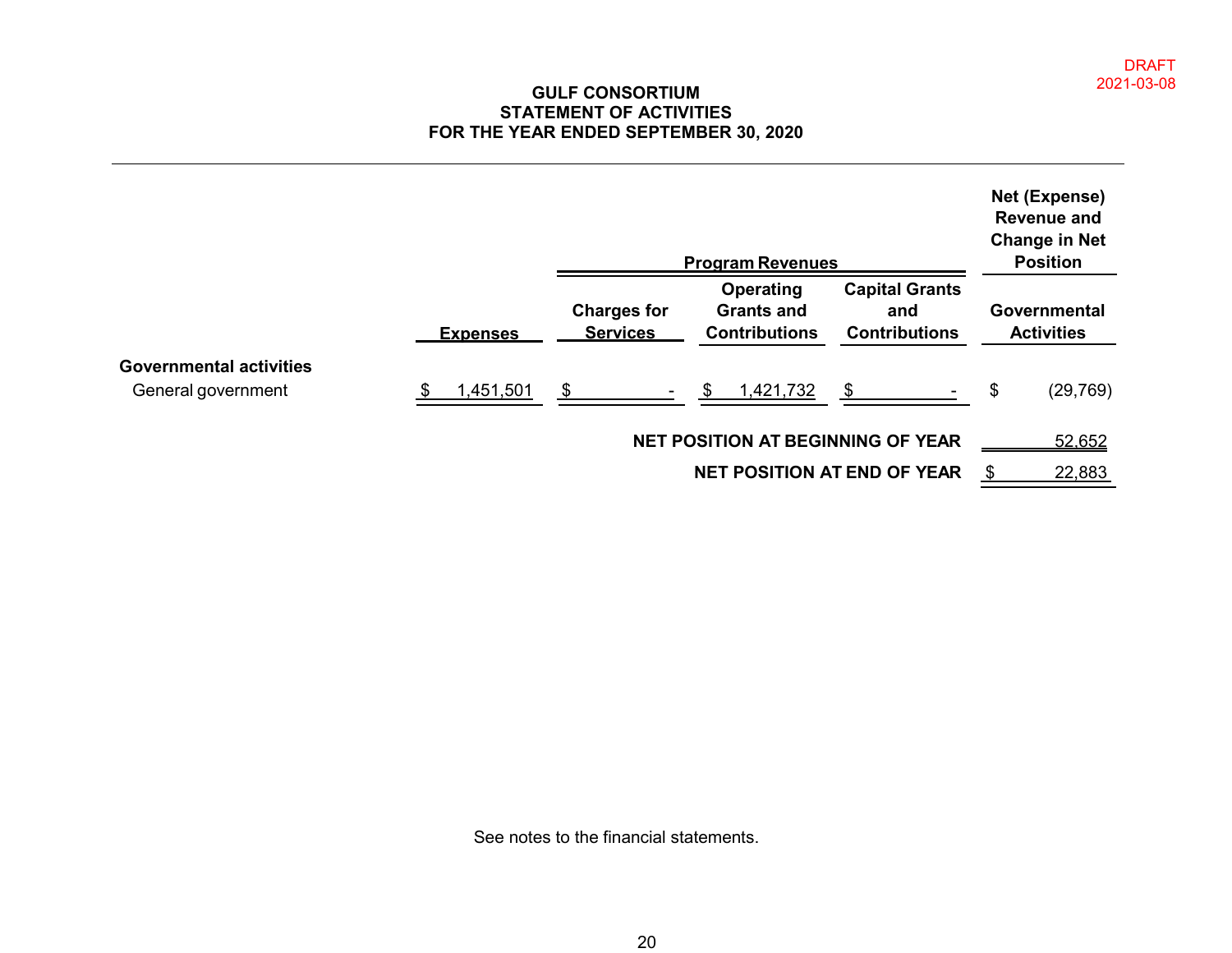#### **GULF CONSORTIUM GOVERNMENTAL FUND – GENERAL FUND BALANCE SHEET SEPTEMBER 30, 2020**

| <b>ASSETS</b>                             |              |
|-------------------------------------------|--------------|
| Cash and cash equivalents                 | \$<br>42,053 |
| Due from other governments                | 31,482       |
| <b>TOTAL ASSETS</b>                       | 73,535       |
| <b>LIABILITIES</b>                        |              |
| Accounts payable and accrued liabilities  | 50,652       |
| <b>FUND BALANCE</b>                       |              |
| Unassigned                                | 22,883       |
| <b>TOTAL LIABILITIES AND FUND BALANCE</b> | 73,535       |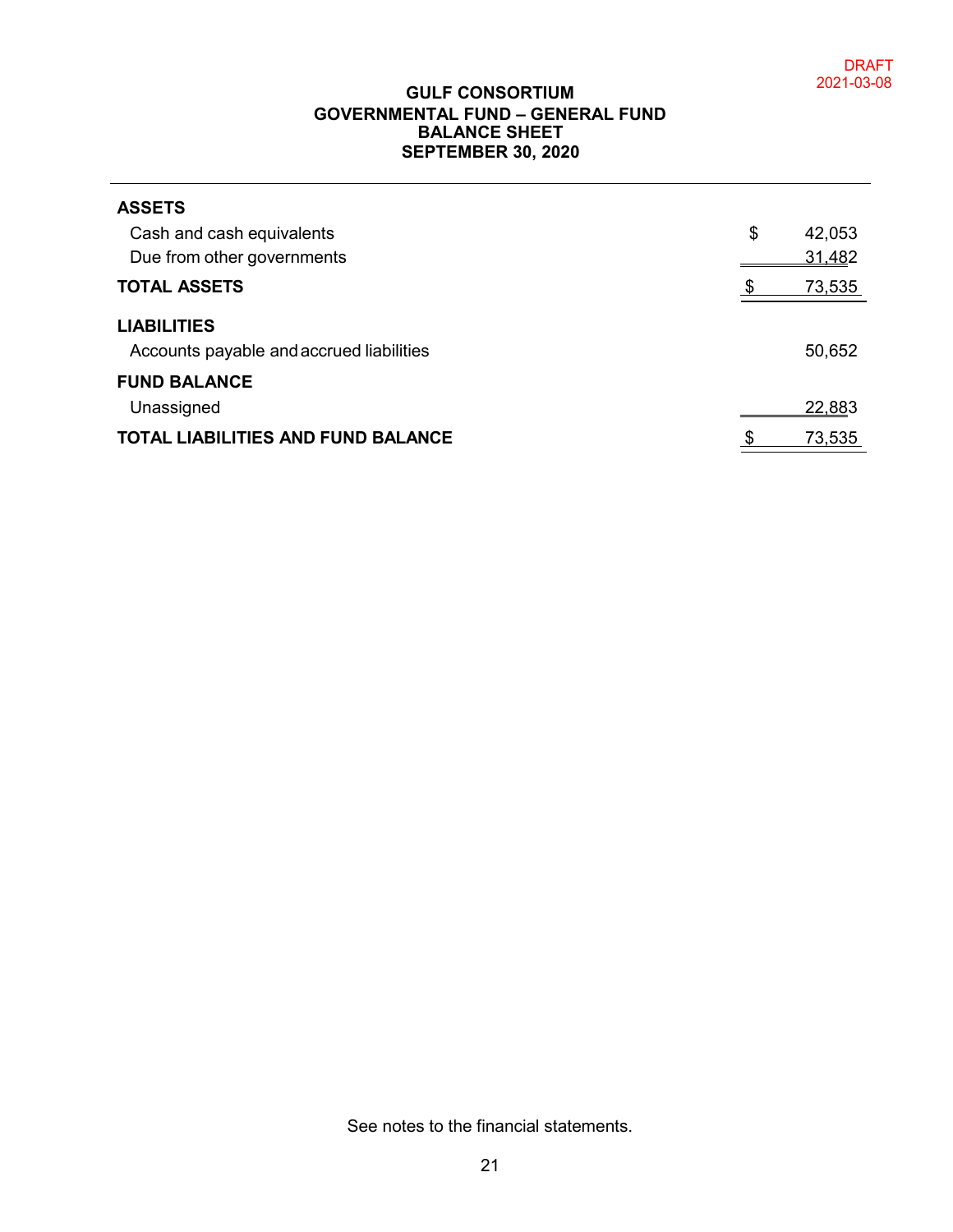# 2021-03-08 **GULF CONSORTIUM GOVERNMENTAL FUND – GENERAL FUND RECONCILIATION OF THE BALANCE SHEET TO THE STATEMENT OF NET POSITION SEPTEMBER 30, 2020**

| Fund balance, general fund                                                                          | -S | 22.883 |
|-----------------------------------------------------------------------------------------------------|----|--------|
| Amounts reported for governmental activities in the statement<br>of net position are not different. |    |        |
| Net position of governmental activities                                                             |    | 22,883 |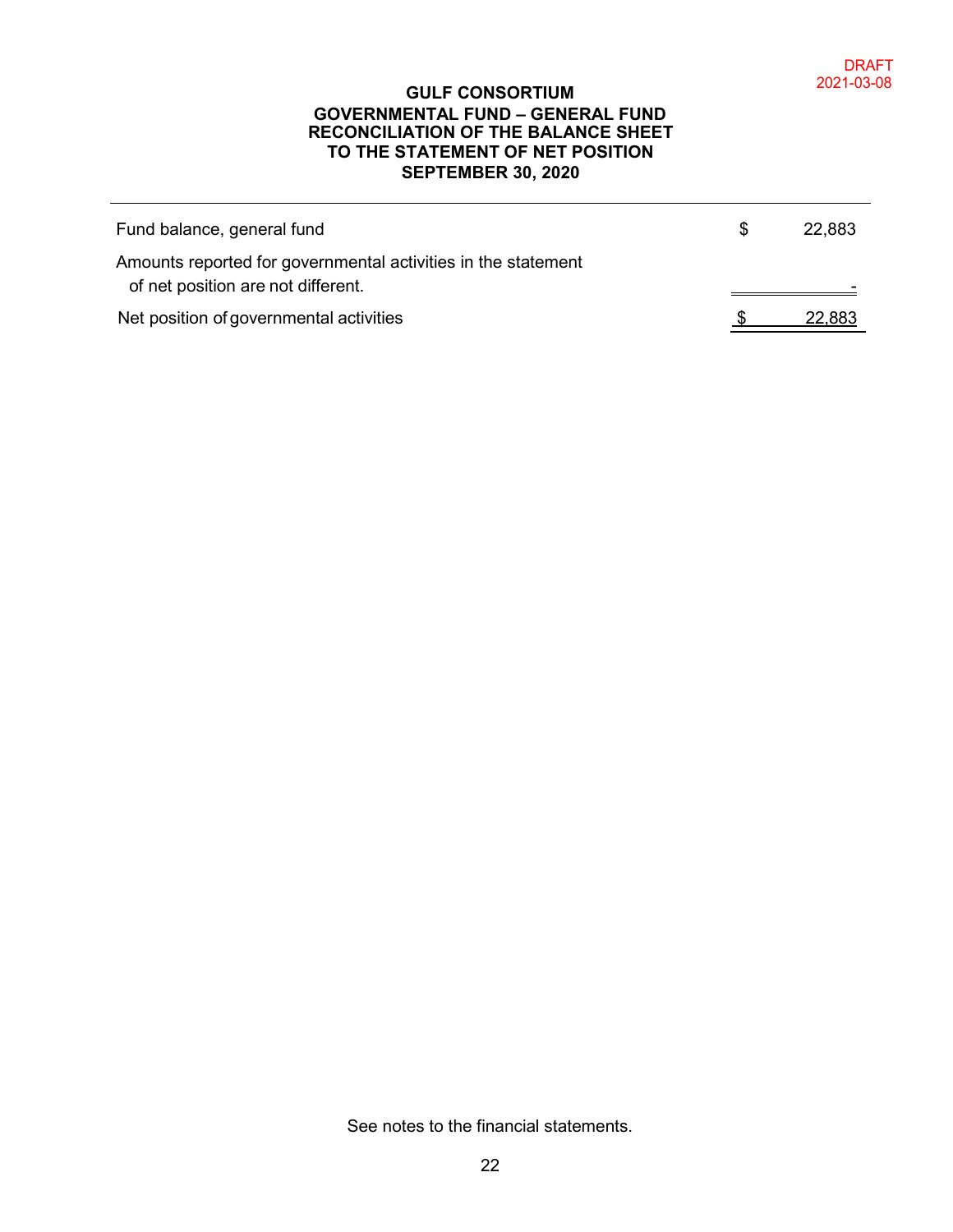# 2021-03-08 **GULF CONSORTIUM GOVERNMENTAL FUND – GENERAL FUND STATEMENT OF REVENUES, EXPENDITURES AND CHANGES IN FUND BALANCE FOR THE YEAR ENDED SEPTEMBER 30, 2020**

# **REVENUES**

| Intergovernmental:                       |              |
|------------------------------------------|--------------|
| Planning grants                          | \$<br>46,862 |
| Stand-up grants                          | 17,386       |
| State grants                             | 1,250,694    |
| Membership dues                          | 106,790      |
| <b>Total revenues</b>                    | 1,421,732    |
| <b>EXPENDITURES</b>                      |              |
| Current                                  |              |
| General government                       |              |
| Membership expenditures                  |              |
| Management fees                          | 85,760       |
| Legal and other professional fees        | 29,613       |
| Meetings and other operating             | 21,182       |
| Total membership expenditures            | 136,555      |
| <b>Grant expenditures</b>                |              |
| Planning grants                          | 46,863       |
| Stand-up grants                          | 17,386       |
| State grants                             | 1,250,697    |
| Total grants expenditures                | 1,314,946    |
| <b>TOTAL EXPENDITURES</b>                | 1,451,501    |
| <b>NET CHANGE IN FUND BALANCE</b>        | (29, 769)    |
| <b>FUND BALANCE AT BEGINNING OF YEAR</b> | 52,652       |
| <b>FUND BALANCE AT END OF YEAR</b>       | \$<br>22,883 |
|                                          |              |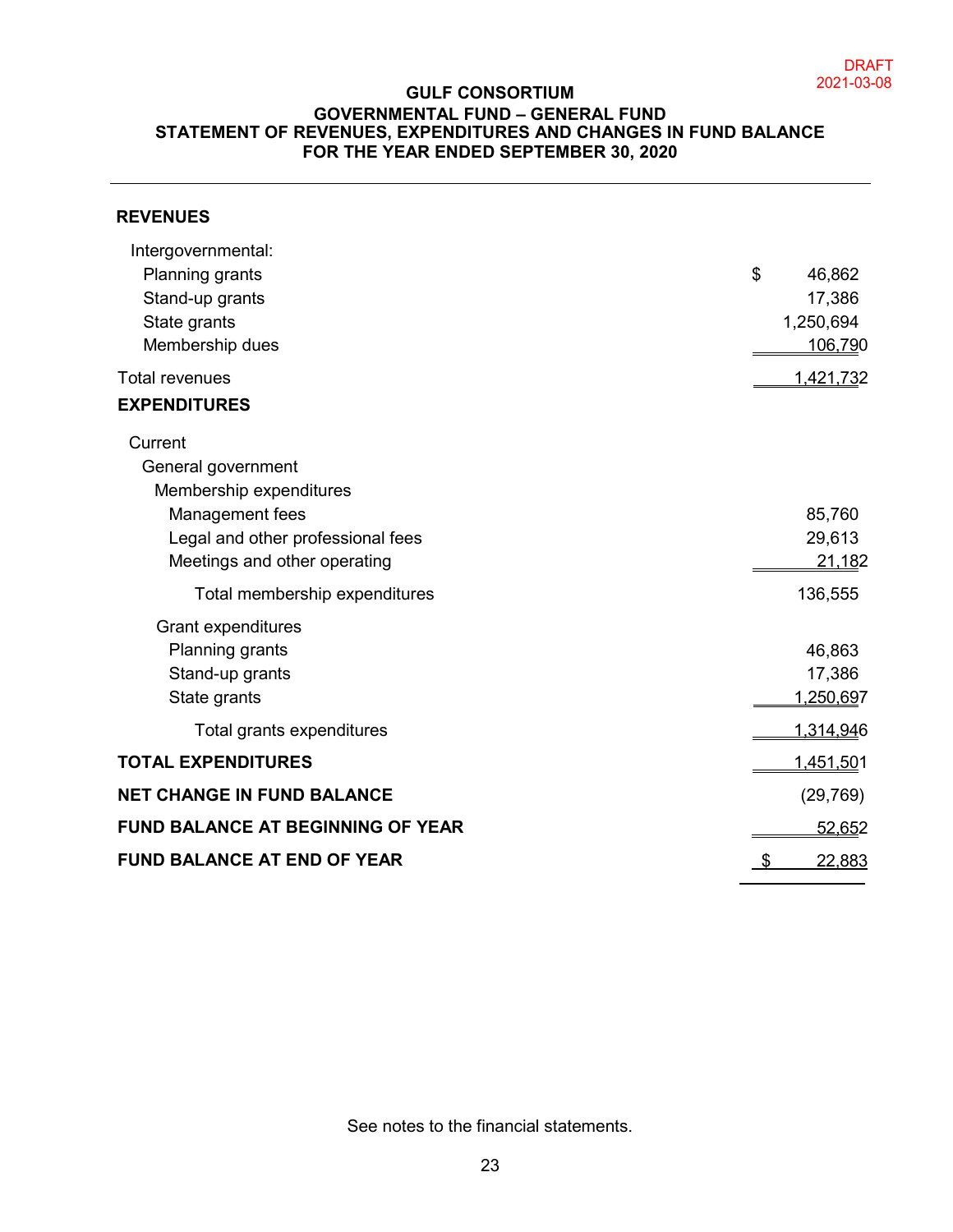# 2021-03-08 **GULF CONSORTIUM GOVERNMENTAL FUND – GENERAL FUND RECONCILIATION OF THE STATEMENT OF REVENUES, EXPENDITURES, AND CHANGES IN FUND BALANCE TO THE STATEMENT OF ACTIVITIES FOR THE YEAR ENDED SEPTEMBER 30, 2020**

| Net change in fund balance – general fund                                                         | S | (29, 769) |
|---------------------------------------------------------------------------------------------------|---|-----------|
| Amounts reported for governmental activities in the statement<br>of activities are not different. |   |           |
| Change in net position of governmental activities                                                 |   | (29, 769) |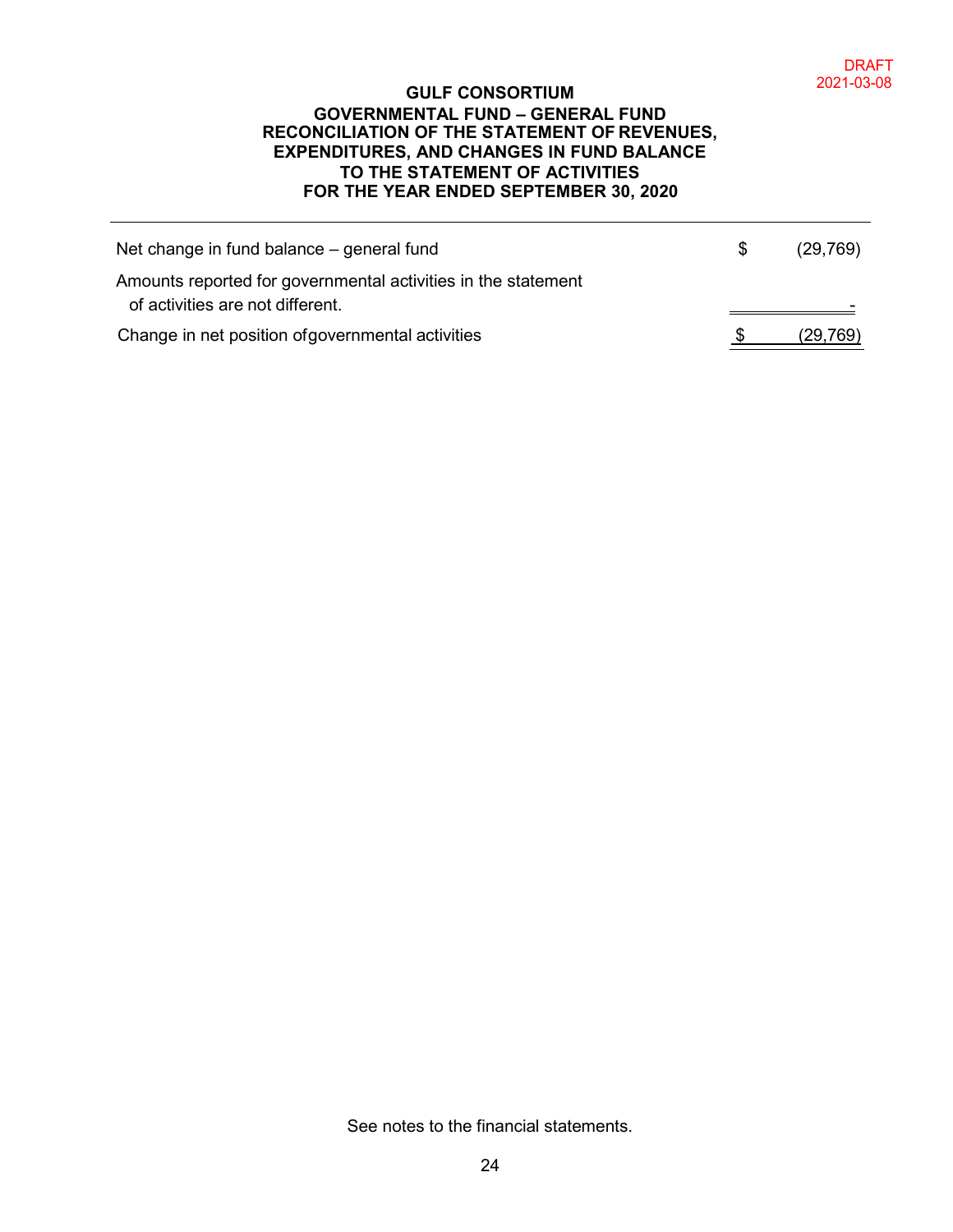**Page Intentionally Left Blank**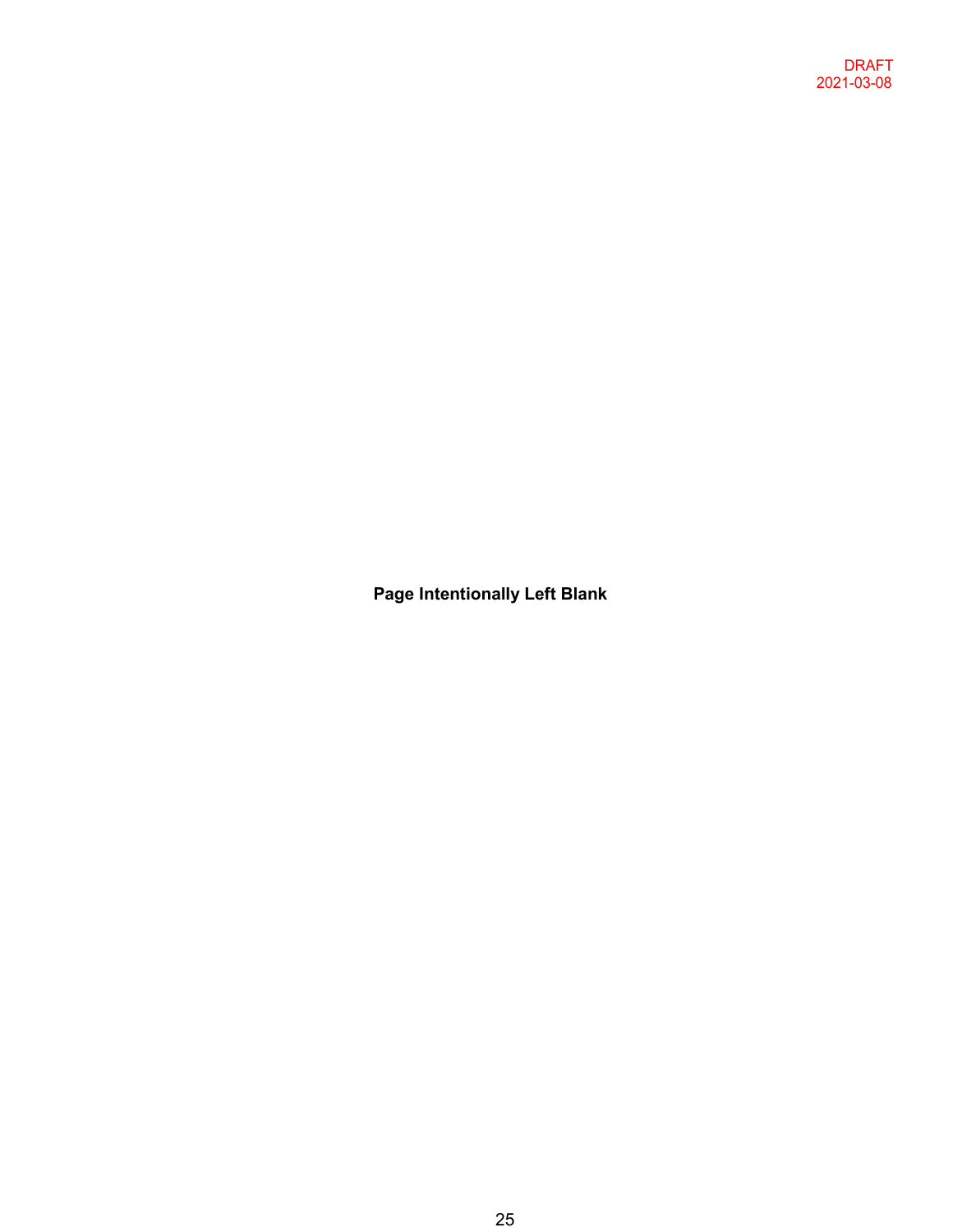DRAFT

# 2021-03-08 **GULF CONSORTIUM GOVERNMENTAL FUND – GENERAL FUND STATEMENT OF REVENUES, EXPENDITURES AND CHANGES IN FUND BALANCE – BUDGET TO ACTUAL FOR THE YEAR ENDED SEPTEMBER 30, 2020**

|                                                                                          | <b>Budgeted Amounts</b>                |                                        |                                      |                                             |
|------------------------------------------------------------------------------------------|----------------------------------------|----------------------------------------|--------------------------------------|---------------------------------------------|
|                                                                                          | <b>Original</b>                        | <b>Final</b>                           | <b>Actual</b><br><b>Amounts</b>      | <b>Variance with</b><br><b>Final Budget</b> |
| <b>REVENUES</b>                                                                          |                                        |                                        |                                      |                                             |
| Intergovernmental:<br>Planning grants<br>State expenditure plan (SEP)<br>Membership dues | \$<br>191,860<br>56,183,640<br>106,790 | \$<br>191,860<br>56,183,640<br>106,790 | 46,862<br>\$<br>1,268,080<br>106,790 | (144, 998)<br>\$<br>(54, 915, 560)          |
| <b>TOTAL REVENUES</b>                                                                    | 56,482,290                             | 56,482,290                             | 1,421,732                            | (55,060,558)                                |
| <b>EXPENDITURES</b><br>Membership expenditures                                           |                                        |                                        |                                      |                                             |
| Management fees                                                                          | 88,740                                 | 88,740                                 | 85,760                               | 2,980                                       |
| Legal and other professional fees                                                        | 22,000                                 | 22,000                                 | 29,613                               | (7,613)                                     |
| Meetings and other operating                                                             | 48,050                                 | 48,050                                 | 21,182                               | 26,868                                      |
| Total management expenditures                                                            | 158,790                                | 158,790                                | 136,555                              | 22,235                                      |
| Grant expenditures                                                                       |                                        |                                        |                                      |                                             |
| Planning grants implementation                                                           | 63,950                                 | 63,950                                 | 46,863                               | 17,087                                      |
| SEP implementation (county projects)                                                     | 16,763,589                             | 16,763,589                             | 1,268,083                            | 15,495,506                                  |
| Total grant expenditures                                                                 | 16,827,539                             | 16,827,539                             | 1,314,946                            | 15,512,593                                  |
| <b>TOTAL EXPENDITURES</b>                                                                | 16,986,329                             | 16,986,329                             | 1,451,501                            | 15,534,828                                  |
| <b>EXCESS DEFICIENCY OF REVENUES</b><br><b>OVER (UNDER) EXPENDITURES</b>                 | 39,495,961                             | 39,495,961                             | (29, 769)                            | (39, 525, 730)                              |
| <b>FUND BALANCE AT</b><br><b>BEGINNING OF YEAR</b>                                       | 52,000                                 | 52,000                                 | 52,652                               | 652                                         |
| <b>FUND BALANCE AT END OF YEAR</b>                                                       | \$39,547,961                           | \$39,547,961                           | $\frac{1}{2}$<br>22,883              | \$ (39,525,078)                             |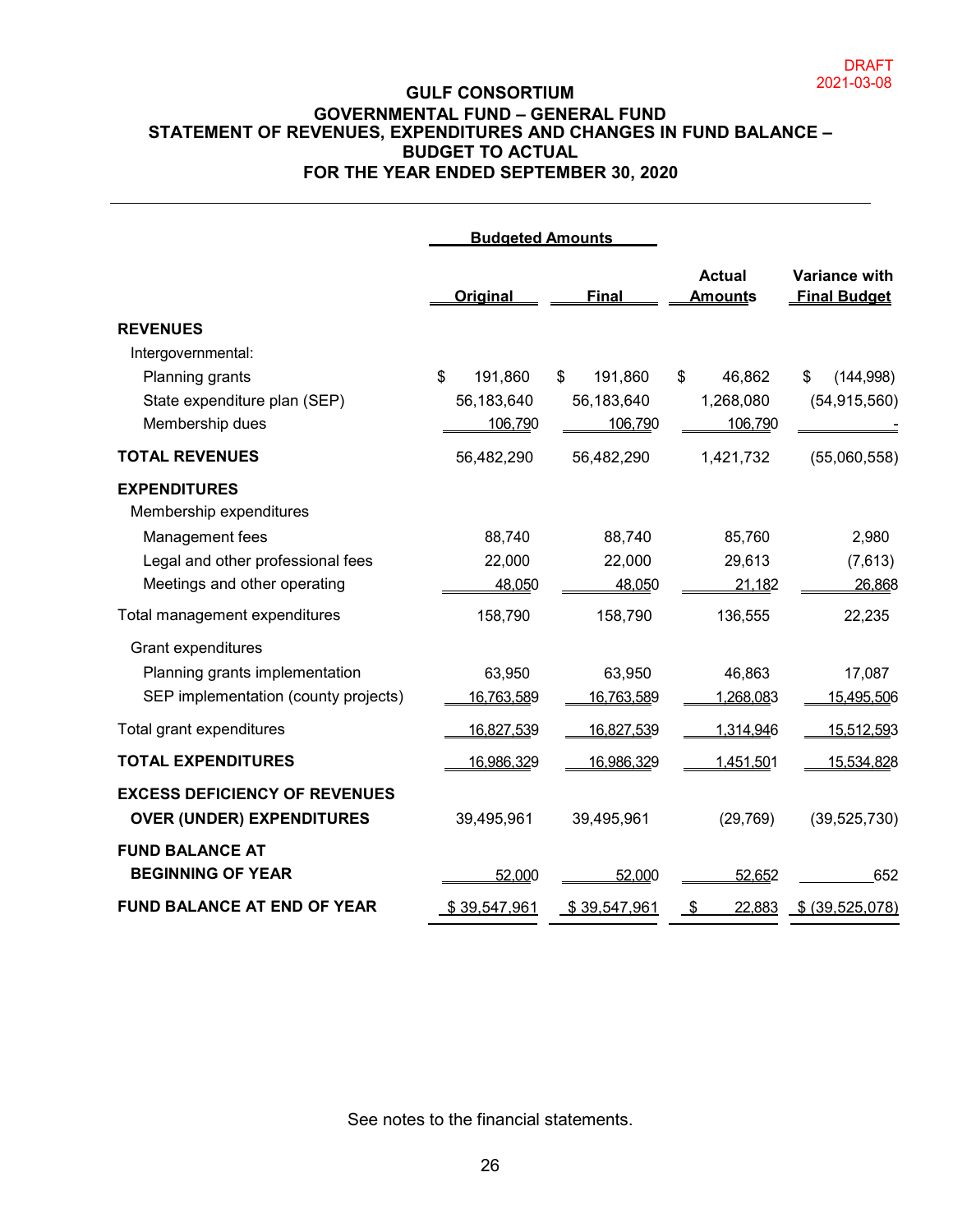### **1. SUMMARY OF SIGNIFICANT ACCOUNTING POLICIES AND DESCRIPTION OF DISTRICT**

#### **Description of District**

The Gulf Consortium (the Consortium) was created in response to the United States Resources and Ecosystems Sustainability, Tourist Opportunities, and Revived Economies of the Gulf Coast States Act of 2012 (RESTORE Act). The RESTORE Act was established as a mechanism for providing funding to the Gulf Coast region to restore ecosystems and rebuild local economies damaged by the Deepwater Horizon Oil Spill, which occurred on April 20, 2010. The RESTORE Act established the Gulf Coast Ecosystem Restoration Council (the Restoration Council), an independent entity, which is composed of certain federal officials and the Governors of Alabama, Florida, Mississippi, Louisiana, and Texas. The RESTORE Act charges the Restoration Council with developing a comprehensive plan for ecosystem restoration in the Gulf Coast region ("Council Comprehensive Plan") that identifies projects and programs aimed at restoring and protecting the natural resources and ecosystems of the Gulf Coast Region. The projects and programs are funded from a portion of the Gulf Coast Restoration Trust Fund. For Florida, the RESTORE Act, under 33 U.S.C. Chapter 1321(t)(3)(2012), requires a consortia of local political subdivisions to develop a State Expenditure Plan, for which the RESTORE Act provides for Trust Fund expenditures that would fund projects, programs and activities that will improve the ecosystems or economy of the Gulf Coast region that meet the criteria specified in the RESTORE Act. Therefore, pursuant to Section 163.01, *Florida Statutes,* by Inter-local Agreement among 23 Florida Gulf Coast affected counties, the Consortium was created on November 19, 2012, to: 1) develop Florida's State Expenditure Plan, 2) prepare and process proposals for funding under the competitive program to be processed and administered by the Restoration Council, and 3) act as a resource and advocate for Consortiummembers.

In 2015, the Restoration Council published its final rule on the RESTORE Act, Spill Impact component state allocation formula. The Spill Impact component represents 30% of a portion of civil fines and administrative penalties derived from the Clean Water Act and is expected to be \$1.60 billion. The allocation of the Spill Impact component for the State of Florida is 18.36% of the total designated or approximately \$242 million.

During the year ended September 30, 2015, the Consortium planning grant application to prepare Florida's State Expenditure Plan (FSEP) was submitted to the Restoration Council and was subsequently approved. The Consortium's State Expenditure Plan was approved in September, 2018 and the Board received approval to commence implementation activities in February, 2019. The Board approved the first group of grant applications in March, 2019. In September, 2019 the first project was awarded. As of September 30, 2020, 14 projects have been awarded.

#### **The Reporting Entity**

The Consortium was incorporated as an independent special district, under the laws and regulations of the State of Florida. Membership of the Consortium is limited to the counties that were impacted by the Deepwater Horizon Oil Spill. As of September 30, 2020, the Consortium's membership consisted of the 23 Florida counties with frontage to the Gulf of Mexico. Each member appoints one Director of the Consortium to act as a representative on its behalf. The Consortium operates independently and is not subject to the oversight of any individual governmental unit, and therefore, is not a component unit of another primary government.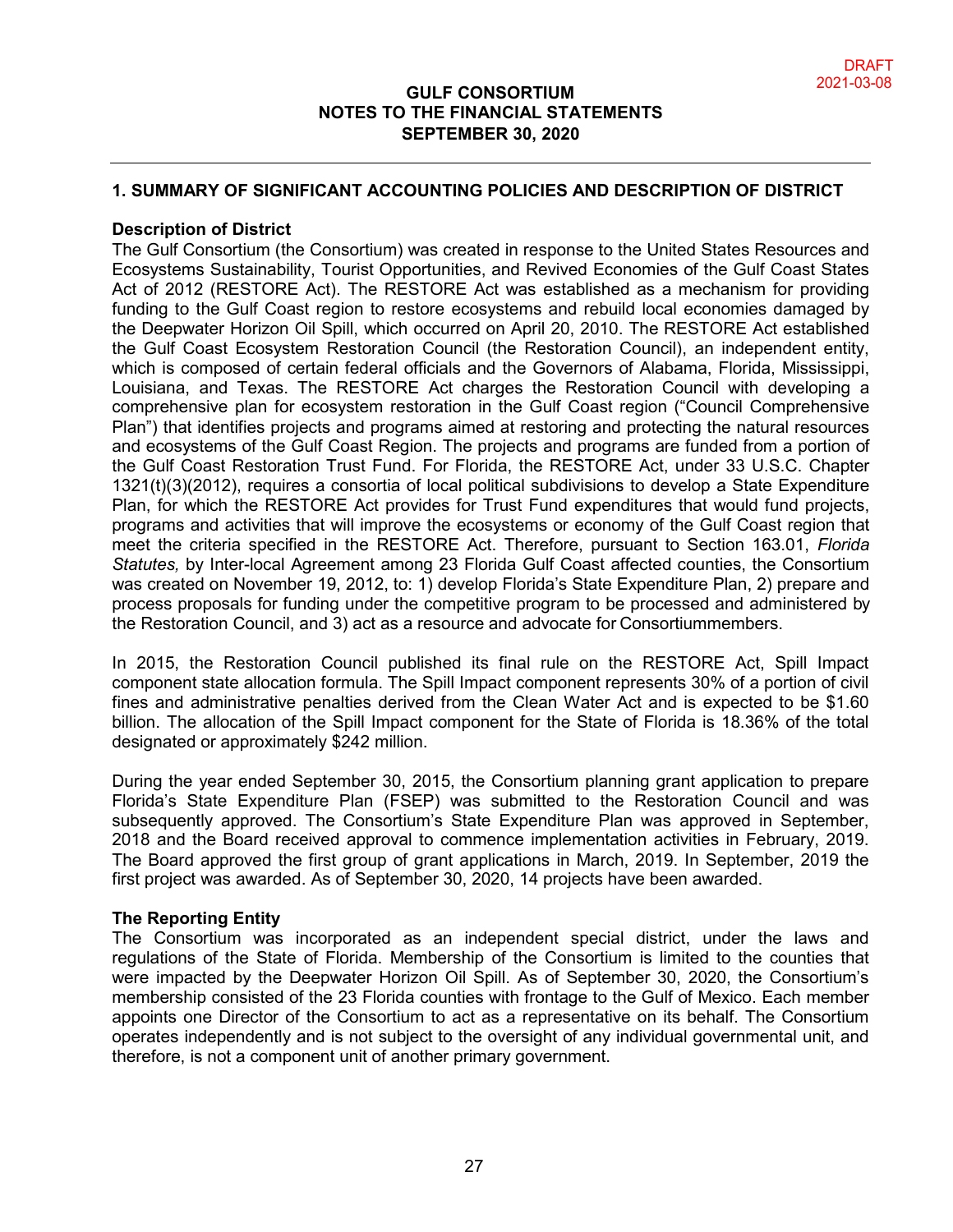#### **1. SUMMARY OF SIGNIFICANT ACCOUNTING POLICIES AND DESCRIPTION OF DISTRICT – CONTINUED**

#### **Government-wide and Fund Financial Statements**

The basic financial statements of the Consortium are composed of the following:

- Government-wide Financial Statements
- Fund Financial Statements
- Notes to Financial Statements

Government-wide Financial Statements (the Statement of Net Position and the Statement of Activities) report information on the reporting government as a whole. The Consortium only has governmental activity and does not engage in any business-type activities.

The Statement of Activities shows the degree to which the direct expenses of a given function or segment are offset by program revenues. *Direct expenses* are those that are clearly related to a specific function or segment. *Program revenue* consists of contributions that are restricted to meeting specific requirements of a particular function or segment.

#### **Measurement Focus and Basis of Accounting**

The government-wide financial statements are reported using the economic resources measurement focus and the accrual basis of accounting. Revenues are recorded when earned, and expenses are recorded when a liability is incurred, regardless of the timing of related cashflows.

Governmental fund financial statements are reported using the current financial resources measurement focus and the modified accrual basis of accounting. Revenues are recognized as soon as they are both measurable and available. Revenues are considered to be available when they are collectible within the current period, or soon enough thereafter to pay liabilities of the current period. For this purpose, the Consortium considers revenues to be available if they are collected within 60 days of the end of the current fiscal period. Expenditures generally are recorded when a liability is incurred, as under accrual accounting. However, expenditures related to claims and judgments are recorded only when payment is due.

Intergovernmental revenues during the current fiscal period are considered to be susceptible to accrual and have been recognized as revenues of the current fiscal period.

The Consortium reports the following major governmental fund:

General Fund – The General Fund is the general operating fund of the Consortium and is used to account for all financial resources, except for those required to be accounted for in another fund.

When both restricted and unrestricted resources are available for use, it is the Consortium's policy to use restricted resources first, then unrestricted resources, as they areneeded.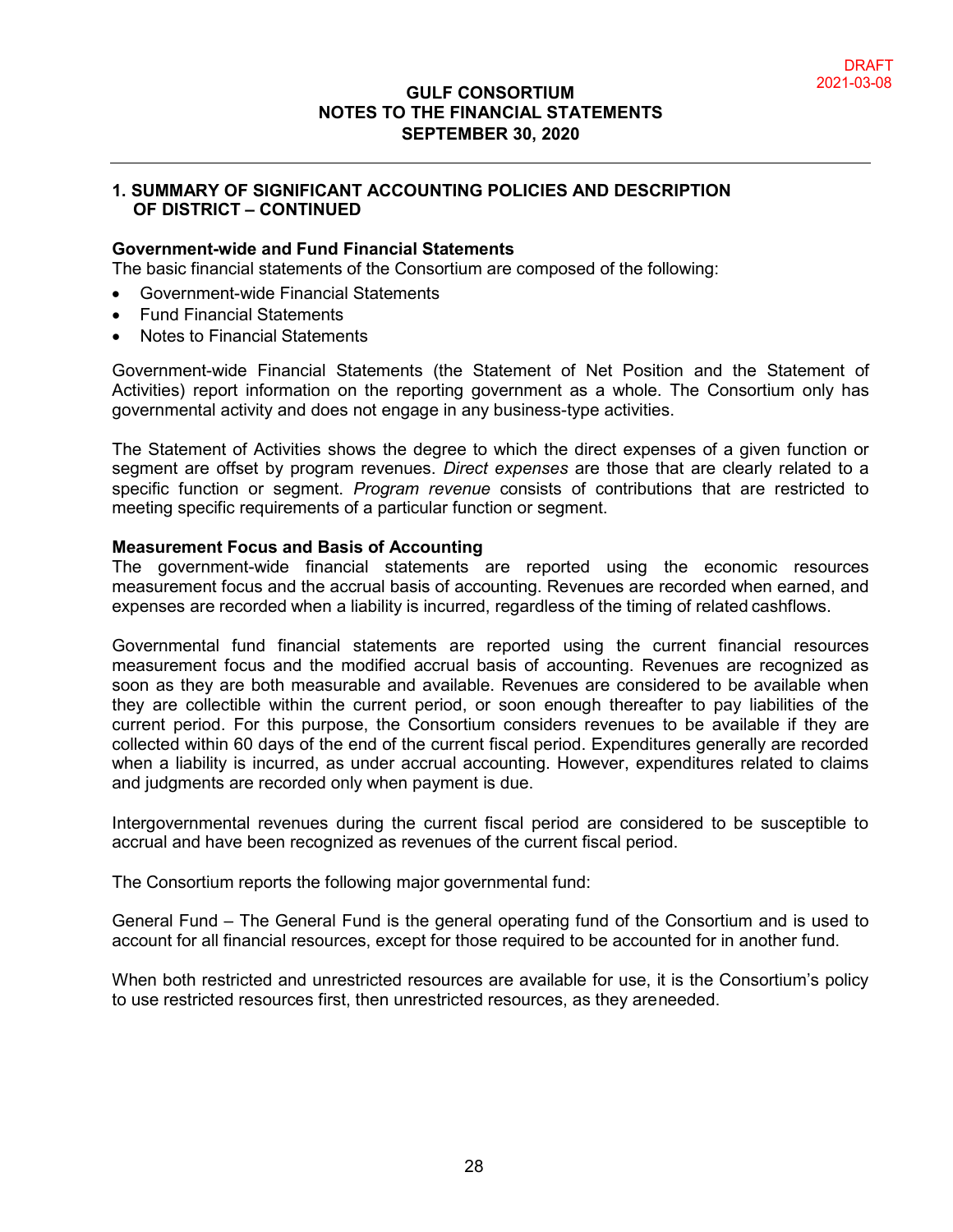# **1. SUMMARY OF SIGNIFICANT ACCOUNTING POLICIES ANDDESCRIPTION OF DISTRICT – CONTINUED**

#### **Intergovernmental Revenues**

The Consortium's intergovernmental revenues consist of dues and revenues received per the Interlocal Agreement and federal grant funding.

#### **Cash and Cash Equivalents**

The Consortium's cash and cash equivalents are considered to be cash on hand, demand deposits, and short-term investments purchased within three months of maturity.

#### **Budgetary Requirement and Basis**

Expenditures are controlled by appropriations in accordance with the budget requirements set forth in the Consortium's Board policy. The budgeted revenues and expenditures reflect all amendments approved by the Board. Budgetary control is required at the fund (or grant) level. The budget is prepared on a basis consistent with accounting principles generally accepted in the United States of America (GAAP).

#### **Estimates**

The preparation of financial statements in conformity with U.S. generally accepted accounting principles requires management to make estimates and assumptions that affect the reported amounts of assets and liabilities and disclosure of contingent assets and liabilities at the date of the financial statements and the reported amounts of revenues and expenses during the reporting period. Actual results could differ from those estimates.

### **2. CASH**

.

Deposits at year-end were held by financial institutions designated as a "qualified public depository" by the State Treasurer. All deposits were fully insured through a combination of federal depository insurance and participation of the financial institution in the multiple financial institution collateral pool as specified in Chapter 280, Florida Statutes. At September 30, 2020, the reported amount of the deposits and the bank balance was \$42,053.

### **3. DUE FROM OTHER GOVERNMENTS**

The Consortium's receivable from other governments as of September 30, 2020, is \$31,482, which is due from the Gulf Coast Ecosystem Restoration Council.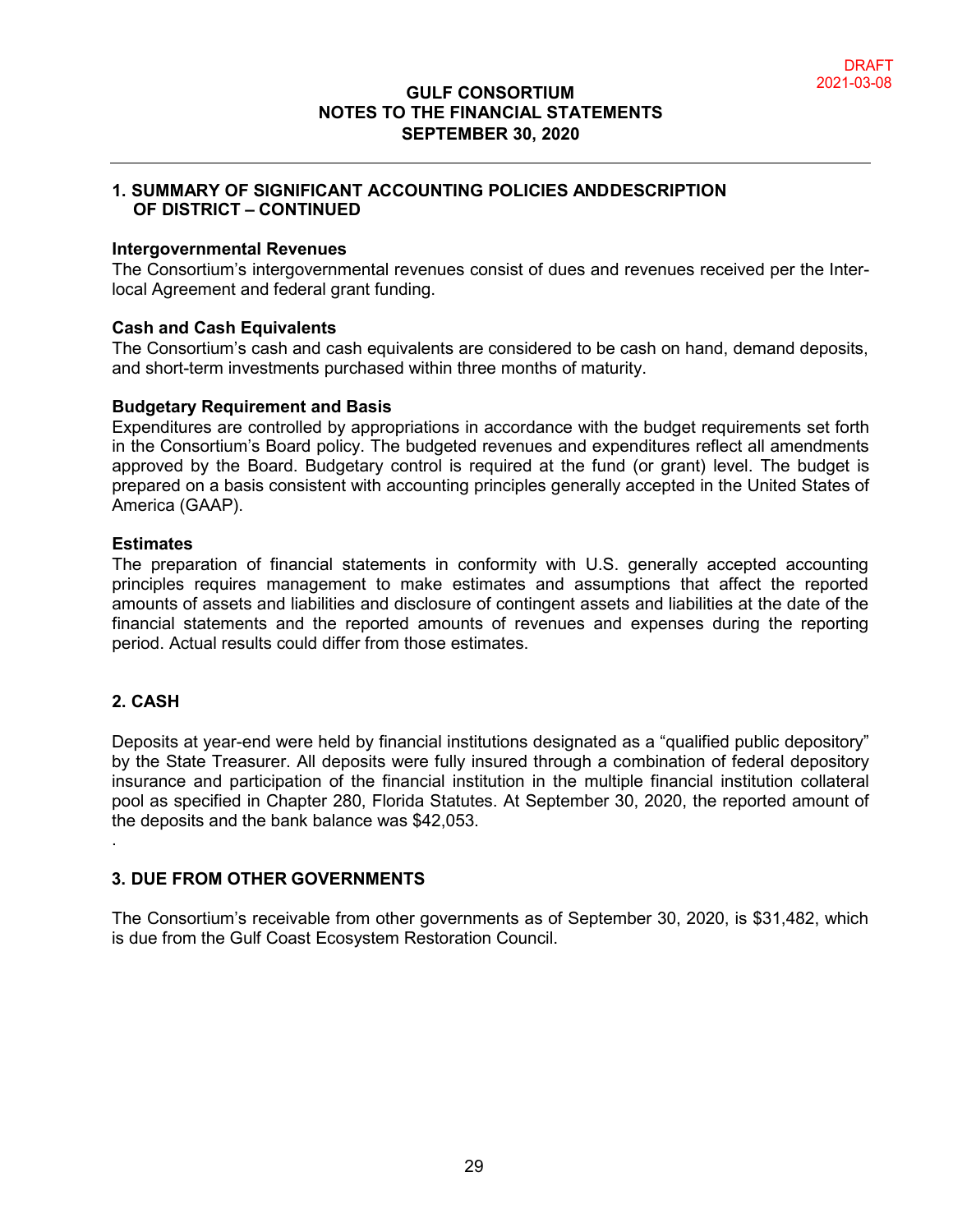### **4. RELATED PARTIES AND CONTRACT COMMITMENTS**

#### **State of Florida**

In 2013, the Consortium entered into a Memorandum of Understanding (MOU) with the Governor of the State of Florida to collaborate for the benefit of the Gulf of Mexico and the State of Florida with a focus on maximizing Florida's attainment of funds under the RESTORE Act to restore the Gulf Coast resources and energize the economic recovery in the region. The MOU requires coordination with the Governor's office on projects in the State Expenditure Plan for Florida, which will be certified, if appropriate, by the Governor to the Gulf Coast Ecosystem Restoration Council for approval (see Note 1 for information on the Restoration Council). As part of the MOU, the Governor shall appoint six individuals to provide input and guidance to the Consortium on policies and criteria used to determine projects, activities and programs for consideration in the State Expenditure Plan (the Plan). Additionally, the Consortium consults with the State on the development of the Plan and provides the Plan to the Governor for review prior to submission to the Restoration Council.

#### **The Balmoral Group, LLC**

In 2017, The Balmoral Group, LLC was contracted to serve as the Consortium's full-time manager. Services provided include administration of Consortium operations, as well as other administrative duties, including financial management, accounting services and the annual budget preparation. The compensation for these services is at a rate of \$170 per hour not to exceed \$7,642 per month. The contract also recognizes certain management services may be eligible for grant reimbursement which can also be billed to the grant at a rate of \$170 per hour not to exceed \$299,880 per fiscal year. The contract, which expires April 30, 2021, can be extended at the sole option of the Consortium for one additional year. Management expenses relating to general operations and grant management for the year ended September 30, 2020, totaled \$356,301.

#### **Leon County, Florida Procurement Services**

The Consortium has an inter-local agreement with Leon County, Florida to provide competitive procurement services as needed. The level of effort related to these services was not significant during the year ended September 30, 2020, and as such, no expenses or related in-kind revenue have been recorded.

#### **Leon County, Florida Fiscal Management Services**

The Consortium has an interlocal agreement with the Leon County Clerk of Circuit Court and Comptroller (Clerk) to provide distribution and paying agent services for payment of costs and expenses associated with developing and implementing the State Expenditure Plan. Effective March of 2019, the Clerk performs these responsibilities for three (3) basis points on each transaction processed. For the year ending September 30, 2020, \$745 of fees have been charged.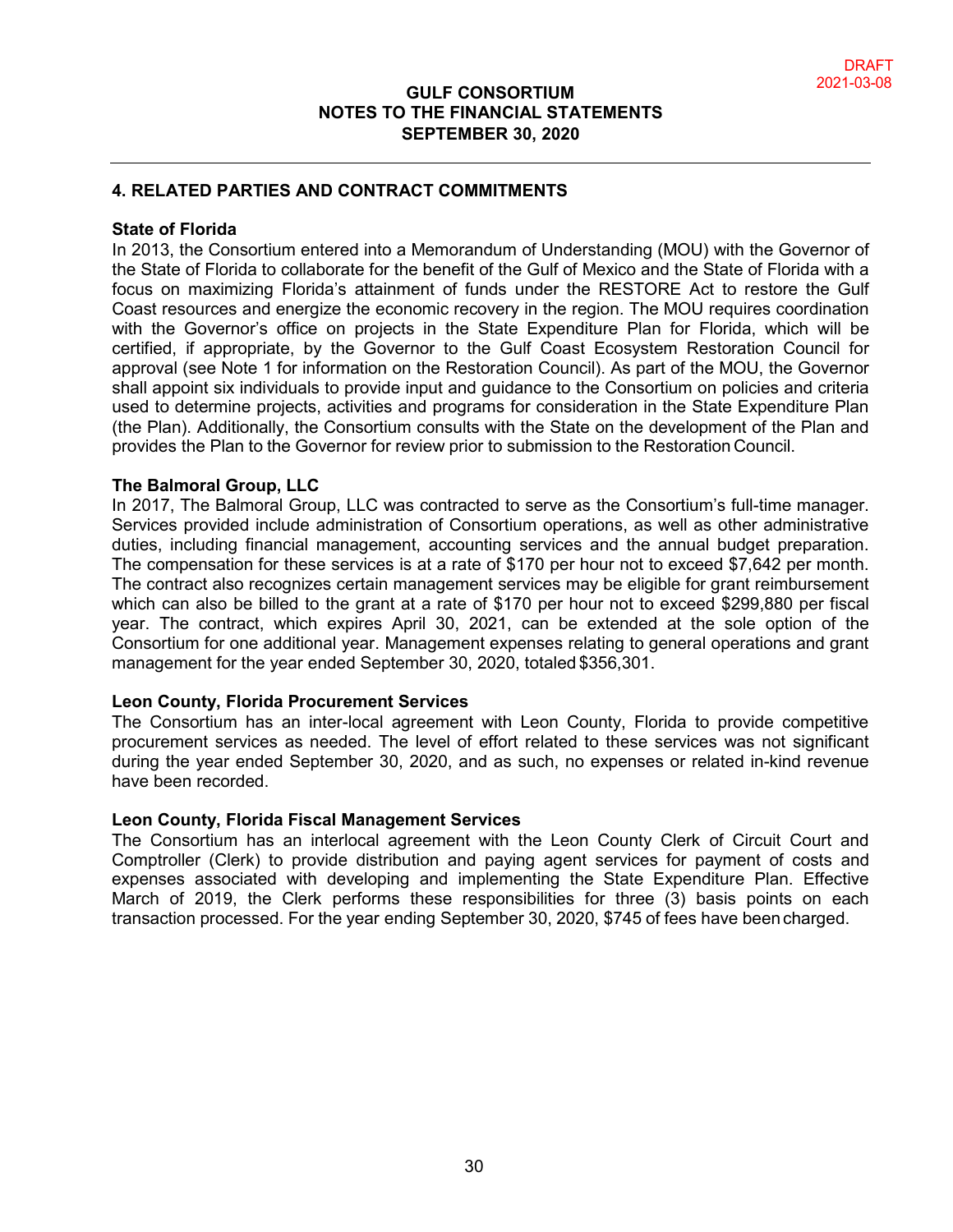#### **5. CONCENTRATIONS**

The Consortium's revenue is generated from two sources: membership dues and federal grant funds relating to the Gulf Coast Ecosystem Restoration Council Oil Spill Impact Program. During the year ended September 30, 2020, 7% of the Consortium's revenue was generated from membership dues and 93% from federal grant awards. The Consortium is fiscally dependent upon the federal grant funding and membership revenue sources.

#### **6. FUND BALANCE**

The Consortium's fund balance is classified as follows:

Unassigned Fund Balance – represents all spendable amounts available for general use of the Consortium. There was a \$22,883 unassigned fund balance at September 30, 2020.

### **7. CONTINGENCY**

Amounts received or receivable from the grantor agency is subject to audit and adjustment by the grantor agency. If expenditures are disallowed as a result of these audits, the claim for reimbursement to the grantor agency would become a liability of the Consortium. In the opinion of management, any such adjustments would not be significant, and therefore do not have a material adverse effect on the financial position of the Consortium.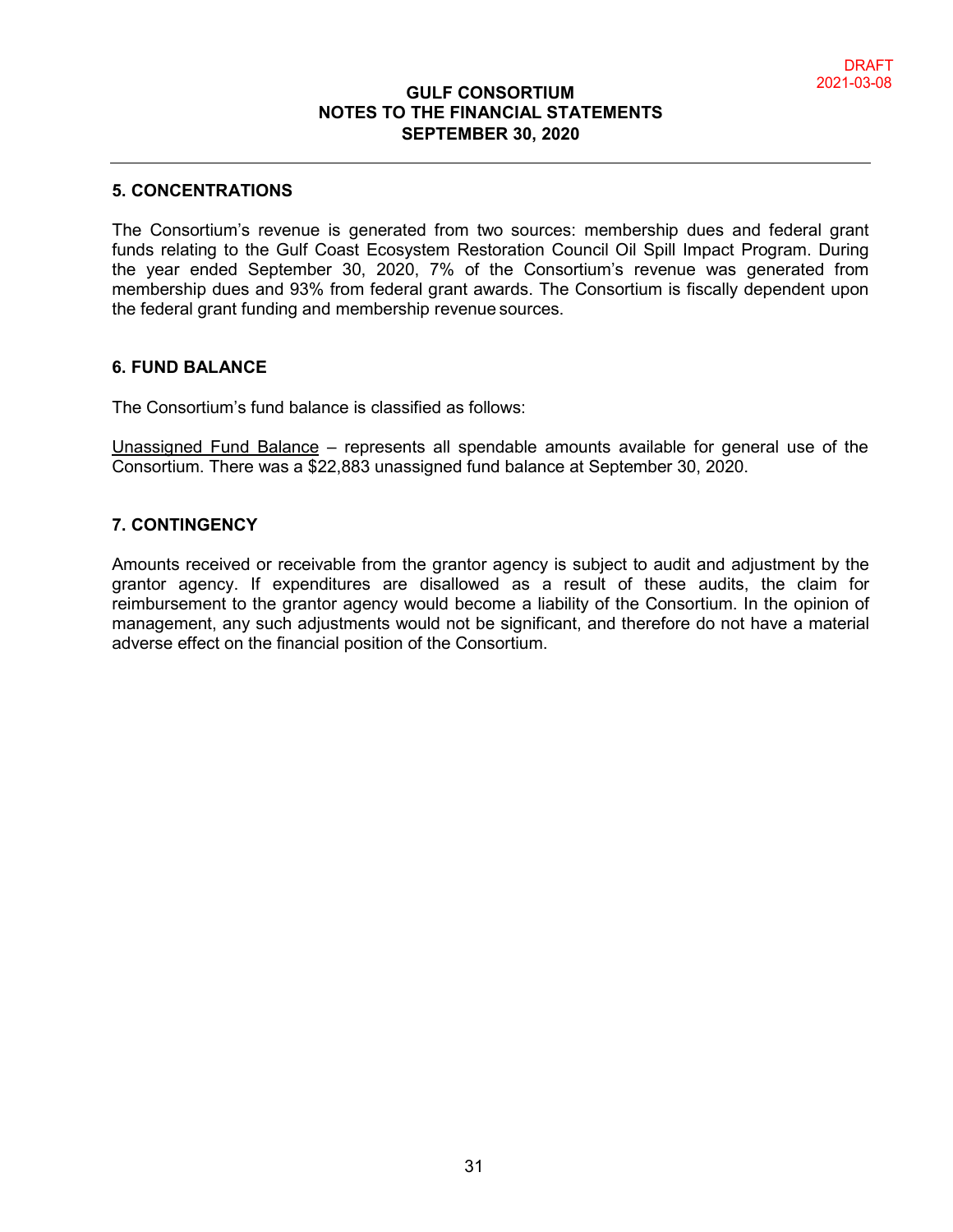#### **8. GRANT COMMITMENTS**

As of September 30, 2020, the Consortium had outstanding Federal grant awards of \$7,980,436 for approved projects by the RESTORE Council. The Federal grant funds are not available to the Consortium until expenses are incurred and therefore, are not recorded as receivables. The grant expenses are subject to audit to ensure compliance with conditions precedent to the granting of funds. Any liability for reimbursement that may arise as the result of these audits is not believed to be material by management.

| Grantee(s)                  | <b>Federal</b><br><b>Award</b><br>Identification<br><b>Number</b> | <b>Funds</b><br><b>Expended</b><br>Award<br>to Date<br><b>Amount</b> |                 |    |           |    |                 |  |  |  |  |  |  |  |  | Award<br><b>Funds</b><br>Remaining |
|-----------------------------|-------------------------------------------------------------------|----------------------------------------------------------------------|-----------------|----|-----------|----|-----------------|--|--|--|--|--|--|--|--|------------------------------------|
| Pasco                       | GNTSP19FL0086                                                     | \$                                                                   | 117,905         | \$ | 3,557     | \$ | 114,348         |  |  |  |  |  |  |  |  |                                    |
| Santa Rosa, Okaloosa,       |                                                                   |                                                                      |                 |    |           |    |                 |  |  |  |  |  |  |  |  |                                    |
| <b>Citrus and Charlotte</b> | GNTSP20FL0088                                                     |                                                                      | 1,150,464       |    | 178,848   |    | 971,616         |  |  |  |  |  |  |  |  |                                    |
| Wakulla                     | GNTSP20FL0089                                                     |                                                                      | 81,004          |    | 4,757     |    | 76,247          |  |  |  |  |  |  |  |  |                                    |
| Okaloosa                    | GNTSP20FL0090                                                     |                                                                      | 1,066,139       |    | 4,007     |    | 1,062,132       |  |  |  |  |  |  |  |  |                                    |
| <b>Pinellas</b>             | GNTSP20FL0091                                                     |                                                                      | 1,237,121       |    | 1,016,355 |    | 220,766         |  |  |  |  |  |  |  |  |                                    |
| Sarasota                    | GNTSP20FL0092                                                     |                                                                      | 1,107,192       |    | 2,003     |    | 1,105,189       |  |  |  |  |  |  |  |  |                                    |
| Collier                     | GNTSP20FL0097                                                     |                                                                      | 820,516         |    | 5,750     |    | 814,766         |  |  |  |  |  |  |  |  |                                    |
| Bay                         | GNTSP20FL0098                                                     |                                                                      | 545,139         |    | 16,730    |    | 528,409         |  |  |  |  |  |  |  |  |                                    |
| Walton                      | GNTSP20FL0105                                                     |                                                                      | 525,288         |    | 2,411     |    | 522,877         |  |  |  |  |  |  |  |  |                                    |
| Jefferson                   | GNTSP20FL0106                                                     |                                                                      | 1,236,271       |    | 5,869     |    | 1,230,402       |  |  |  |  |  |  |  |  |                                    |
| <b>Citrus</b>               | GNTSP20FL0107                                                     |                                                                      | 695,024         |    | 3,024     |    | 692,000         |  |  |  |  |  |  |  |  |                                    |
| Hernando                    | GNTSP20FL0110                                                     |                                                                      | 453,807         |    | 3,263     |    | 450,544         |  |  |  |  |  |  |  |  |                                    |
| Gulf                        | GNSSP20FL0010                                                     |                                                                      | <u>194,413 </u> |    | 3,273     |    | <u>191,14</u> 0 |  |  |  |  |  |  |  |  |                                    |
| <b>Totals</b>               |                                                                   | \$                                                                   | 9,230,283       | \$ | 1,249,847 | \$ | 7,980,436       |  |  |  |  |  |  |  |  |                                    |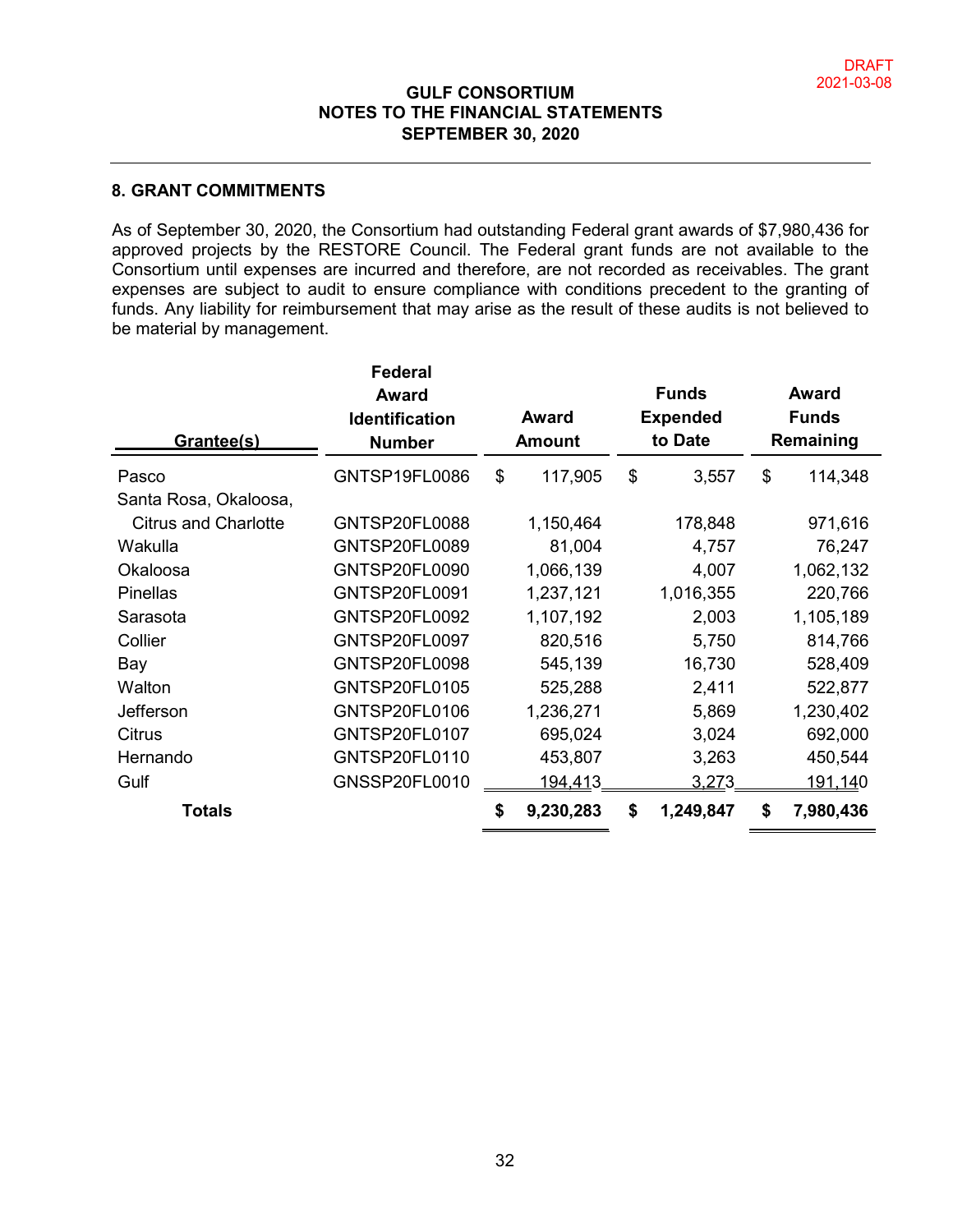DRAFT 2021-03-08

# <span id="page-32-0"></span>**COMPLIANCE SECTION**

33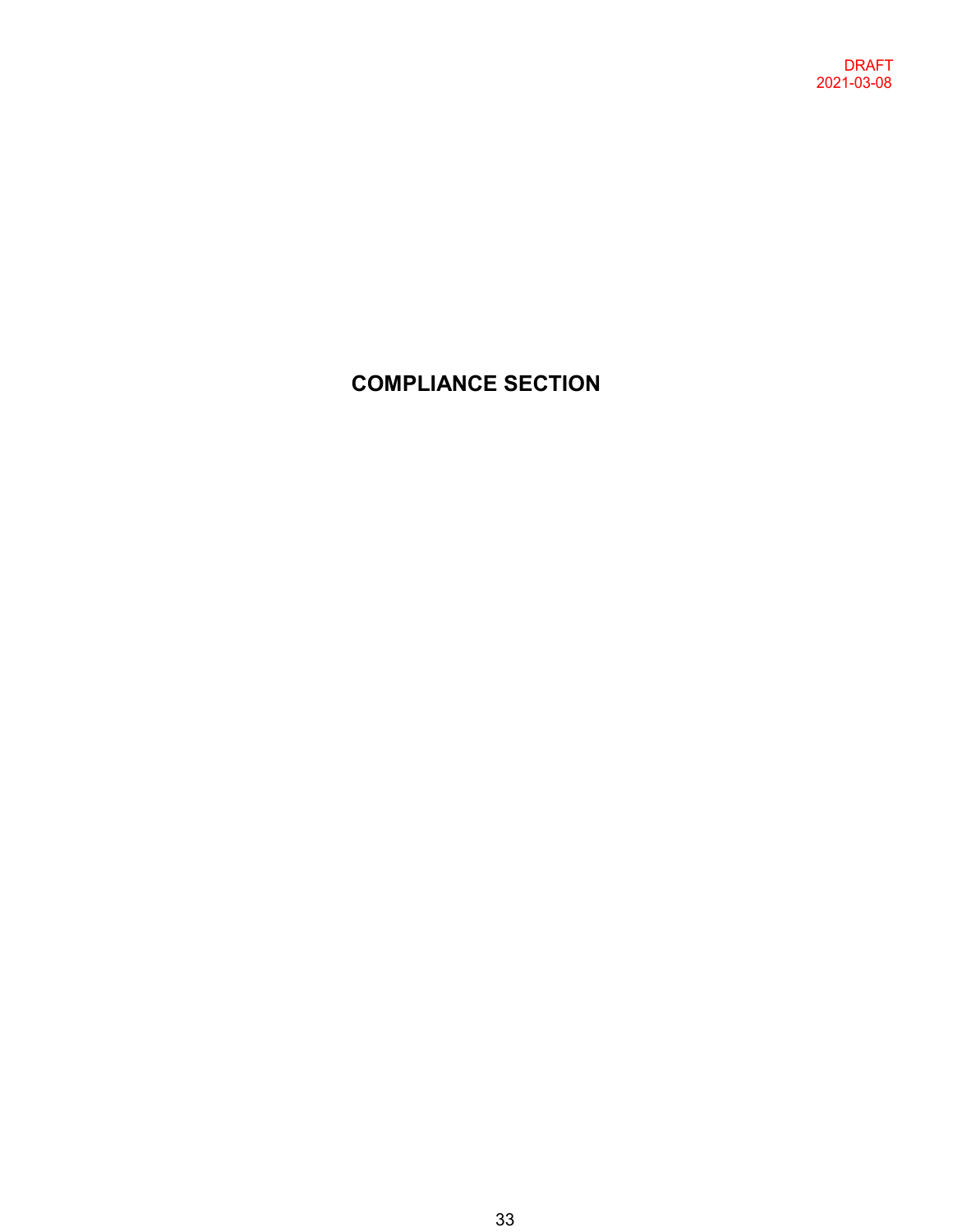DRAFT

# 2021-03-08 **GULF CONSORTIUM SCHEDULE OF EXPENDITURES OF FEDERAL AWARDS FOR THE YEAR ENDED SEPTEMBER 30, 2020**

| Federal Grantor/Pass-Through Grantor/<br><b>State Grantor/Program Title</b> | Federal<br><b>CFDA</b> | Pass-Through<br><b>Entity Identifying</b><br><b>Number Contract Number Expenditures Subrecipients</b> |             | Pass-Through<br>to |
|-----------------------------------------------------------------------------|------------------------|-------------------------------------------------------------------------------------------------------|-------------|--------------------|
| <b>FEDERAL AWARDS</b>                                                       |                        |                                                                                                       |             |                    |
| <b>Gulf Coast Ecosystem Restoration</b><br><b>Council (RESTORE Council)</b> |                        |                                                                                                       |             |                    |
| <b>Gulf Coast Ecosystem Restoration Council</b>                             |                        |                                                                                                       |             |                    |
| Oil Spill Impact Program                                                    | 87.052                 | GNSSP20FL0010                                                                                         | \$<br>3,273 | \$<br>3,273        |
| Oil Spill Impact Program                                                    | 87.052                 | GNTSP16FL0021                                                                                         | 56,137      | 56,137             |
| Oil Spill Impact Program                                                    | 87.052                 | GNTSP19FL0077                                                                                         | 22.573      | 22,573             |
| Oil Spill Impact Program                                                    | 87.052                 | GNTSP19FL0086                                                                                         | 3,558       | 3,558              |
| Oil Spill Impact Program                                                    | 87.052                 | GNTSP20FL0088                                                                                         | 178,848     | 178,848            |
| Oil Spill Impact Program                                                    | 87.052                 | GNTSP20FL0089                                                                                         | 4,757       | 4,757              |
| Oil Spill Impact Program                                                    | 87.052                 | GNTSP20FL0090                                                                                         | 4,007       | 4,007              |
| Oil Spill Impact Program                                                    | 87.052                 | GNTSP20FL0091                                                                                         | 1,006,746   | 1,006,746          |
| Oil Spill Impact Program                                                    | 87.052                 | GNTSP20FL0092                                                                                         | 2,003       | 2,003              |
| Oil Spill Impact Program                                                    | 87.052                 | GNTSP20FL0097                                                                                         | 5,750       | 5,750              |
| Oil Spill Impact Program                                                    | 87.052                 | GNTSP20FL0098                                                                                         | 4,210       | 4,210              |
| Oil Spill Impact Program                                                    | 87.052                 | GNTSP20FL0105                                                                                         | 2,411       | 2,411              |
| Oil Spill Impact Program                                                    | 87.052                 | GNTSP20FL0106                                                                                         | 5,869       | 5,869              |
| Oil Spill Impact Program                                                    | 87.052                 | GNTSP20FL0107                                                                                         | 3,024       | 3,024              |
| Oil Spill Impact Program                                                    | 87.052                 | GNTSP20FL0110                                                                                         | 3,263       | 3,263              |

**TOTAL FEDERAL AWARDS 5 1,306,429 \$ 1,306,429** 

The accompanying notes are an integral part of this schedule.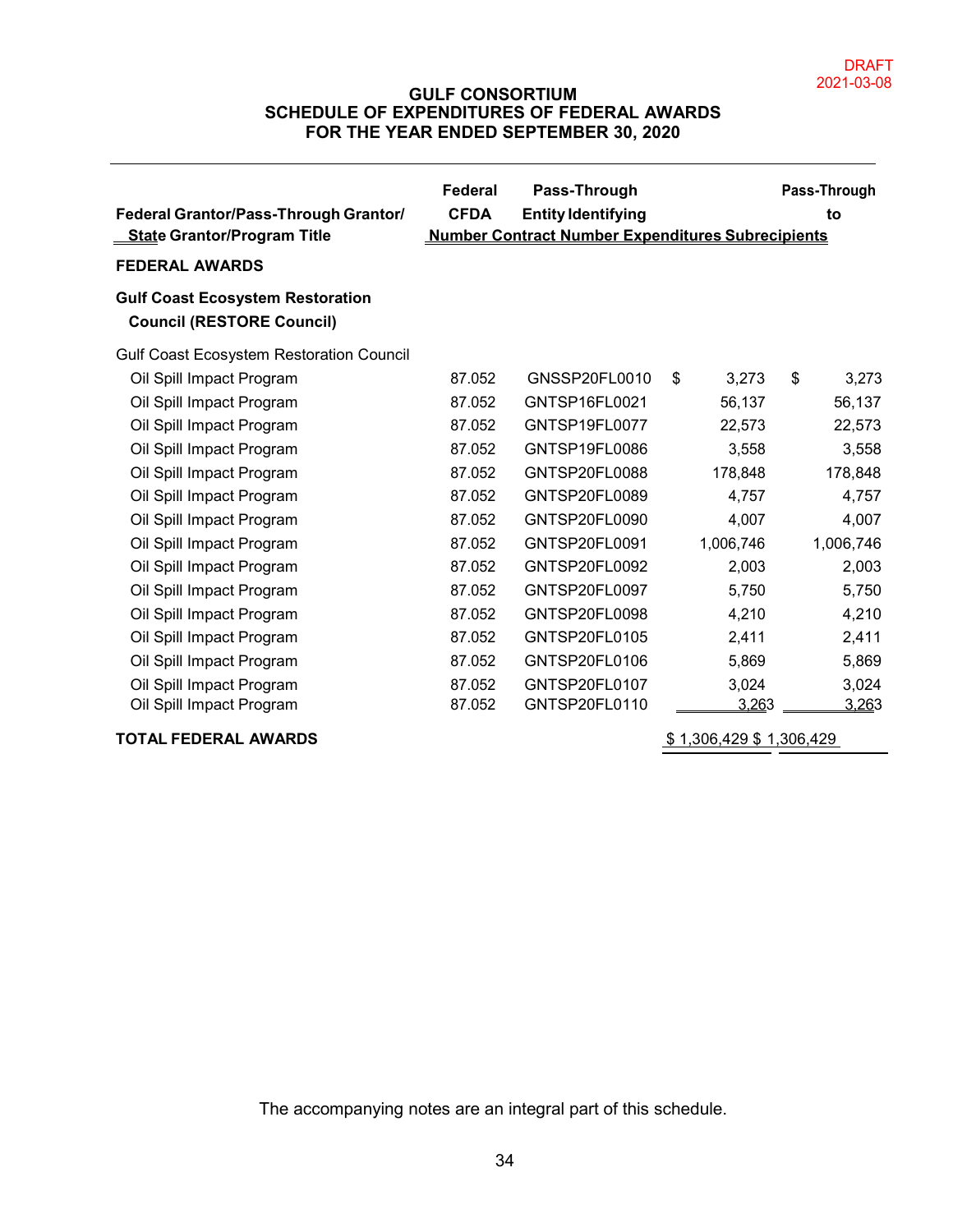# 2021-03-08 **GULF CONSORTIUM NOTES TO THE SCHEDULE OF EXPENDITURES OF FEDERAL AWARDS FOR THE YEAR ENDED SEPTEMBER 30, 2020**

### **A. BASIS OF PRESENTATION**

The accompanying Schedule of Expenditures of Federal Awards (the Schedule) includes the Federal award activity of Gulf Consortium (the Consortium) under programs of the federal government for the year ended September 30, 2020. The information in this Schedule is presented in accordance with the requirements of Title 2 U.S. *Code of Federal Regulations* Part 200, *Uniform Administrative Requirements, Cost Principles, and Audit Requirements for Federal Awards* (Uniform Guidance). Because the Schedule presents only a selected portion of the operations of the Consortium, it is not intended to and does not present the net position or changes in net position of the Consortium.

# **B. SUMMARY OF SIGNIFICANT ACCOUNTING POLICIES**

Expenditures reported on the Schedule are reported on the accrual basis of accounting. Such expenditures are recognized following the cost principles contained in the Uniform Guidance, wherein certain types of expenditures are not allowed or are limited as to reimbursement.

# **C. DE MINIMIS INDIRECT COST RATE ELECTION**

The Consortium has elected to use the ten percent de minimis indirect cost rate, as allowed under Uniform Guidance.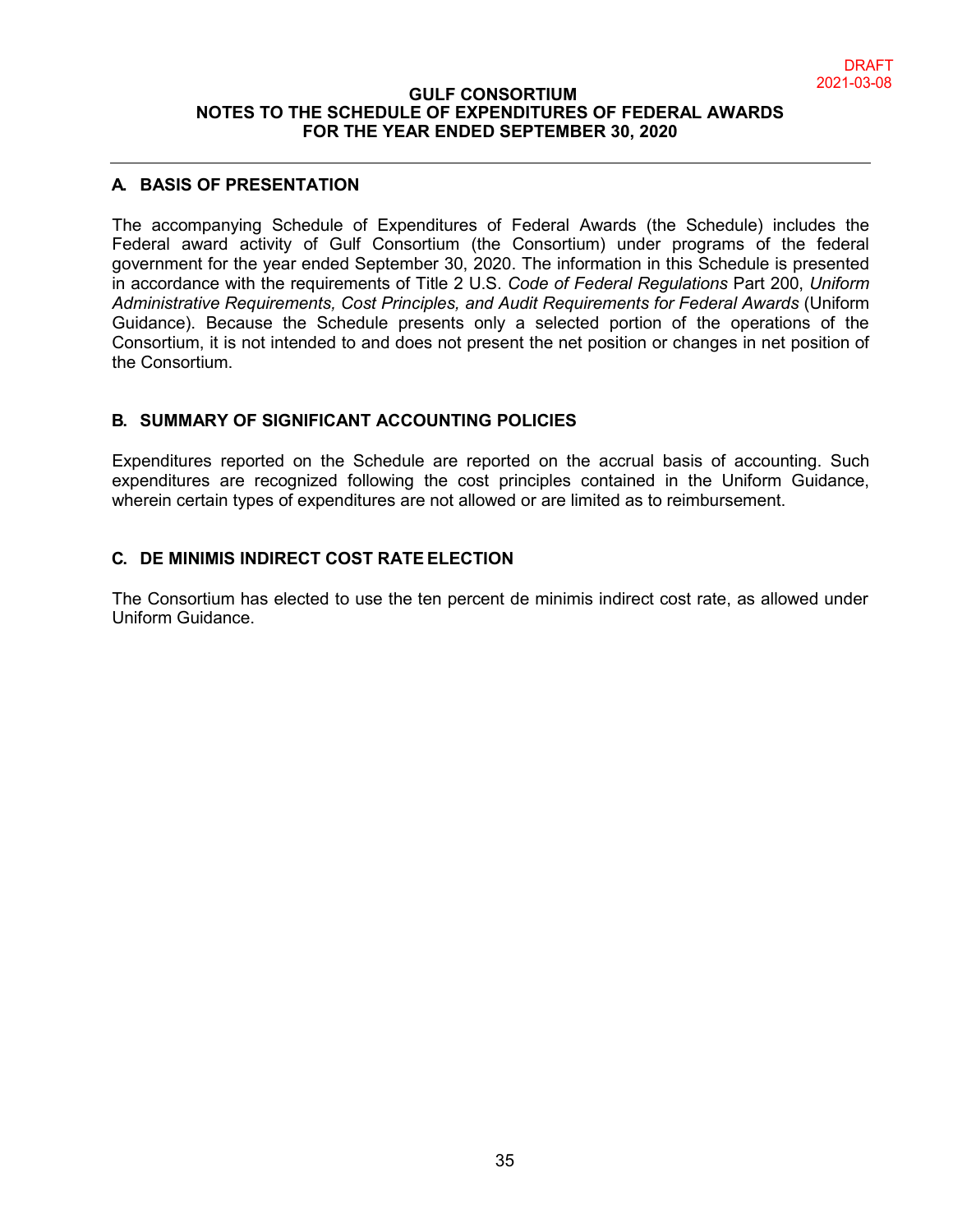**Page Intentionally Left Blank**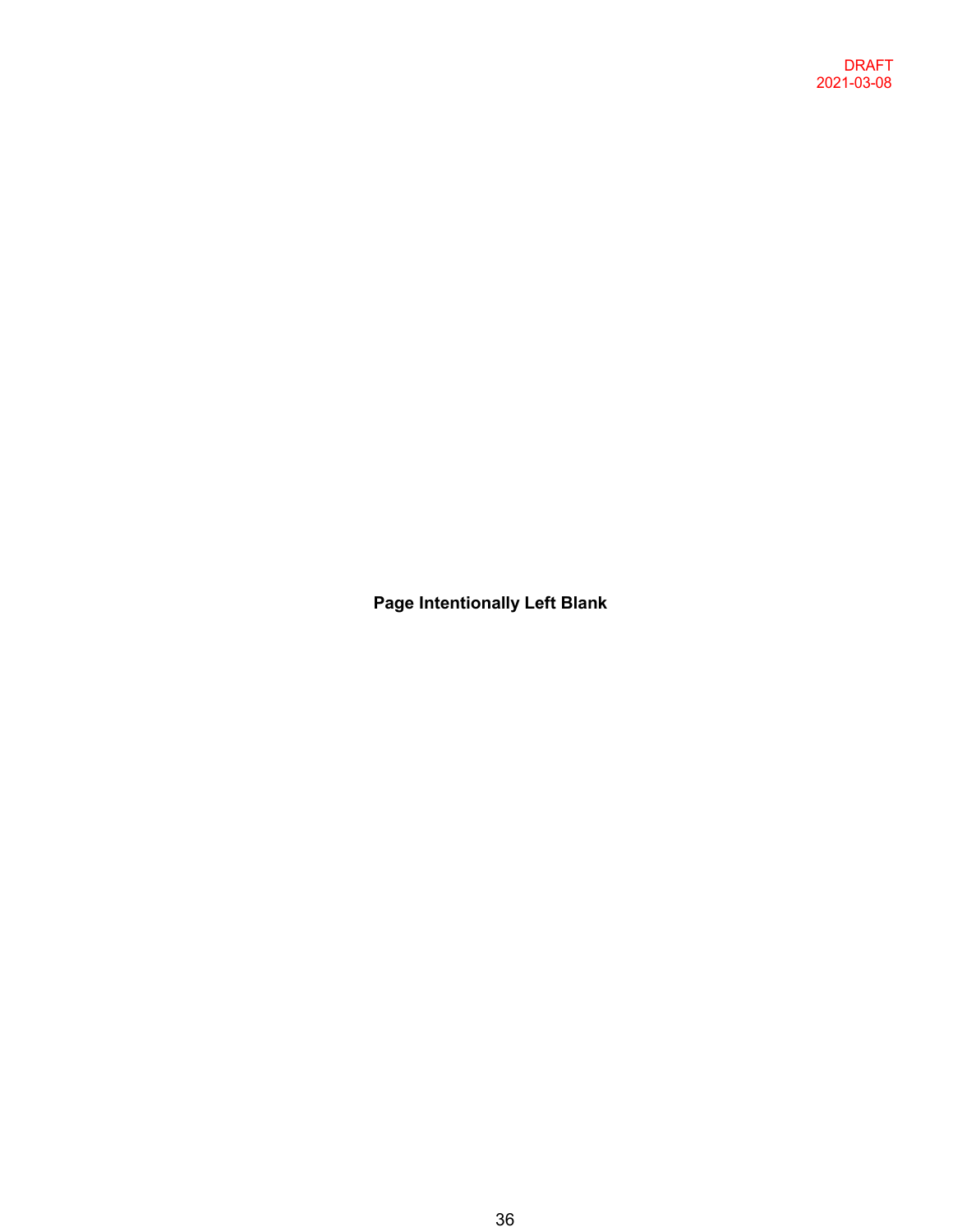#### **INDEPENDENT ACCOUNTANTS' REPORT ON AN EXAMINATION OF COMPLIANCE REQUIREMENTS IN ACCORDANCE WITH CHAPTER 10.550,** *RULES OF THE AUDITOR GENERAL*

To the Members of the Gulf Consortium

We have examined the Gulf Consortium's (the Consortium) compliance with Florida Statute 218.415, in regard to investments for the year ended September 30, 2020.

Management is responsible for the Consortium's compliance with those requirements. Our responsibility is to express an opinion on the Consortium's compliance based on our examination.

Our examination was conducted in accordance with attestation standards established by the American Institute of Certified Public Accountants. Those standards require that we plan and perform the examination to obtain reasonable assurance about whether the Consortium complied, in all material respects, with the specified requirements referenced above. An examination involves performing procedures to obtain evidence about whether the Consortium complied with the specified requirements. The nature, timing, and extent of the procedures selected depend on our judgment, including an assessment of the risks of material noncompliance, whether due to fraud or error. We believe that the evidence we obtained is sufficient and appropriate to provide a reasonable basis for our opinion. Our examination does not provide a legal determination on the Consortium's compliance with specified requirements.

In our opinion, the Consortium complied, in all material respects, with the aforementioned requirements for the year ended September 30, 2020.

Fort Walton Beach, Florida March 10, 2021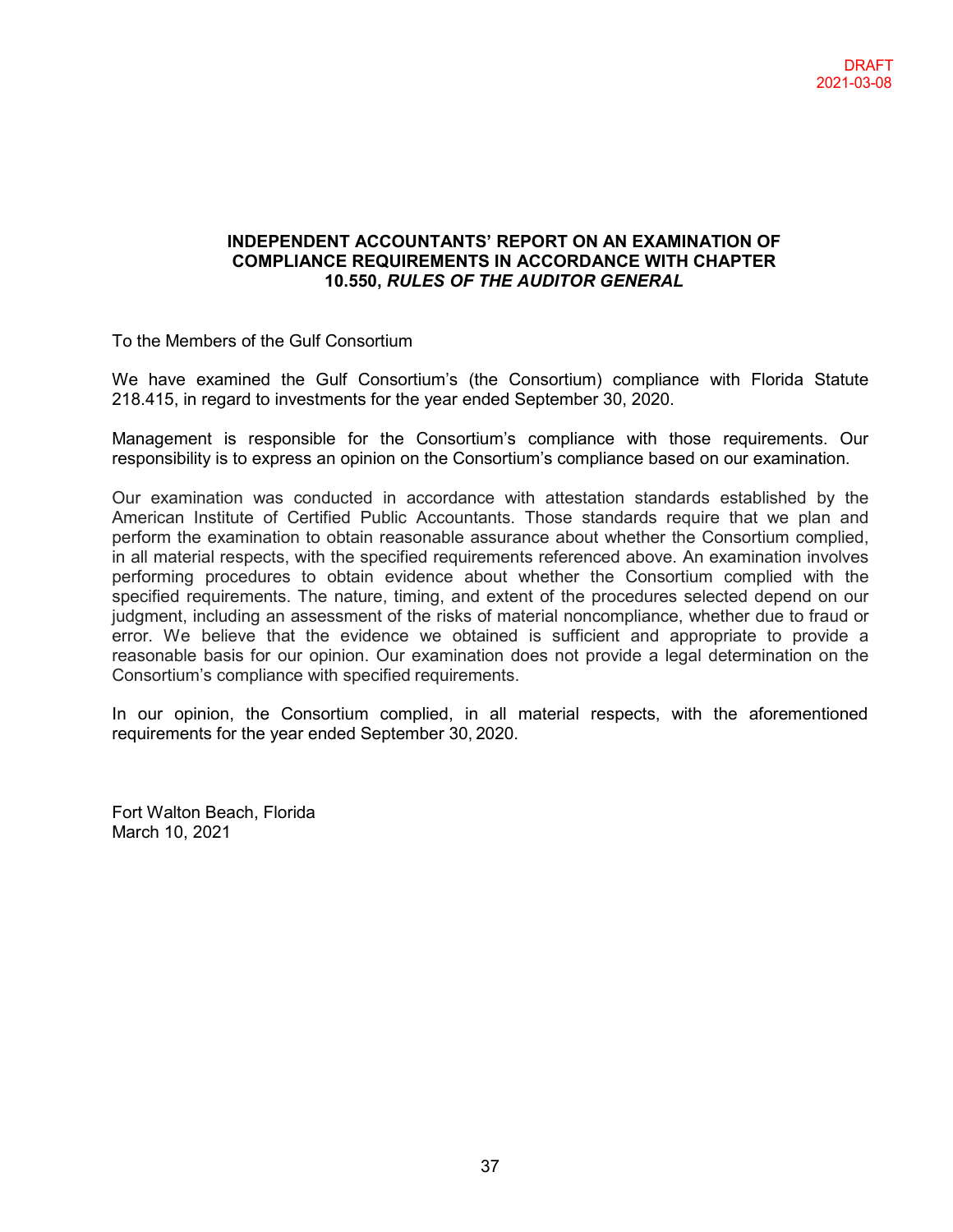#### **INDEPENDENT AUDITORS' REPORT ON INTERNAL CONTROL OVER FINANCIAL REPORTING AND ON COMPLIANCE AND OTHER MATTERS BASED ON AN AUDIT OF FINANCIAL STATEMENTS PERFORMED IN ACCORDANCE WITH** *GOVERNMENT AUDITING STANDARDS*

To the Members of the Gulf Consortium

We have audited, in accordance with auditing standards generally accepted in the United States of America and the standards applicable to financial audits contained in *Government Auditing Standards*, issued by the Comptroller General of the United States, the financial statements of governmental activities and general fund of the Gulf Consortium (the Consortium), as of and for the year ended September 30, 2020, and the related notes to the financial statements, which collectively comprise the Consortium's basic financial statements and have issued our report thereon dated March 10, 2021.

#### **Internal Control over Financial Reporting**

.

In planning and performing our audit, we considered the Consortium 's internal control over financial reporting (internal control) as a basis for designing audit procedures that are appropriate in the circumstances for the purpose of expressing our opinions on the financial statements, but not for the purpose of expressing an opinion on the effectiveness of the Consortium 's internal control. Accordingly, we do not express an opinion on the effectiveness of the Consortium's internalcontrol.

A *deficiency in internal control* exists when the design or operation of a control does not allow management or employees, in the normal course of performing their assigned functions, to prevent or detect and correct misstatements on a timely basis. A *material weakness* is a deficiency or combination of deficiencies, in internal control, such that there is a reasonable possibility that a material misstatement of the entity's financial statements will not be prevented or detected and corrected on a timely basis. A *significant deficiency* is a deficiency or a combination of deficiencies in internal control that is less severe than a material weakness, yet important enough to merit attention by those charged with governance.

Our consideration of internal control was for the limited purpose described in the first paragraph of this section and was not designed to identify all deficiencies in internal control that might be material weaknesses or significant deficiencies. Given these limitations during our audit, we did not identify any deficiencies in internal control that we consider to be material weaknesses. However, material weaknesses may exist that have not been identified.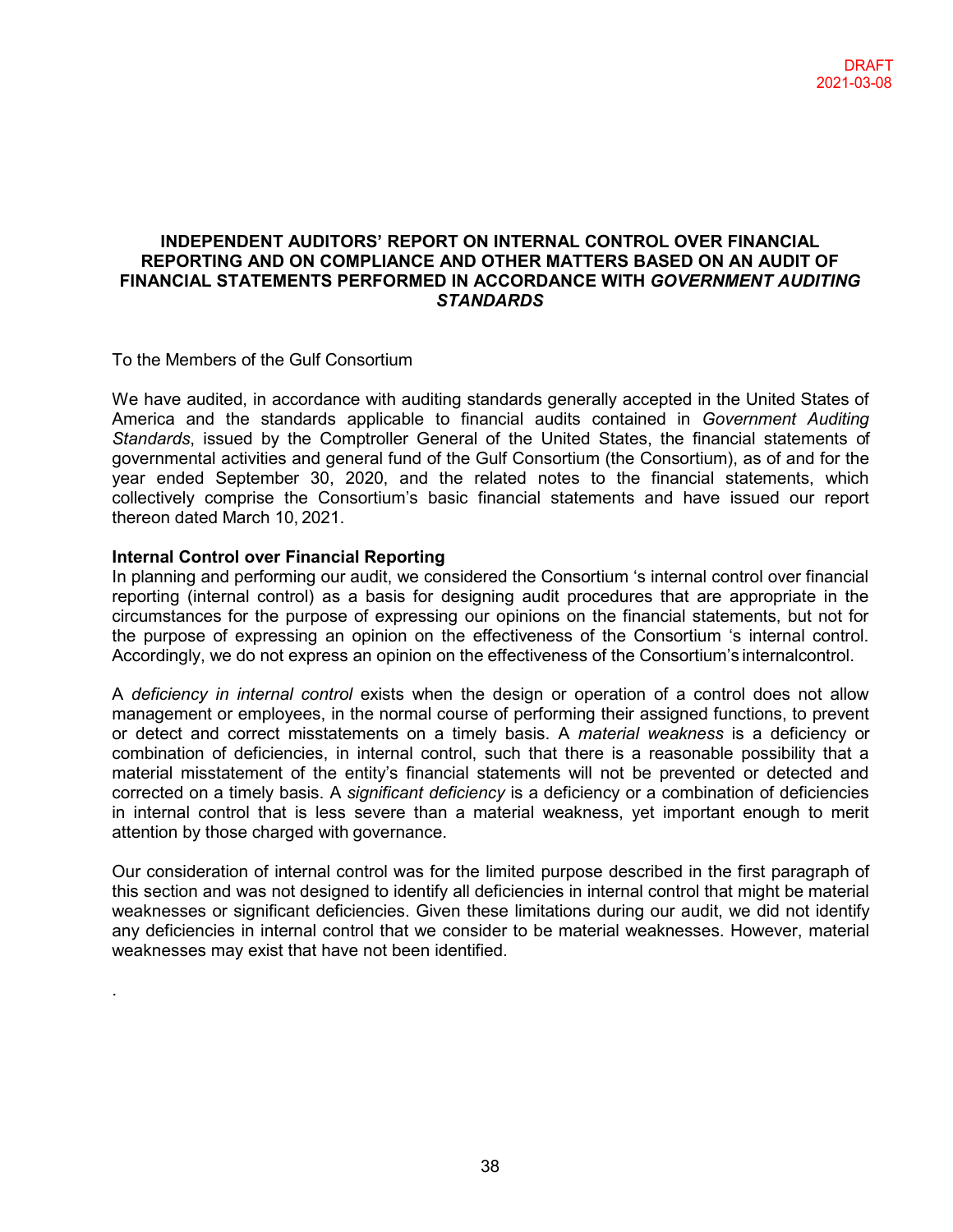#### **Compliance and Other Matters**

As part of obtaining reasonable assurance about whether the Consortium's financial statements are free from material misstatement, we performed tests of its compliance with certain provisions of laws, regulations, contracts and grant agreements, noncompliance with which could have a direct and material effect on the financial statements. However, providing an opinion on compliance with those provisions was not an objective of our audit and, accordingly, we do not express such an opinion. The results of our tests disclosed no instances of noncompliance or other matters that are required to be reported under *Government Auditing Standards*.

#### **Purpose of this Report**

The purpose of this report is solely to describe the scope of our testing of internal control and compliance and the results of that testing and not to provide an opinion on the effectiveness of the Consortium's internal control or on compliance. This report is an integral part of an audit performed in accordance with *Government Auditing Standards* in considering the Consortium's internal control and compliance. Accordingly, this communication is not suitable for any other purpose.

Fort Walton Beach, Florida March 10, 2021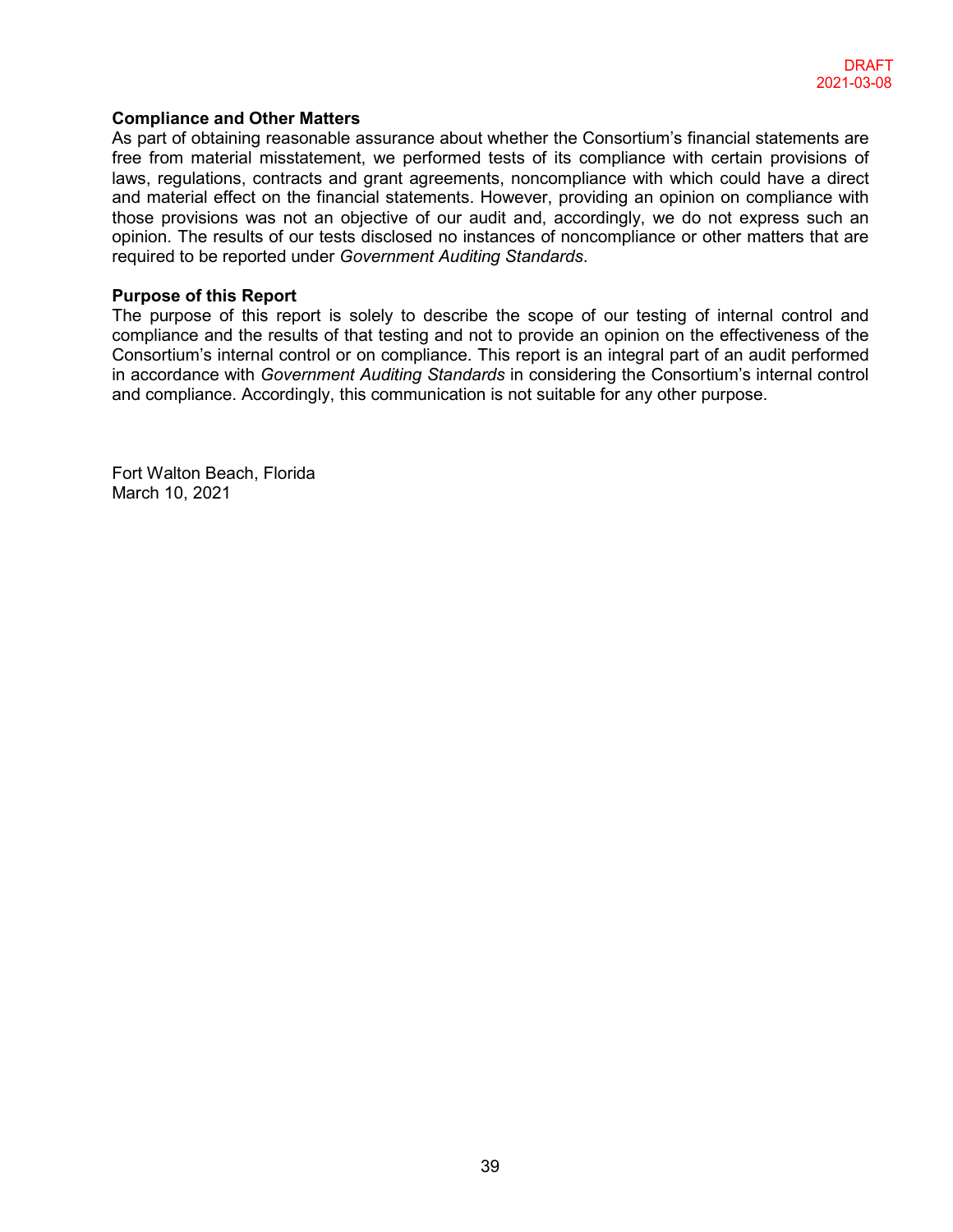#### **INDEPENDENT AUDITORS' REPORT ON COMPLIANCE FOR A FEDERAL PROGRAM AND ON INTERNAL CONTROL OVER COMPLIANCE REQUIRED BY THE UNIFORM GUIDANCE**

To the Members of the Gulf Consortium

#### **Report on Compliance for Oil Spill Impact Program**

We have audited the compliance of Gulf Consortium (the Consortium) with the types of compliance requirements described in the U. S. Office of Management and Budget (OMB) *Compliance Supplement* that could have a direct and material effect on the Consortium's Oil Spill Impact Program (the Program) for the year ended September 30, 2020.

#### *Management's Responsibility*

Management is responsible for compliance with federal statutes, regulations and the terms and conditions of its federal and state awards applicable to the Program.

#### *Auditors' Responsibility*

Our responsibility is to express an opinion on compliance for the Consortium's Program based on our audit of the types of compliance requirements referred to above. We conducted our audit of compliance in accordance with auditing standards generally accepted in the United States of America; the standards applicable to financial audits contained in *Government Auditing Standards,*  issued by the Comptroller General of the United States; and the audit requirements of Title 2 U.S. *Code of Federal Regulations* Part 200, *Uniform Administrative Requirements, Cost Principles, and Audit Requirements for Federal Awards* (Uniform Guidance). Those standards and the Uniform Guidance require that we plan and perform the audit to obtain reasonable assurance about whether noncompliance with the types of compliance requirements referred to above that could have a direct and material effect on the Program occurred. An audit includes examining, on a test basis, evidence about the Consortium's compliance with those requirements and performing such other procedures, as we considered necessary in the circumstances.

We believe that our audit provides a reasonable basis for our opinion on compliance for the Consortium's Oil Spill Impact Program. However, our audit does not provide a legal determination of the Consortium's compliance with those requirements.

#### *Opinion on Major Federal Program*

In our opinion, the Consortium complied, in all material respects, with the types of compliance requirements referred to above that could have a direct and material effect on the Oil Spill Impact Program for the year ended September 30, 2020.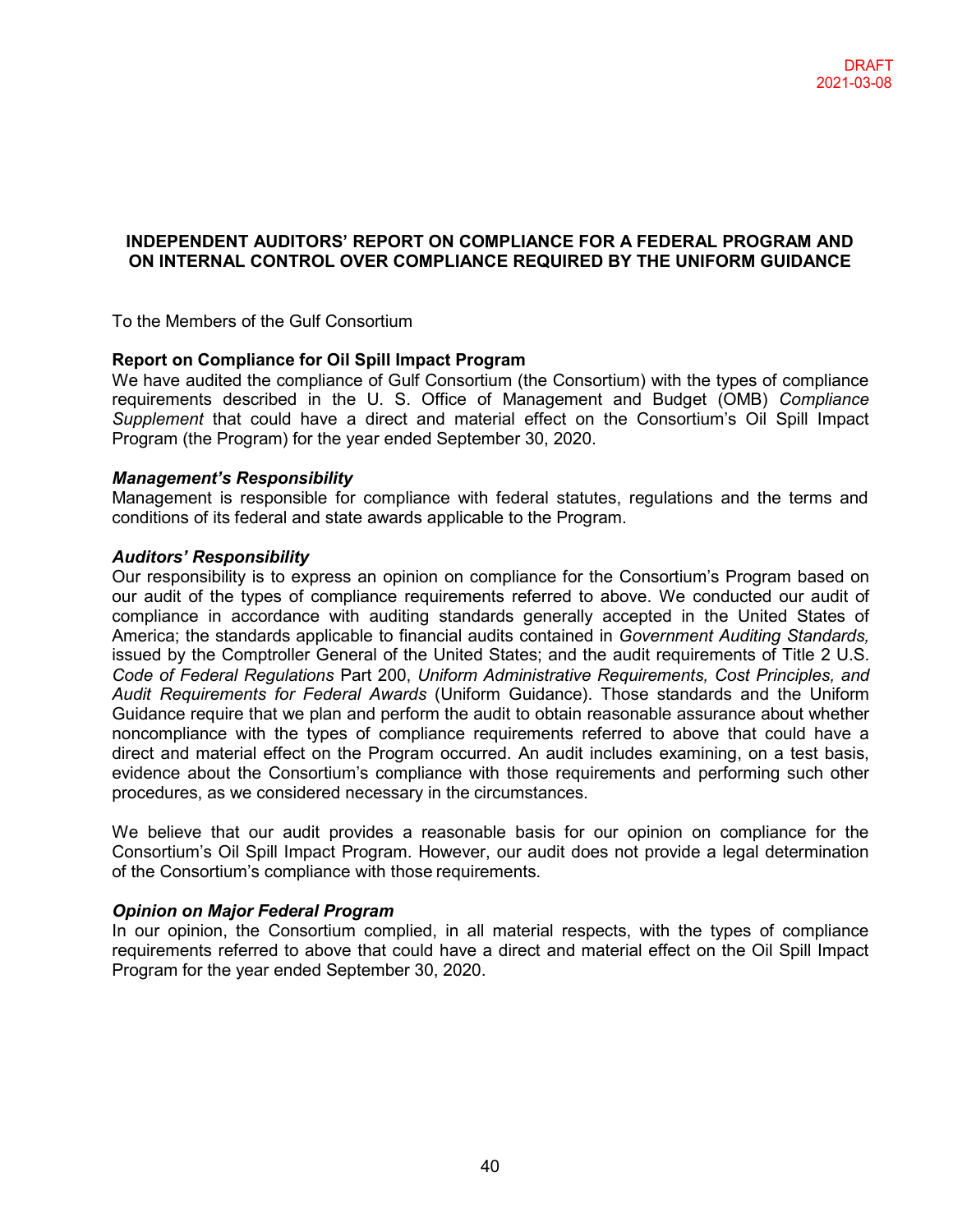#### **Report on Internal Control over Compliance**

Management of the Consortium is responsible for establishing and maintaining effective internal control over compliance with the types of compliance requirements referred to above. In planning and performing our audit of compliance, we considered the internal control over compliance with requirements that could have a direct and material effect on the Program to determine the auditing procedures that are appropriate in the circumstances for the purpose of expressing our opinion on compliance for its Program and to test and report on internal control over compliance in accordance with the Uniform Guidance, but not for the purpose of expressing an opinion on the effectiveness of internal control over compliance. Accordingly, we do not express an opinion on the effectiveness of the Consortium's internal control over compliance.

A *deficiency in internal control over compliance* exists when the design or operation of a control over compliance does not allow management or employees, in the normal course of performing their assigned functions to prevent or detect and correct, noncompliance with a type of compliance requirement of a federal program on a timely basis. A *material weakness in internal control over compliance* is a deficiency or combination of deficiencies in internal control over compliance, such that there is a reasonable possibility that material noncompliance with a type of compliance requirement of a federal program will not be prevented or detected and corrected, on a timely basis. A *significant deficiency in internal control over compliance* is a deficiency, or a combination of deficiencies, in internal control over compliance with a type of compliance requirement of a federal program that is less severe than a material weakness in internal control over compliance, yet important enough to merit attention by those charged withgovernance.

Our consideration of the internal control over compliance was for the limited purpose described in the first paragraph of this section and was not designed to identify all deficiencies in internal control over compliance that might be material weaknesses or significant deficiencies. We did not identify any deficiencies in internal control over compliance that we consider to be material weaknesses. However, material weaknesses may exist that have not been identified.

#### **Purpose of this Report**

The purpose of this report on internal control over compliance is solely to describe the scope of our testing of internal control over compliance and the results of that testing based on the requirements of the Uniform Guidance. Accordingly, this report is not suitable for any other purpose.

Fort Walton Beach, Florida March 10, 2021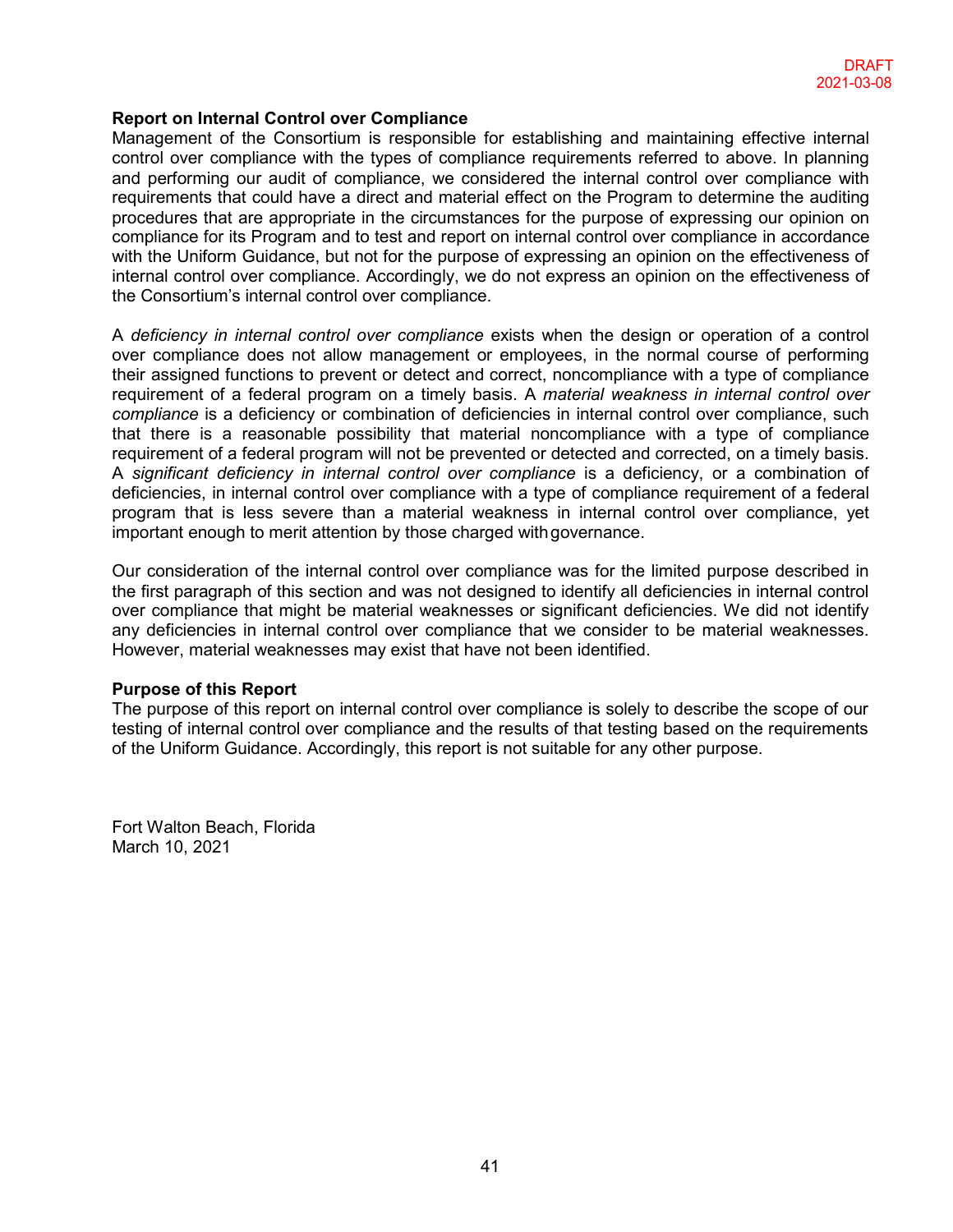#### **GULF CONSORTIUM SCHEDULE OF FINDINGS AND QUESTIONED COSTS FOR THE YEAR ENDED SEPTEMBER 30, 2020**

# **A. SUMMARY OF AUDITORS' RESULTS**

| <b>Financial Statements</b><br>Type of auditors' report issued:                                             |  |                            |                         | Unmodified       |  |  |
|-------------------------------------------------------------------------------------------------------------|--|----------------------------|-------------------------|------------------|--|--|
| Internal control over financial reporting:                                                                  |  |                            |                         |                  |  |  |
| • Material weakness(es) identified?                                                                         |  | Yes                        | $\overline{\mathsf{X}}$ | No               |  |  |
| · Significant deficiency(ies) identified that is/are<br>not considered to be material weaknesses?           |  | Yes                        | <u>X</u>                | None<br>Reported |  |  |
| Noncompliance material to financial statements noted?                                                       |  | Yes                        | $\overline{\mathsf{X}}$ | No               |  |  |
| <b>Federal Awards</b><br>Internal control over federal program:                                             |  |                            |                         |                  |  |  |
| • Material weakness(es) identified?                                                                         |  | Yes                        | <u>X</u>                | No               |  |  |
| • Significant deficiency(ies) identified that is/are<br>not considered to be material weaknesses?           |  | Yes                        | $\overline{X}$          | None<br>Reported |  |  |
| Type of auditors' report issued on compliance for federal program:                                          |  |                            | <b>Unmodified</b>       |                  |  |  |
| • Any audit findings disclosed that are required to be<br>reported in accordance with the Uniform Guidance? |  | Yes                        | $\overline{X}$          | No               |  |  |
| Identification of federal program:                                                                          |  |                            |                         |                  |  |  |
| <b>CFDA Number/ Name of Federal Program orCluster</b>                                                       |  | <b>Federal CFDA Number</b> |                         |                  |  |  |
| Gulf Coast Ecosystem Restoration Council Oil Spill Impact Program                                           |  |                            | 87.052                  |                  |  |  |
| Dollar threshold used to distinguish between type A and type B<br>programs for federal awards?              |  |                            | \$750,000               |                  |  |  |
| Auditee qualified as low-risk auditee for federal awards?                                                   |  | Yes                        | <u>X</u>                | No               |  |  |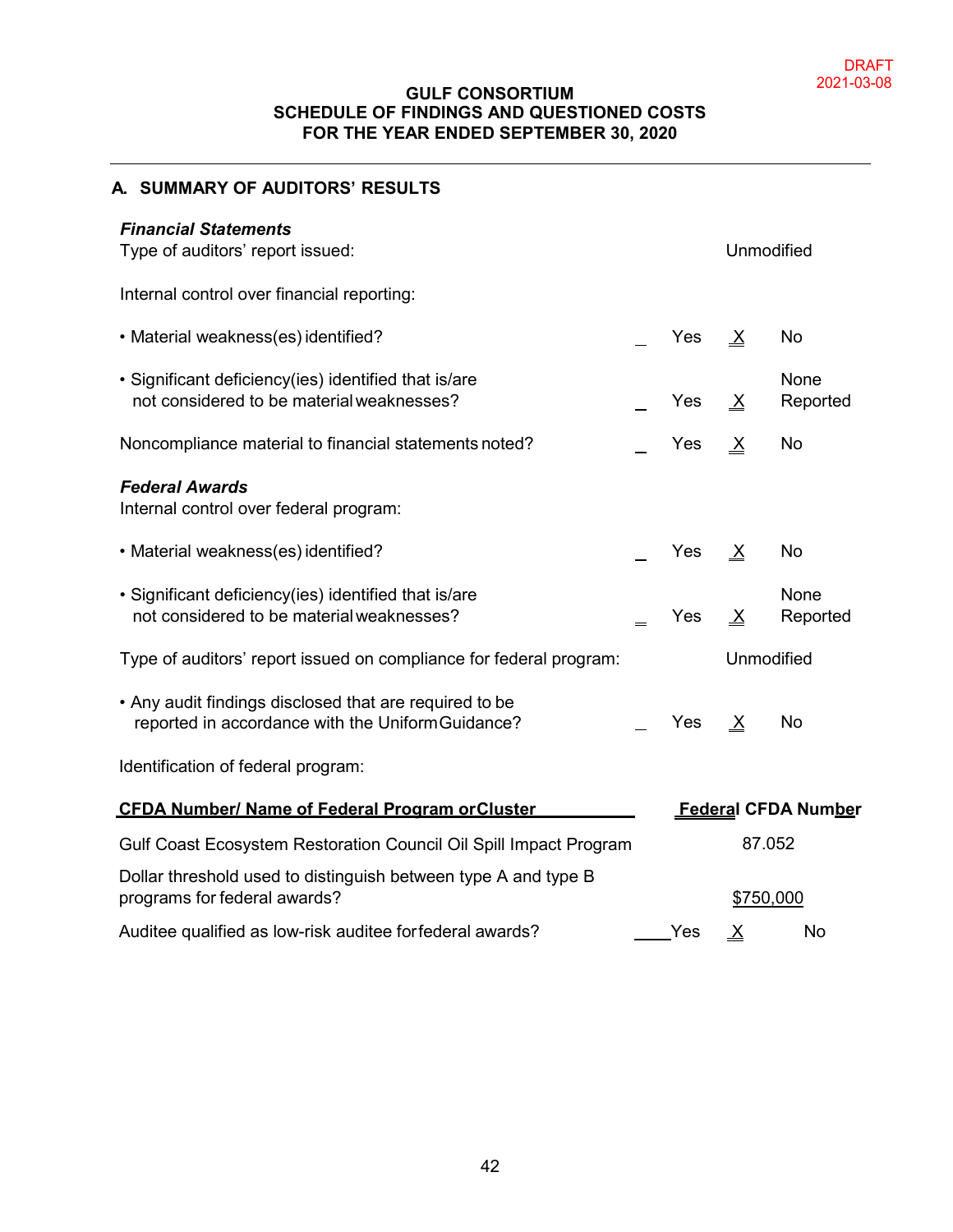# 2021-03-08 **GULF CONSORTIUM SCHEDULE OF FINDINGS AND QUESTIONED COSTS (CONTINUED) FOR THE YEAR ENDED SEPTEMBER 30, 2020**

# **B. FINDINGS – FINANCIAL STATEMENTS**

There were no findings, which were required to be reported in accordance with government auditing standards generally accepted in the United Statements of America.

#### **FINDINGS AND QUESTIONED COSTS – MAJOR FEDERAL AWARD PROGRAM**

There were no findings, which were required to be reported in accordance with the Uniform Guidance.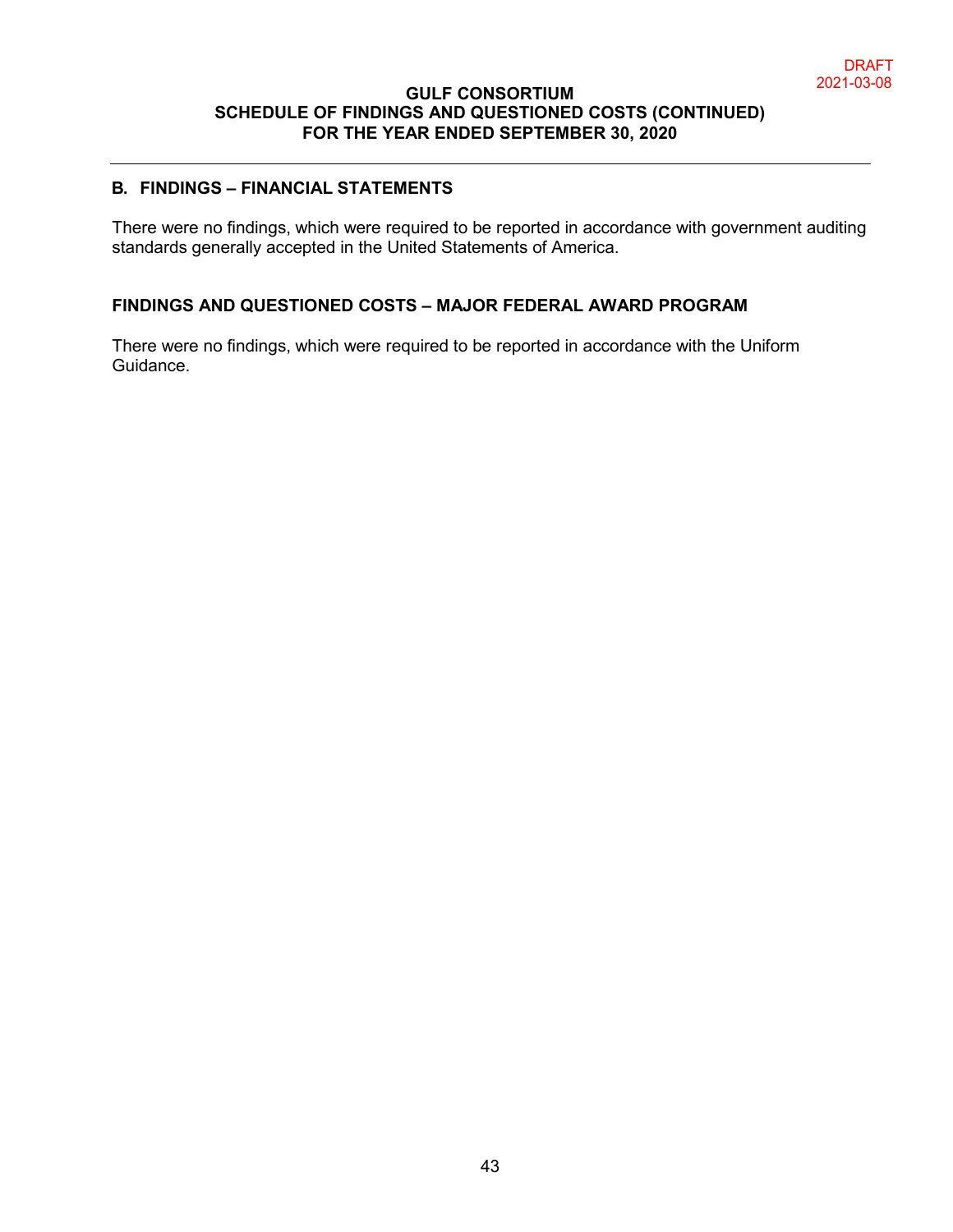**Page Intentionally Left Blank**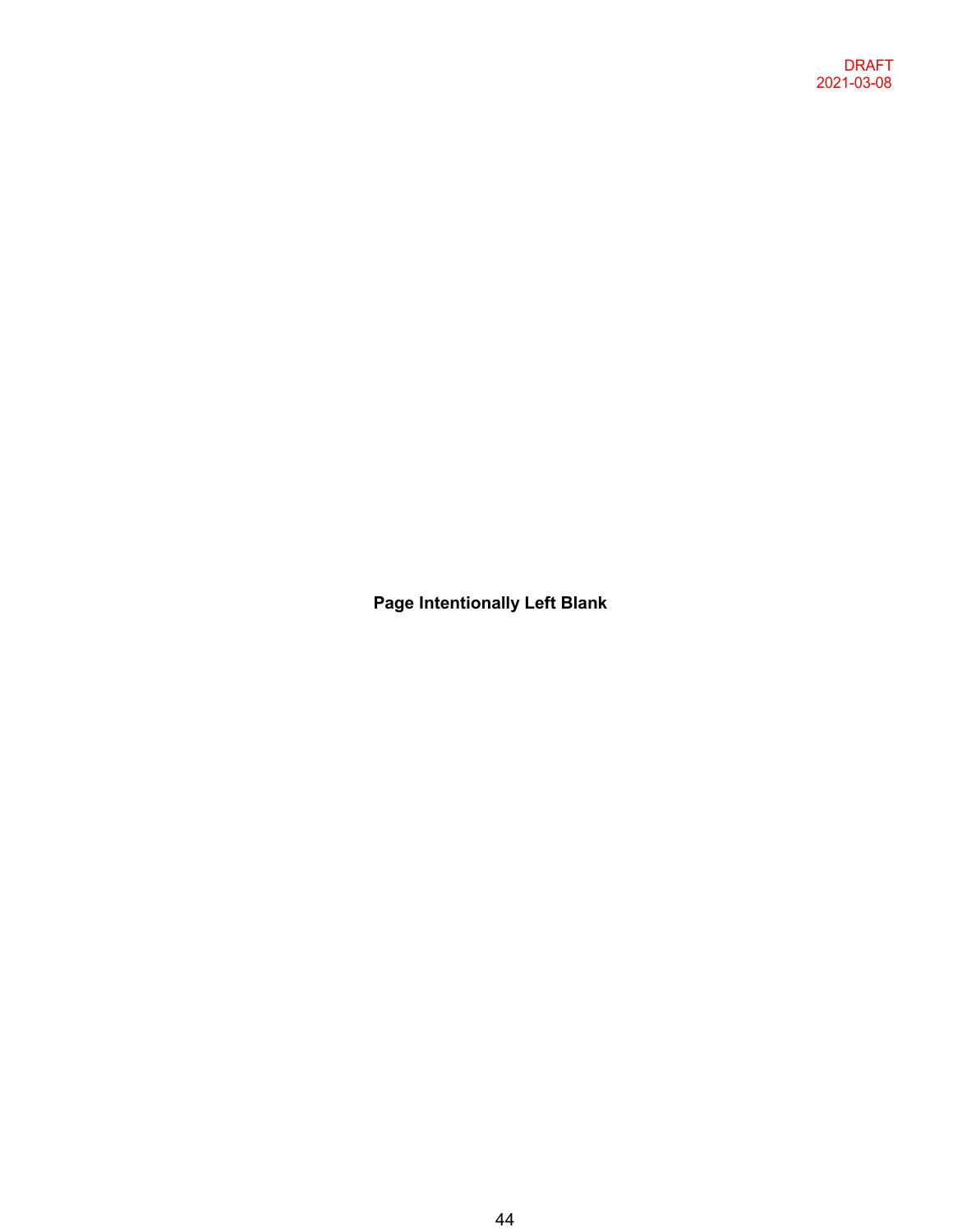# 2021-03-08 **GULF CONSORTIUM SUMMARY SCHEDULE OF PRIOR AUDIT FINDINGS FOR THE YEAR ENDED SEPTEMBER 30, 2020**

There were no findings for the fiscal year ended September 30, 2019, which were required to be reported in accordance with government auditing standards generally accepted in the United Statements of America and in accordance with the Uniform Guidance.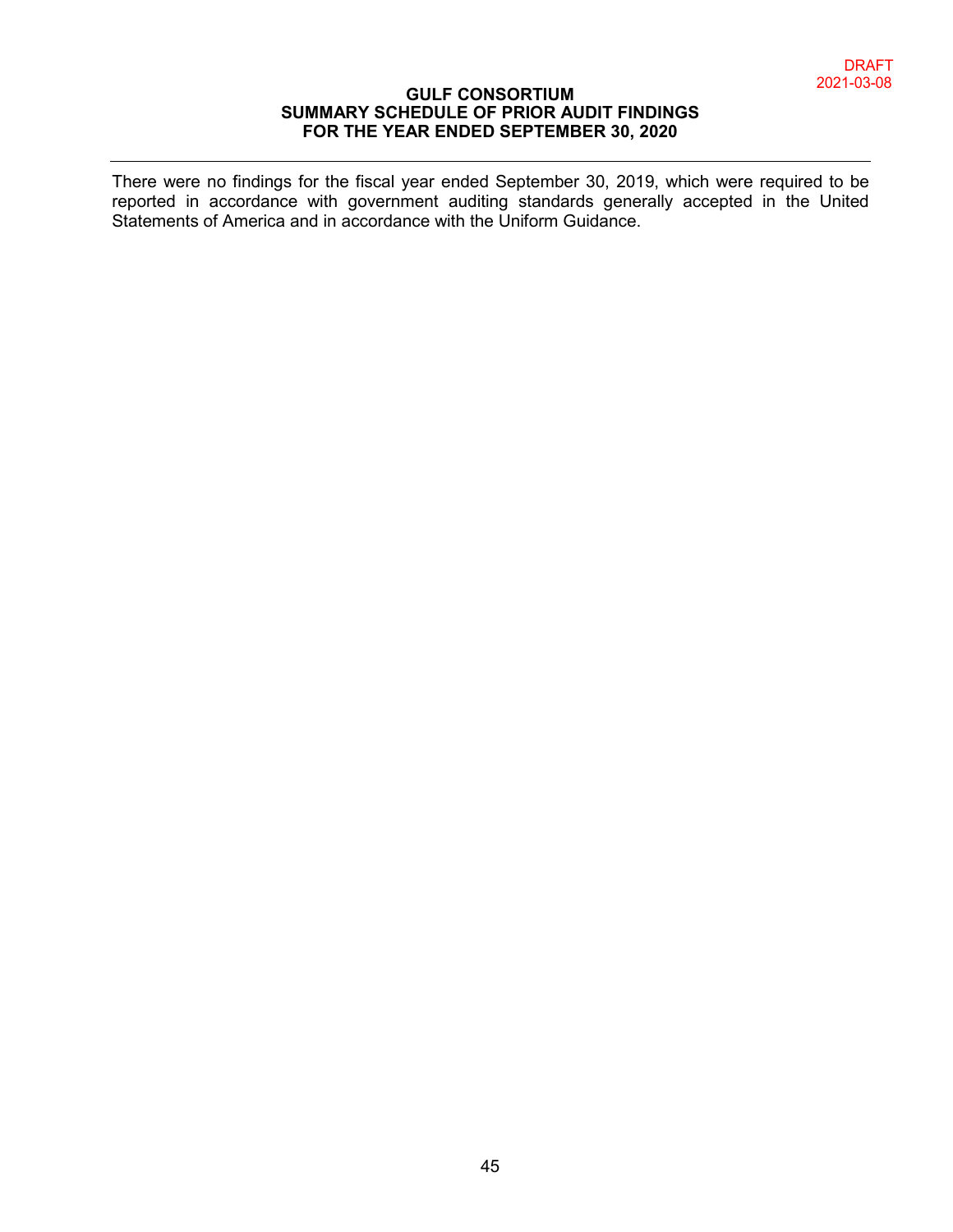### **MANAGEMENT LETTER**

<span id="page-45-0"></span>To the Members of the Gulf Consortium

#### **Report on the Financial Statements**

We have audited the financial statements of the Gulf Consortium (the Consortium), as of and for the fiscal year ended September 30, 2020, and the related notes to the financial statements, and have issued our report thereon dated March 10, 2021.

#### **Auditors' Responsibility**

We conducted our audit in accordance with auditing standards generally accepted in the United States of America and the standards applicable to financial audits contained in *Government Auditing Standards*, issued by the Comptroller General of the United States; the audit requirements of Title 2 U.S. Code of *Federal Regulations* Part 200, *Uniform Administrative Requirements, Cost Principles, And the Audit Requirements for Federal Awards* (Uniform Guidance); and Chapter 10.550, *Rules of the Florida Auditor General*.

#### **Other Reporting Requirements**

We have also issued our Independent Auditor's Report on Internal Control over Financial Reporting and on Compliance and Other Matters Based on an Audit of Financial Statements Performed in Accordance with *Government Auditing Standards;* Independent Auditors' Report on Compliance of a Federal Program and Report on Internal Control over Compliance Required by the Uniform Guidnace; Schedule of Findings and Questioned Costs; and Independent Accountants' Report on an Examination of Compliance Requirements in Accordance with Chapter 10.550, *Rules of the Auditor General.* Disclosures in those reports and schedule, which are dated March 10, 2021, should be considered in conjunction with this management letter.

#### **Prior Audit Findings**

Section 10.554(1)(i)1., *Rules of the Auditor General*, requires that we determine whether corrective actions have been taken to address findings and recommendations made in the preceding annual financial report. There were no such findings.

#### **Official Title and Legal Authority**

Section 10.554(1)(i)4., *Rules of the Auditor General*, requires that the name or official title and legal authority for the primary government and each component unit of the reporting entity be disclosed in this management letter, unless disclosed in the notes to the financial statements. The official title and legal authority for the Consortium has been disclosed in Note 1 to the financial statements. The Consortium has no component units.

#### **Financial Condition and Management**

Sections 10.554(1)(i)5.a. and 10.556(7), *Rules of the Auditor General,* require that we apply appropriate procedures and report the results of our determination as to whether the Consortium has met one or more of the conditions described in Section 218.503(1), Florida Statutes, and identification of the specific conditions met. In connection with our audit, the results of our tests did not indicate that the Consortium met any of the conditions described in Section 218.503(1), Florida Statutes.